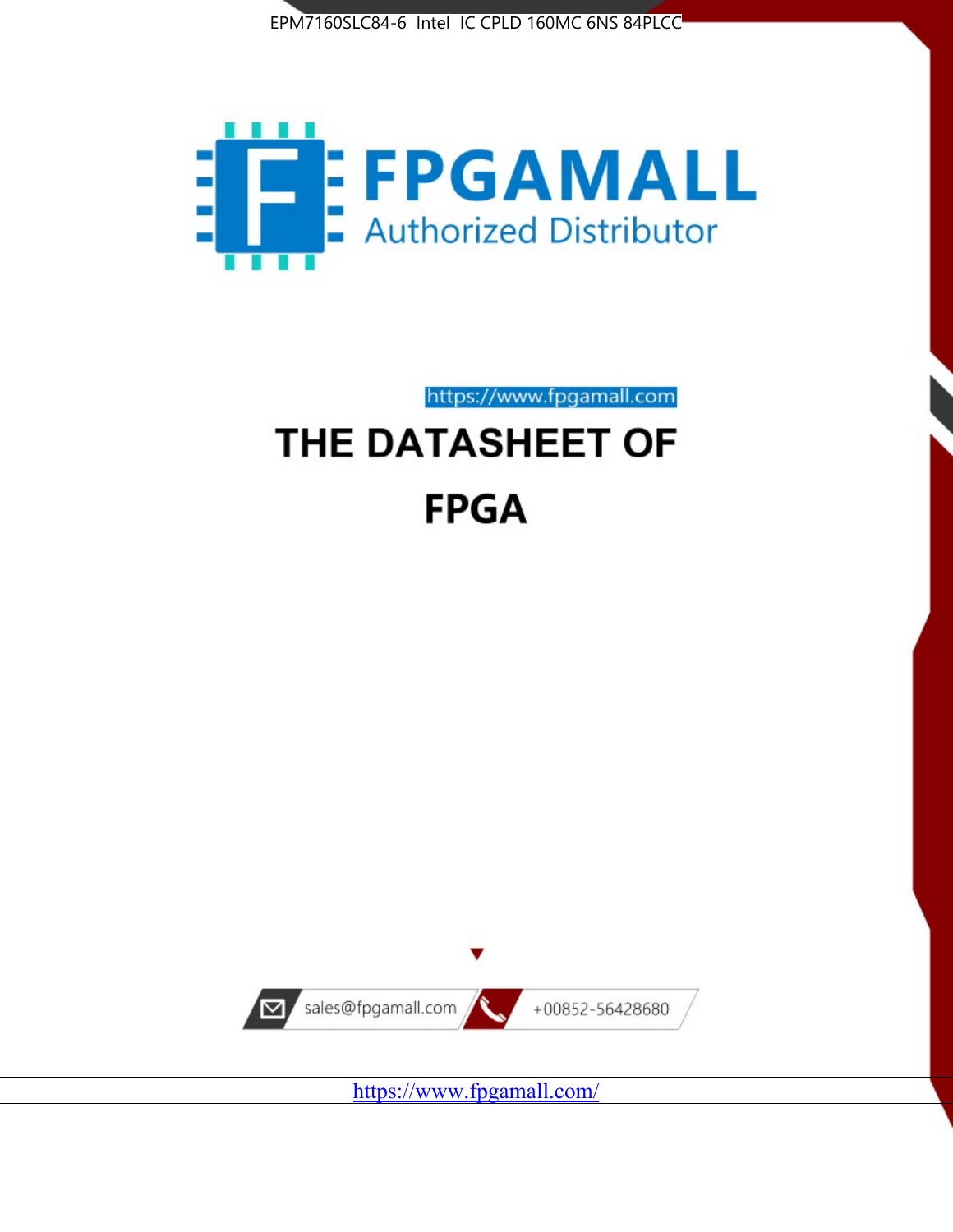

MAX 7000B devices, see the *MAX 7000A Programmable Logic Device Family Data Sheet* or the *MAX 7000B Programmable Logic Device Family Data Sheet*.

| Table 1. MAX 7000 Device Features |                |                |                |                 |                 |                   |                 |
|-----------------------------------|----------------|----------------|----------------|-----------------|-----------------|-------------------|-----------------|
| <b>Feature</b>                    | <b>EPM7032</b> | <b>EPM7064</b> | <b>EPM7096</b> | <b>EPM7128E</b> | <b>EPM7160E</b> | <b>EPM7192E</b>   | <b>EPM7256E</b> |
| Usable<br>gates                   | 600            | 1,250          | 1,800          | 2,500           | 3,200           | 3.750             | 5,000           |
| Macrocells                        | 32             | 64             | 96             | 128             | 160             | 192               | 256             |
| Logic array<br>blocks             | 2              | $\overline{4}$ | 6              | 8               | 10              | 12                | 16              |
| Maximum<br>user I/O pins          | 36             | 68             | 76             | 100             | 104             | 124               | 164             |
| $t_{PD}$ (ns)                     | 6              | 6              | 7.5            | 7.5             | 10              | $12 \overline{ }$ | 12              |
| $t_{SU}$ (ns)                     | 5              | 5              | 6              | 6               | $\overline{7}$  | 7                 | $\overline{7}$  |
| $t_{FSU}$ (ns)                    | 2.5            | 2.5            | 3              | 3               | 3               | 3                 | 3               |
| $t_{CO1}$ (ns)                    | 4              | 4              | 4.5            | 4.5             | 5               | 6                 | 6               |
| $f_{CNT}$ (MHz)                   | 151.5          | 151.5          | 125.0          | 125.0           | 100.0           | 90.9              | 90.9            |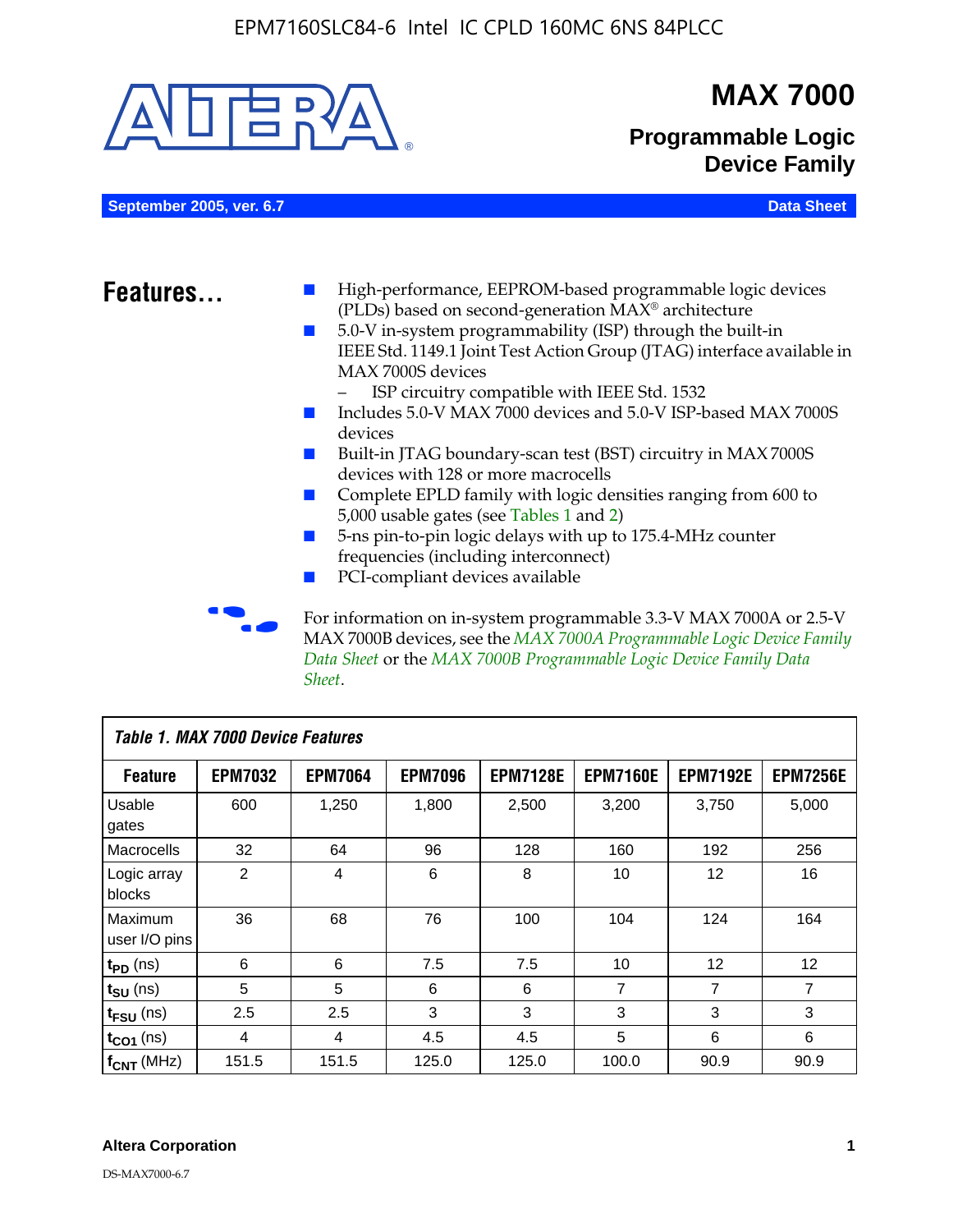| Table 2. MAX 7000S Device Features |                 |                 |                 |                 |                   |                 |  |  |
|------------------------------------|-----------------|-----------------|-----------------|-----------------|-------------------|-----------------|--|--|
| <b>Feature</b>                     | <b>EPM7032S</b> | <b>EPM7064S</b> | <b>EPM7128S</b> | <b>EPM7160S</b> | <b>EPM7192S</b>   | <b>EPM7256S</b> |  |  |
| Usable gates                       | 600             | 1,250           | 2,500           | 3,200           | 3,750             | 5,000           |  |  |
| Macrocells                         | 32              | 64              | 128             | 160             | 192               | 256             |  |  |
| Logic array<br>blocks              | $\overline{2}$  | $\overline{4}$  | 8               | 10              | $12 \overline{ }$ | 16              |  |  |
| Maximum<br>user I/O pins           | 36              | 68              | 100             | 104             | 124               | 164             |  |  |
| $t_{PD}$ (ns)                      | 5               | 5               | 6               | 6               | 7.5               | 7.5             |  |  |
| $t_{SU}$ (ns)                      | 2.9             | 2.9             | 3.4             | 3.4             | 4.1               | 3.9             |  |  |
| $t_{\text{FSU}}$ (ns)              | 2.5             | 2.5             | 2.5             | 2.5             | 3                 | 3               |  |  |
| $t_{CO1}$ (ns)                     | 3.2             | 3.2             | 4               | 3.9             | 4.7               | 4.7             |  |  |
| $f_{\text{CNT}}$ (MHz)             | 175.4           | 175.4           | 147.1           | 149.3           | 125.0             | 128.2           |  |  |

### **...and More Features**

- Open-drain output option in MAX 7000S devices
- Programmable macrocell flipflops with individual clear, preset, clock, and clock enable controls
- Programmable power-saving mode for a reduction of over 50% in each macrocell
- Configurable expander product-term distribution, allowing up to 32 product terms per macrocell
- 44 to 208 pins available in plastic J-lead chip carrier (PLCC), ceramic pin-grid array (PGA), plastic quad flat pack (PQFP), power quad flat pack (RQFP), and 1.0-mm thin quad flat pack (TQFP) packages
- Programmable security bit for protection of proprietary designs
- 3.3-V or 5.0-V operation
	- MultiVolt<sup>TM</sup> I/O interface operation, allowing devices to interface with 3.3-V or 5.0-V devices (MultiVolt I/O operation is not available in 44-pin packages)
	- Pin compatible with low-voltage MAX 7000A and MAX 7000B devices
- Enhanced features available in MAX 7000E and MAX 7000S devices
	- Six pin- or logic-driven output enable signals
	- Two global clock signals with optional inversion
	- Enhanced interconnect resources for improved routability
	- Fast input setup times provided by a dedicated path from I/O pin to macrocell registers
	- Programmable output slew-rate control
- Software design support and automatic place-and-route provided by Altera's development system for Windows-based PCs and Sun SPARCstation, and HP 9000 Series 700/800 workstations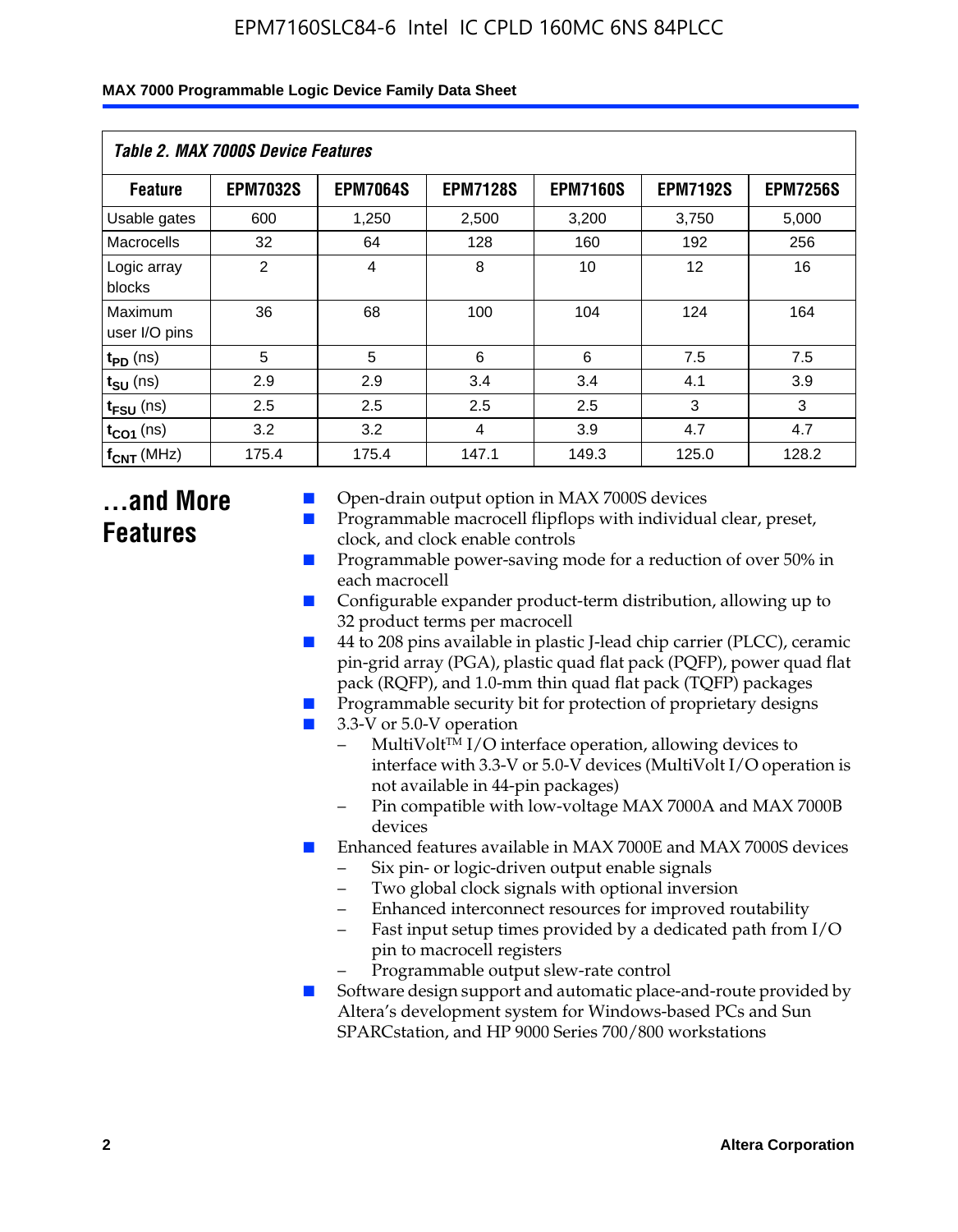|                               | MAX 7000 Programmable Logic Device Family Data Sheet                                                                                                                                                                                                                                                                                                                                                                                                                                                                                                                                                                                                                            |
|-------------------------------|---------------------------------------------------------------------------------------------------------------------------------------------------------------------------------------------------------------------------------------------------------------------------------------------------------------------------------------------------------------------------------------------------------------------------------------------------------------------------------------------------------------------------------------------------------------------------------------------------------------------------------------------------------------------------------|
|                               | Additional design entry and simulation support provided by EDIF<br>200 and 300 netlist files, library of parameterized modules (LPM),<br>Verilog HDL, VHDL, and other interfaces to popular EDA tools from<br>manufacturers such as Cadence, Exemplar Logic, Mentor Graphics,<br>OrCAD, Synopsys, and VeriBest<br>Programming support<br>Altera's Master Programming Unit (MPU) and programming<br>hardware from third-party manufacturers program all<br>MAX 7000 devices<br>The BitBlaster™ serial download cable, ByteBlasterMV™<br>$-$<br>parallel port download cable, and MasterBlaster™<br>serial/universal serial bus (USB) download cable program MAX<br>7000S devices |
| General<br><b>Description</b> | The MAX 7000 family of high-density, high-performance PLDs is based<br>on Altera's second-generation MAX architecture. Fabricated with<br>advanced CMOS technology, the EEPROM-based MAX 7000 family<br>provides 600 to 5,000 usable gates, ISP, pin-to-pin delays as fast as 5 ns,<br>and counter speeds of up to 175.4 MHz. MAX 7000S devices in the -5, -6,<br>-7, and -10 speed grades as well as MAX 7000 and MAX 7000E devices in<br>-5, -6, -7, -10P, and -12P speed grades comply with the PCI Special Interest<br>Group (PCI SIG) PCI Local Bus Specification, Revision 2.2. See Table 3                                                                               |

| Table 3. MAX 7000 Speed Grades |              |              |              |              |              |                    |              |              |              |              |
|--------------------------------|--------------|--------------|--------------|--------------|--------------|--------------------|--------------|--------------|--------------|--------------|
| <b>Device</b>                  |              |              |              |              |              | <b>Speed Grade</b> |              |              |              |              |
|                                | -5           | -6           | $-7$         | $-10P$       | -10          | $-12P$             | $-12$        | $-15$        | $-15T$       | $-20$        |
| EPM7032                        |              | $\checkmark$ | $\checkmark$ |              | $\checkmark$ |                    | $\checkmark$ | $\checkmark$ | $\checkmark$ |              |
| EPM7032S                       | $\checkmark$ | $\checkmark$ | $\checkmark$ |              | $\checkmark$ |                    |              |              |              |              |
| <b>EPM7064</b>                 |              | $\checkmark$ | $\checkmark$ |              | $\checkmark$ |                    | $\checkmark$ | $\checkmark$ |              |              |
| <b>EPM7064S</b>                | $\checkmark$ | $\checkmark$ | $\checkmark$ |              | $\checkmark$ |                    |              |              |              |              |
| EPM7096                        |              |              | $\checkmark$ |              | $\checkmark$ |                    | $\checkmark$ | $\checkmark$ |              |              |
| <b>EPM7128E</b>                |              |              | $\checkmark$ | $\checkmark$ | $\checkmark$ |                    | $\checkmark$ | $\checkmark$ |              | $\checkmark$ |
| <b>EPM7128S</b>                |              | $\checkmark$ | $\checkmark$ |              | $\checkmark$ |                    |              | $\checkmark$ |              |              |
| <b>EPM7160E</b>                |              |              |              | $\checkmark$ | $\checkmark$ |                    | $\checkmark$ | $\checkmark$ |              | $\checkmark$ |
| <b>EPM7160S</b>                |              | $\checkmark$ | $\checkmark$ |              | $\checkmark$ |                    |              | $\checkmark$ |              |              |
| <b>EPM7192E</b>                |              |              |              |              |              | $\checkmark$       | $\checkmark$ | $\checkmark$ |              | $\checkmark$ |
| <b>EPM7192S</b>                |              |              | $\checkmark$ |              | $\checkmark$ |                    |              | $\checkmark$ |              |              |
| <b>EPM7256E</b>                |              |              |              |              |              | $\checkmark$       | $\checkmark$ | $\checkmark$ |              | $\checkmark$ |
| <b>EPM7256S</b>                |              |              | $\checkmark$ |              | $\checkmark$ |                    |              | $\checkmark$ |              |              |

for available speed grades.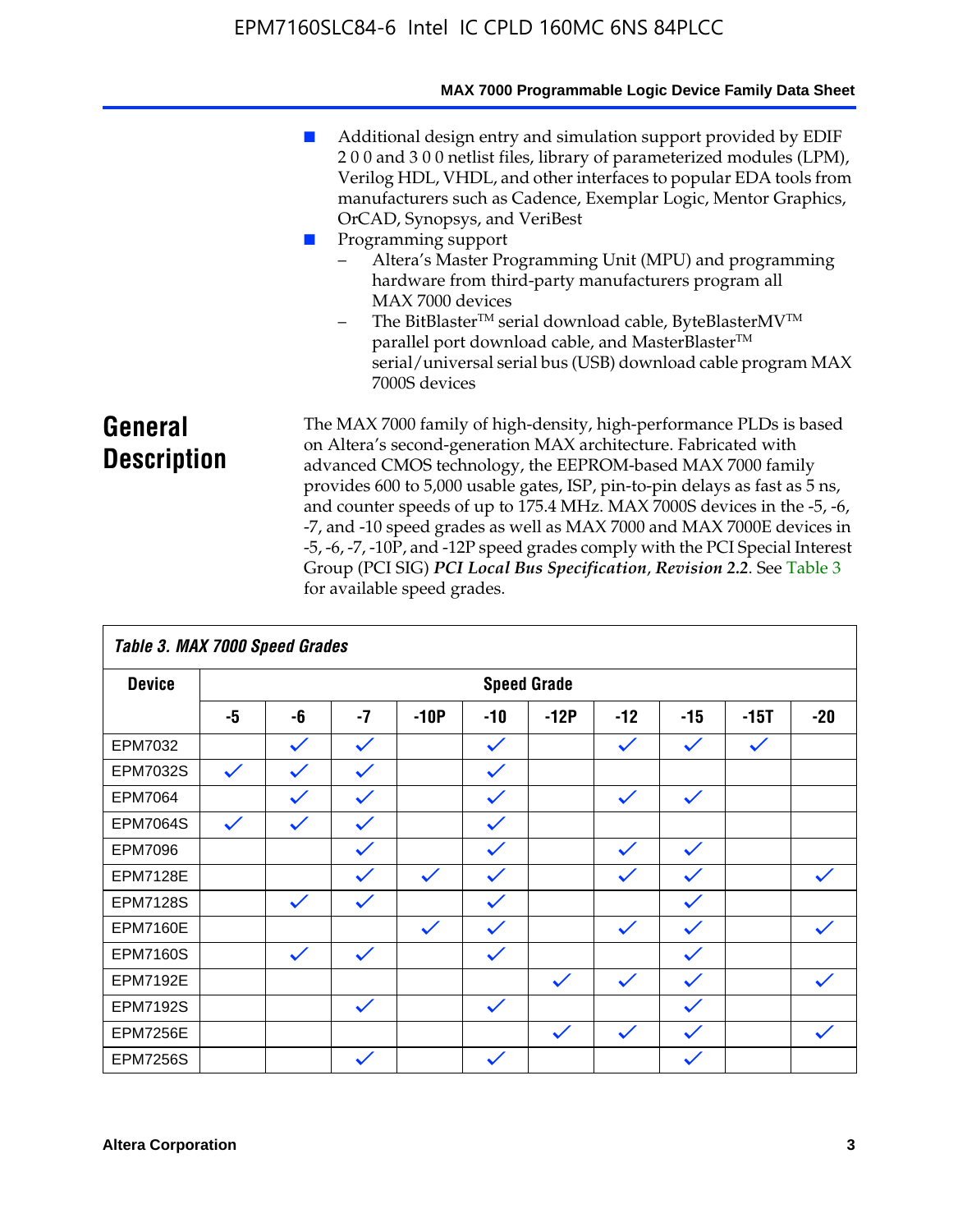#### **MAX 7000 Programmable Logic Device Family Data Sheet**

The MAX 7000E devices—including the EPM7128E, EPM7160E, EPM7192E, and EPM7256E devices—have several enhanced features: additional global clocking, additional output enable controls, enhanced interconnect resources, fast input registers, and a programmable slew rate.

In-system programmable MAX 7000 devices—called MAX 7000S devices—include the EPM7032S, EPM7064S, EPM7128S, EPM7160S, EPM7192S, and EPM7256S devices. MAX 7000S devices have the enhanced features of MAX 7000E devices as well as JTAG BST circuitry in devices with 128 or more macrocells, ISP, and an open-drain output option. See Table 4.

| Table 4. MAX 7000 Device Features |                                                    |                                           |                                           |  |  |  |  |
|-----------------------------------|----------------------------------------------------|-------------------------------------------|-------------------------------------------|--|--|--|--|
| <b>Feature</b>                    | <b>EPM7032</b><br><b>EPM7064</b><br><b>EPM7096</b> | All<br><b>MAX 7000E</b><br><b>Devices</b> | All<br><b>MAX 7000S</b><br><b>Devices</b> |  |  |  |  |
| ISP via JTAG interface            |                                                    |                                           |                                           |  |  |  |  |
| JTAG BST circuitry                |                                                    |                                           | $\checkmark$ (1)                          |  |  |  |  |
| Open-drain output option          |                                                    |                                           |                                           |  |  |  |  |
| Fast input registers              |                                                    |                                           |                                           |  |  |  |  |
| Six global output enables         |                                                    |                                           |                                           |  |  |  |  |
| Two global clocks                 |                                                    |                                           |                                           |  |  |  |  |
| Slew-rate control                 |                                                    |                                           |                                           |  |  |  |  |
| MultiVolt interface (2)           |                                                    |                                           |                                           |  |  |  |  |
| Programmable register             |                                                    |                                           |                                           |  |  |  |  |
| Parallel expanders                |                                                    |                                           |                                           |  |  |  |  |
| Shared expanders                  |                                                    |                                           |                                           |  |  |  |  |
| Power-saving mode                 |                                                    |                                           |                                           |  |  |  |  |
| Security bit                      |                                                    |                                           |                                           |  |  |  |  |
| PCI-compliant devices available   |                                                    |                                           |                                           |  |  |  |  |

*Notes:*

(1) Available only in EPM7128S, EPM7160S, EPM7192S, and EPM7256S devices only.

(2) The MultiVolt I/O interface is not available in 44-pin packages.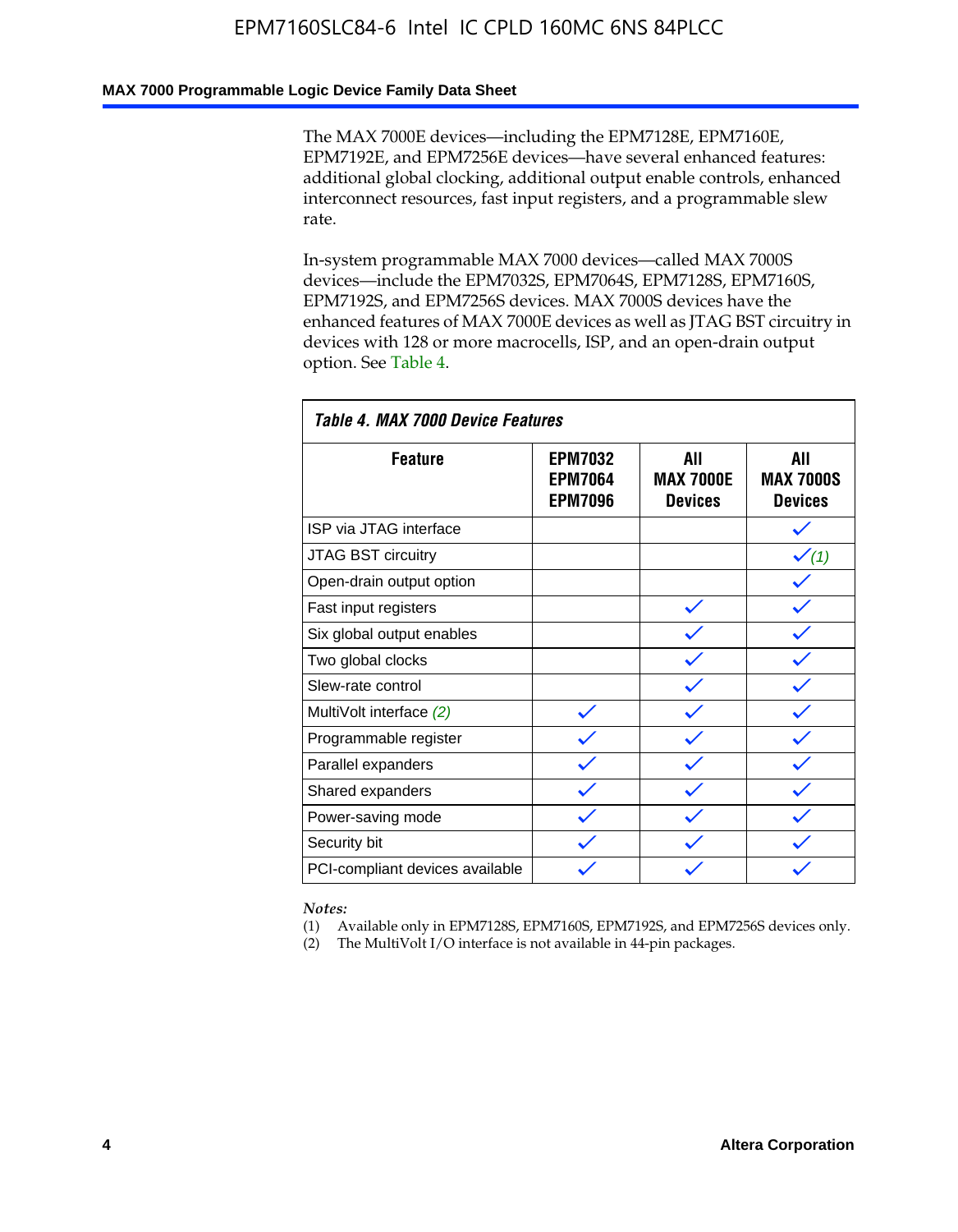#### **MAX 7000 Programmable Logic Device Family Data Sheet**

The MAX 7000 architecture supports 100% TTL emulation and high-density integration of SSI, MSI, and LSI logic functions. The MAX 7000 architecture easily integrates multiple devices ranging from PALs, GALs, and 22V10s to MACH and pLSI devices. MAX 7000 devices are available in a wide range of packages, including PLCC, PGA, PQFP, RQFP, and TQFP packages. See Table 5.

| Table 5. MAX 7000 Maximum User I/O Pins<br><i>Note</i> $(1)$ |                           |                           |                           |                           |                           |                               |                        |                            |                       |                                     |                               |                               |
|--------------------------------------------------------------|---------------------------|---------------------------|---------------------------|---------------------------|---------------------------|-------------------------------|------------------------|----------------------------|-----------------------|-------------------------------------|-------------------------------|-------------------------------|
| <b>Device</b>                                                | 44-<br>Pin<br><b>PLCC</b> | 44-<br>Pin<br><b>PQFP</b> | 44-<br><b>Pin</b><br>TQFP | 68-<br>Pin<br><b>PLCC</b> | 84-<br>Pin<br><b>PLCC</b> | $100 -$<br>Pin<br><b>PQFP</b> | $100 -$<br>Pin<br>TQFP | 160-<br>Pin<br><b>PQFP</b> | $160 -$<br>Pin<br>PGA | $192 -$<br><b>Pin</b><br><b>PGA</b> | $208 -$<br>Pin<br><b>PQFP</b> | $208 -$<br>Pin<br><b>ROFP</b> |
| EPM7032                                                      | 36                        | 36                        | 36                        |                           |                           |                               |                        |                            |                       |                                     |                               |                               |
| <b>EPM7032S</b>                                              | 36                        |                           | 36                        |                           |                           |                               |                        |                            |                       |                                     |                               |                               |
| EPM7064                                                      | 36                        |                           | 36                        | 52                        | 68                        | 68                            |                        |                            |                       |                                     |                               |                               |
| <b>EPM7064S</b>                                              | 36                        |                           | 36                        |                           | 68                        |                               | 68                     |                            |                       |                                     |                               |                               |
| EPM7096                                                      |                           |                           |                           | 52                        | 64                        | 76                            |                        |                            |                       |                                     |                               |                               |
| <b>EPM7128E</b>                                              |                           |                           |                           |                           | 68                        | 84                            |                        | 100                        |                       |                                     |                               |                               |
| <b>EPM7128S</b>                                              |                           |                           |                           |                           | 68                        | 84                            | 84(2)                  | 100                        |                       |                                     |                               |                               |
| <b>EPM7160E</b>                                              |                           |                           |                           |                           | 64                        | 84                            |                        | 104                        |                       |                                     |                               |                               |
| <b>EPM7160S</b>                                              |                           |                           |                           |                           | 64                        |                               | 84(2)                  | 104                        |                       |                                     |                               |                               |
| <b>EPM7192E</b>                                              |                           |                           |                           |                           |                           |                               |                        | 124                        | 124                   |                                     |                               |                               |
| <b>EPM7192S</b>                                              |                           |                           |                           |                           |                           |                               |                        | 124                        |                       |                                     |                               |                               |
| <b>EPM7256E</b>                                              |                           |                           |                           |                           |                           |                               |                        | 132(2)                     |                       | 164                                 |                               | 164                           |
| <b>EPM7256S</b>                                              |                           |                           |                           |                           |                           |                               |                        |                            |                       |                                     | 164 $(2)$                     | 164                           |

#### *Notes:*

(1) When the JTAG interface in MAX 7000S devices is used for either boundary-scan testing or for ISP, four I/O pins become JTAG pins.

(2) Perform a complete thermal analysis before committing a design to this device package. For more information, see the *Operating Requirements for Altera Devices Data Sheet*.

> MAX 7000 devices use CMOS EEPROM cells to implement logic functions. The user-configurable MAX 7000 architecture accommodates a variety of independent combinatorial and sequential logic functions. The devices can be reprogrammed for quick and efficient iterations during design development and debug cycles, and can be programmed and erased up to 100 times.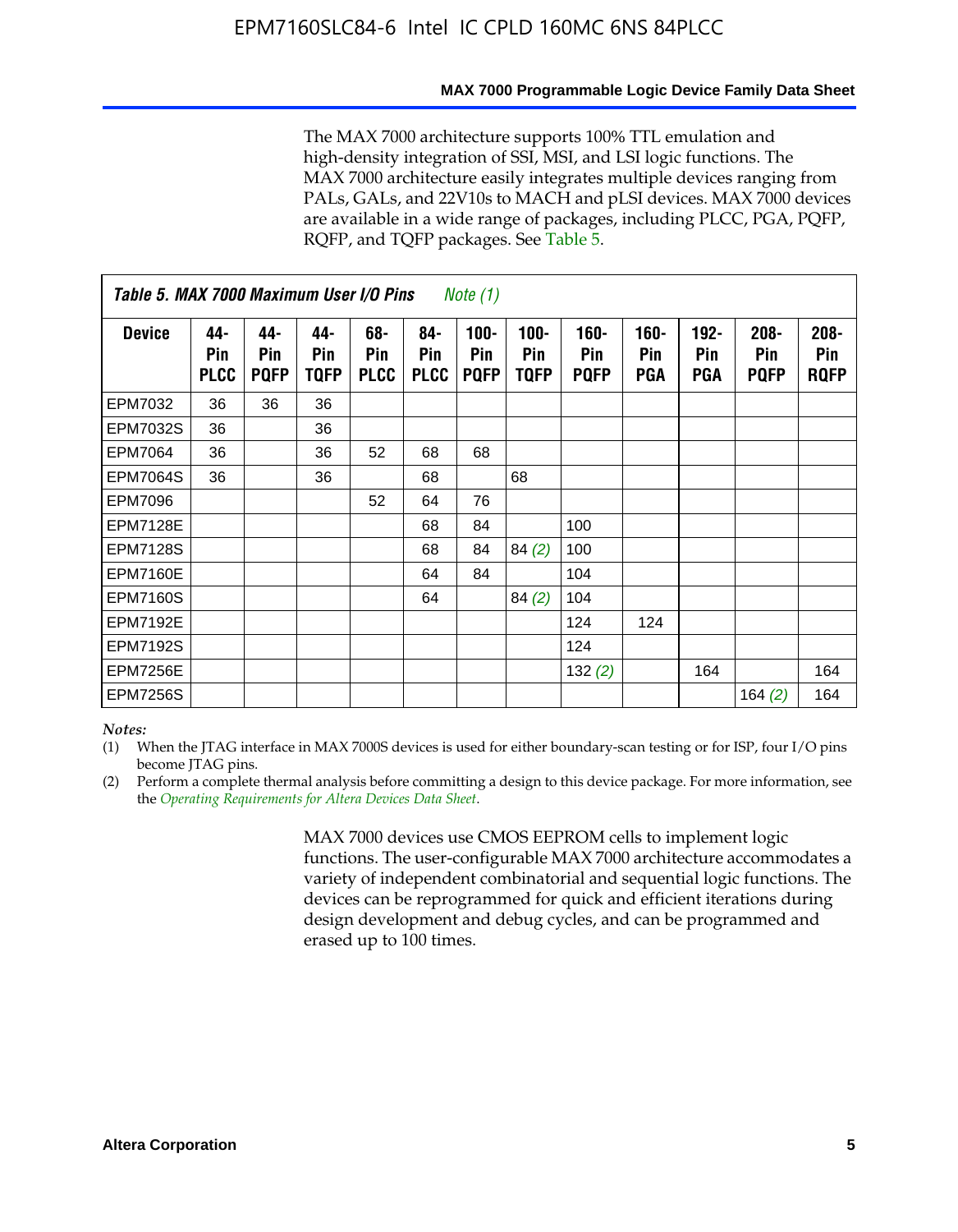#### **MAX 7000 Programmable Logic Device Family Data Sheet**

MAX 7000 devices contain from 32 to 256 macrocells that are combined into groups of 16 macrocells, called logic array blocks (LABs). Each macrocell has a programmable-AND/fixed-OR array and a configurable register with independently programmable clock, clock enable, clear, and preset functions. To build complex logic functions, each macrocell can be supplemented with both shareable expander product terms and highspeed parallel expander product terms to provide up to 32 product terms per macrocell.

The MAX 7000 family provides programmable speed/power optimization. Speed-critical portions of a design can run at high speed/full power, while the remaining portions run at reduced speed/low power. This speed/power optimization feature enables the designer to configure one or more macrocells to operate at 50% or lower power while adding only a nominal timing delay. MAX 7000E and MAX 7000S devices also provide an option that reduces the slew rate of the output buffers, minimizing noise transients when non-speed-critical signals are switching. The output drivers of all MAX 7000 devices (except 44-pin devices) can be set for either 3.3-V or 5.0-V operation, allowing MAX 7000 devices to be used in mixed-voltage systems.

The MAX 7000 family is supported byAltera development systems, which are integrated packages that offer schematic, text—including VHDL, Verilog HDL, and the Altera Hardware Description Language (AHDL) and waveform design entry, compilation and logic synthesis, simulation and timing analysis, and device programming. The [software provides](http://www.altera.com/literature/ds/dsmii.pdf)  [EDIF 2 0 0 and 3 0 0, LPM, VHDL, Verilog HDL, and other in](http://www.altera.com/literature/ds/dsmii.pdf)terfaces for [additional design entry and simulation support from other industry](http://www.altera.com/literature/ds/quartus.pdf)standard PC- and UNIX-workstation-based EDA tools. The software runs on Windows-based PCs, as well as Sun SPARCstation, and HP 9000 Series 700/800 workstations.

For more information on development tools, see the **MAX+PLUS II** *Programmable Logic Development System & Software Data Sheet* and the *Quartus Programmable Logic Development System & Software Data Sheet*.

The MAX 7000 architecture includes the following elements:

### **Functional Description**

- Logic array blocks
- **Macrocells**
- Expander product terms (shareable and parallel)
- Programmable interconnect array
- I/O control blocks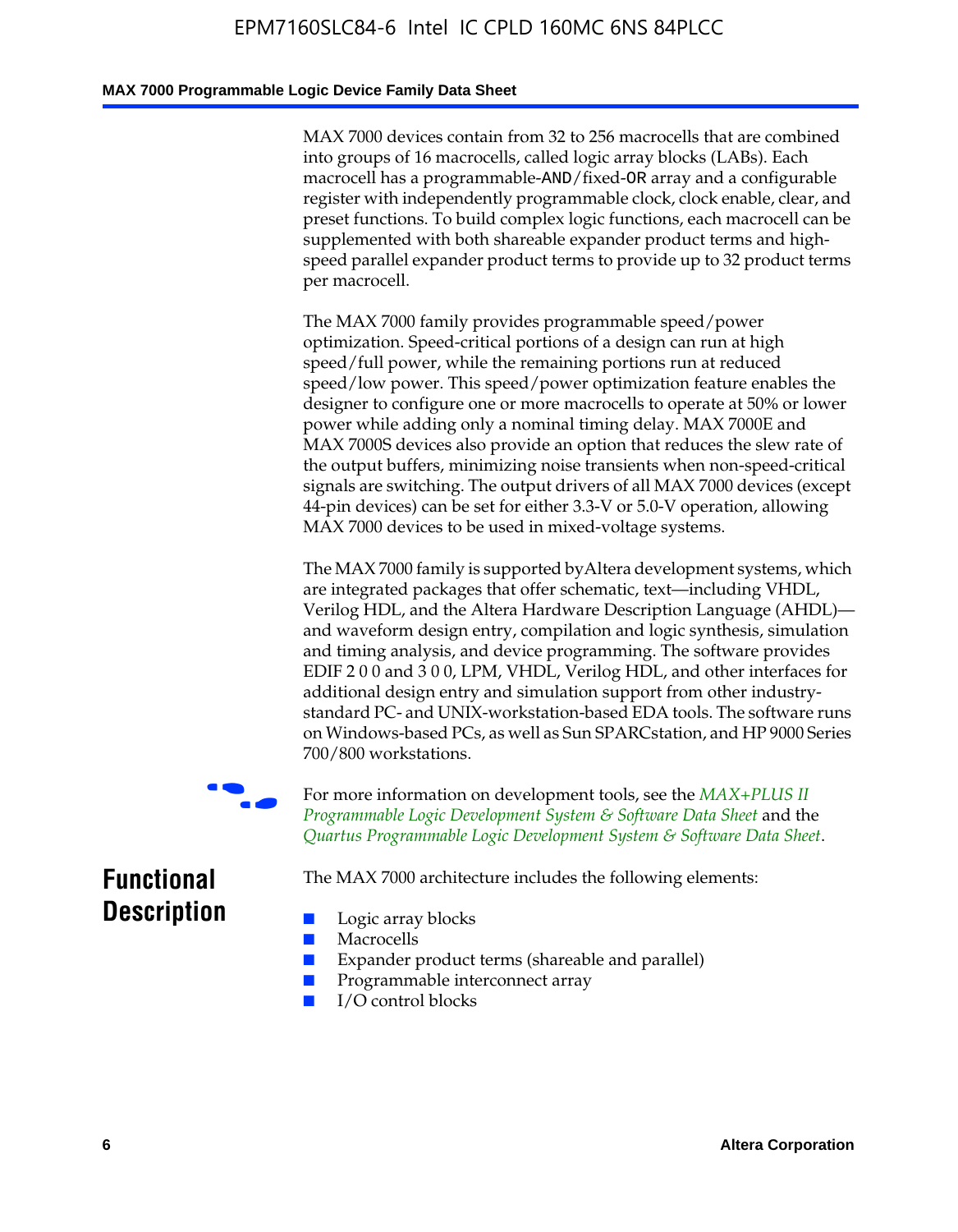#### **MAX 7000 Programmable Logic Device Family Data Sheet**

The MAX 7000 architecture includes four dedicated inputs that can be used as general-purpose inputs or as high-speed, global control signals (clock, clear, and two output enable signals) for each macrocell and I/O pin. Figure 1 shows the architecture of EPM7032, EPM7064, and EPM7096 devices.



*Figure 1. EPM7032, EPM7064 & EPM7096 Device Block Diagram*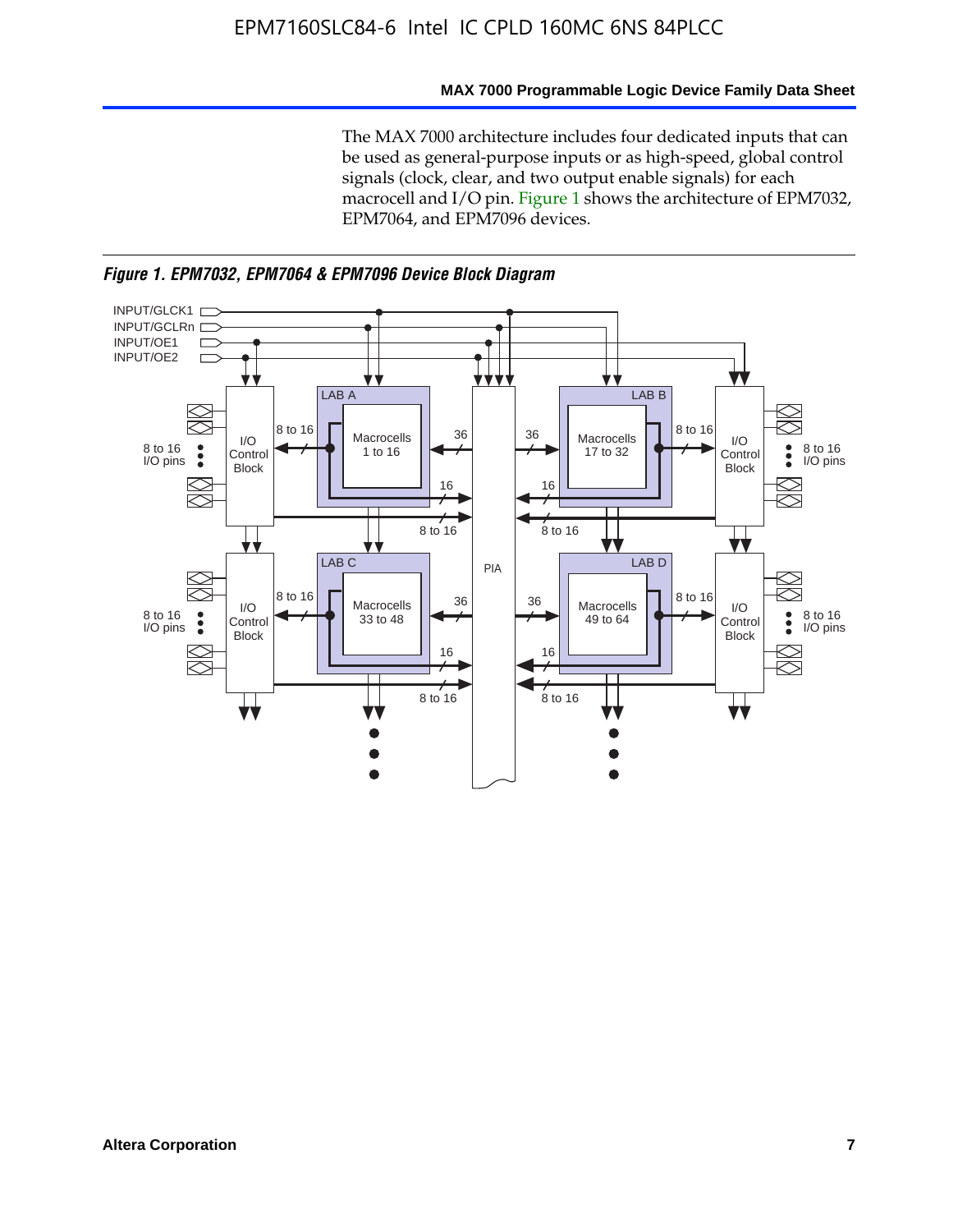Figure 2 shows the architecture of MAX 7000E and MAX 7000S devices.

#### **MAX 7000 Programmable Logic Device Family Data Sheet**





#### **Logic Array Blocks**

The MAX 7000 device architecture is based on the linking of highperformance, flexible, logic array modules called logic array blocks (LABs). LABs consist of 16-macrocell arrays, as shown in Figures 1 and 2. Multiple LABs are linked together via the programmable interconnect array (PIA), a global bus that is fed by all dedicated inputs, I/O pins, and macrocells.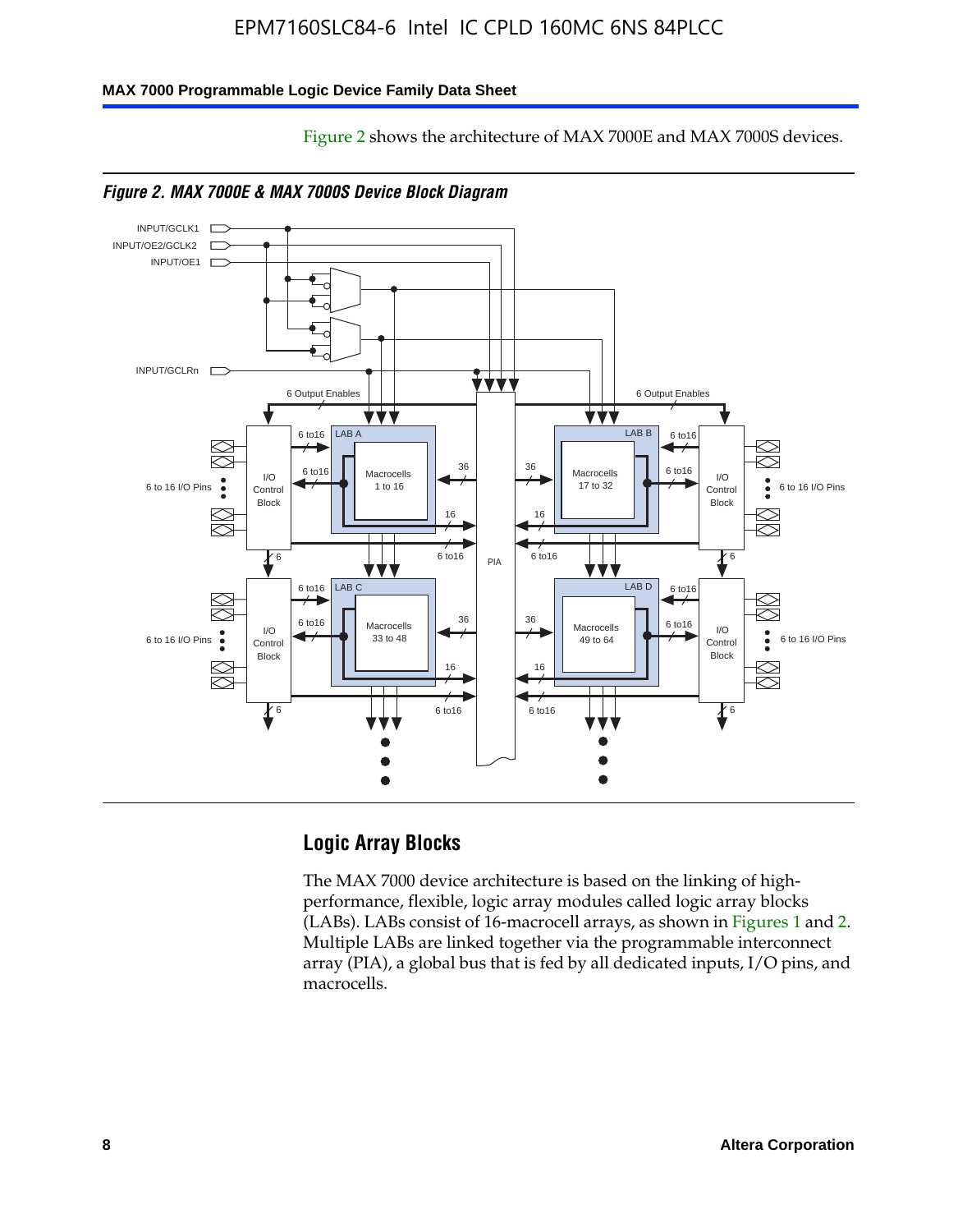#### **MAX 7000 Programmable Logic Device Family Data Sheet**

Each LAB is fed by the following signals:

- 36 signals from the PIA that are used for general logic inputs
- Global controls that are used for secondary register functions
- Direct input paths from I/O pins to the registers that are used for fast setup times for MAX 7000E and MAX 7000S devices

#### **Macrocells**

The MAX 7000 macrocell can be individually configured for either sequential or combinatorial logic operation. The macrocell consists of three functional blocks: the logic array, the product-term select matrix, and the programmable register. The macrocell of EPM7032, EPM7064, and EPM7096 devices is shown in Figure 3.

*Figure 3. EPM7032, EPM7064 & EPM7096 Device Macrocell*

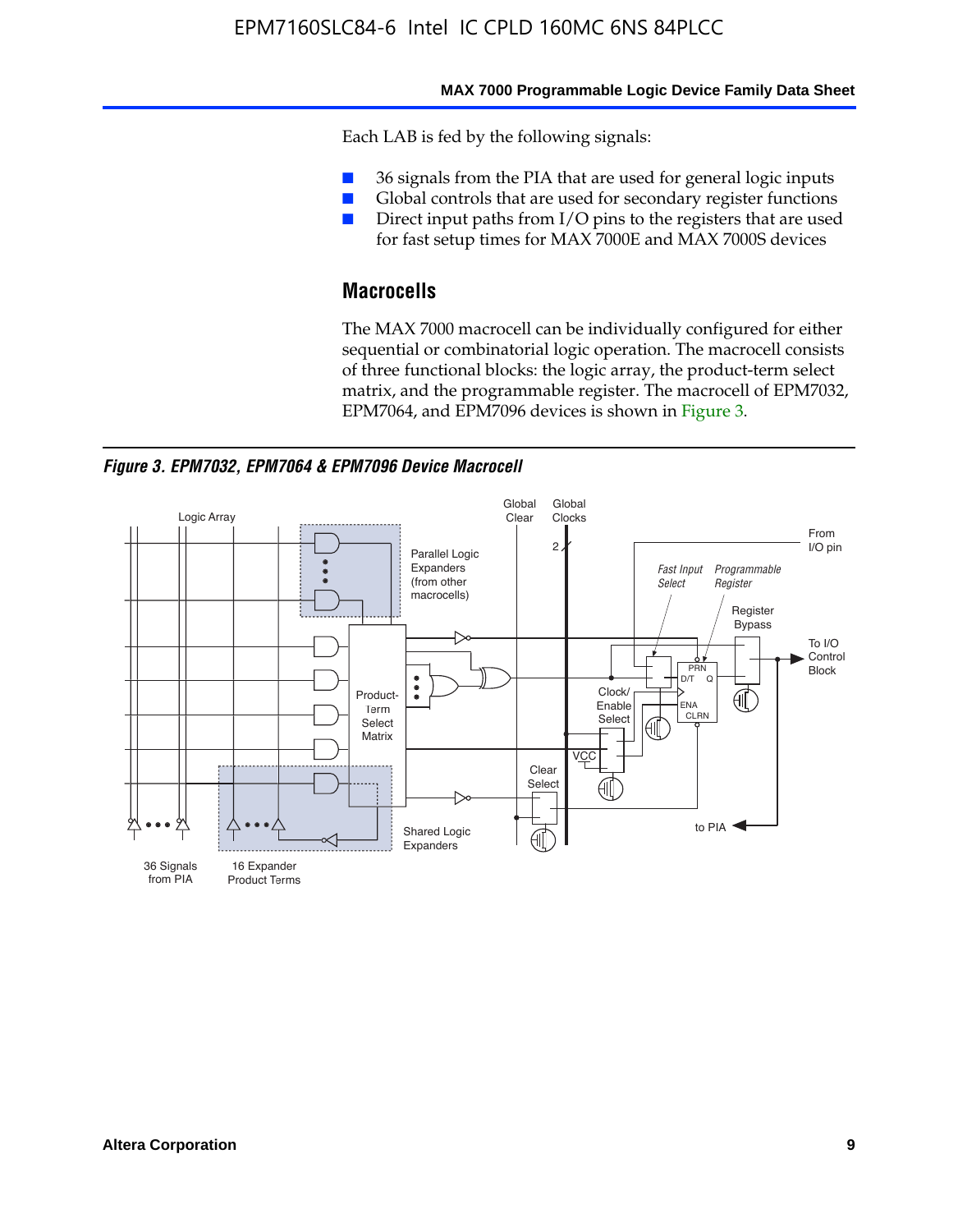#### **MAX 7000 Programmable Logic Device Family Data Sheet**



Figure 4 shows a MAX 7000E and MAX 7000S device macrocell.

Combinatorial logic is implemented in the logic array, which provides five product terms per macrocell. The product-term select matrix allocates these product terms for use as either primary logic inputs (to the OR and XOR gates) to implement combinatorial functions, or as secondary inputs to the macrocell's register clear, preset, clock, and clock enable control functions. Two kinds of expander product terms ("expanders") are available to supplement macrocell logic resources:

- Shareable expanders, which are inverted product terms that are fed back into the logic array
- Parallel expanders, which are product terms borrowed from adjacent macrocells

The Altera development system automatically optimizes product-term allocation according to the logic requirements of the design.

For registered functions, each macrocell flipflop can be individually programmed to implement D, T, JK, or SR operation with programmable clock control. The flipflop can be bypassed for combinatorial operation. During design entry, the designer specifies the desired flipflop type; the Altera development software then selects the most efficient flipflop operation for each registered function to optimize resource utilization.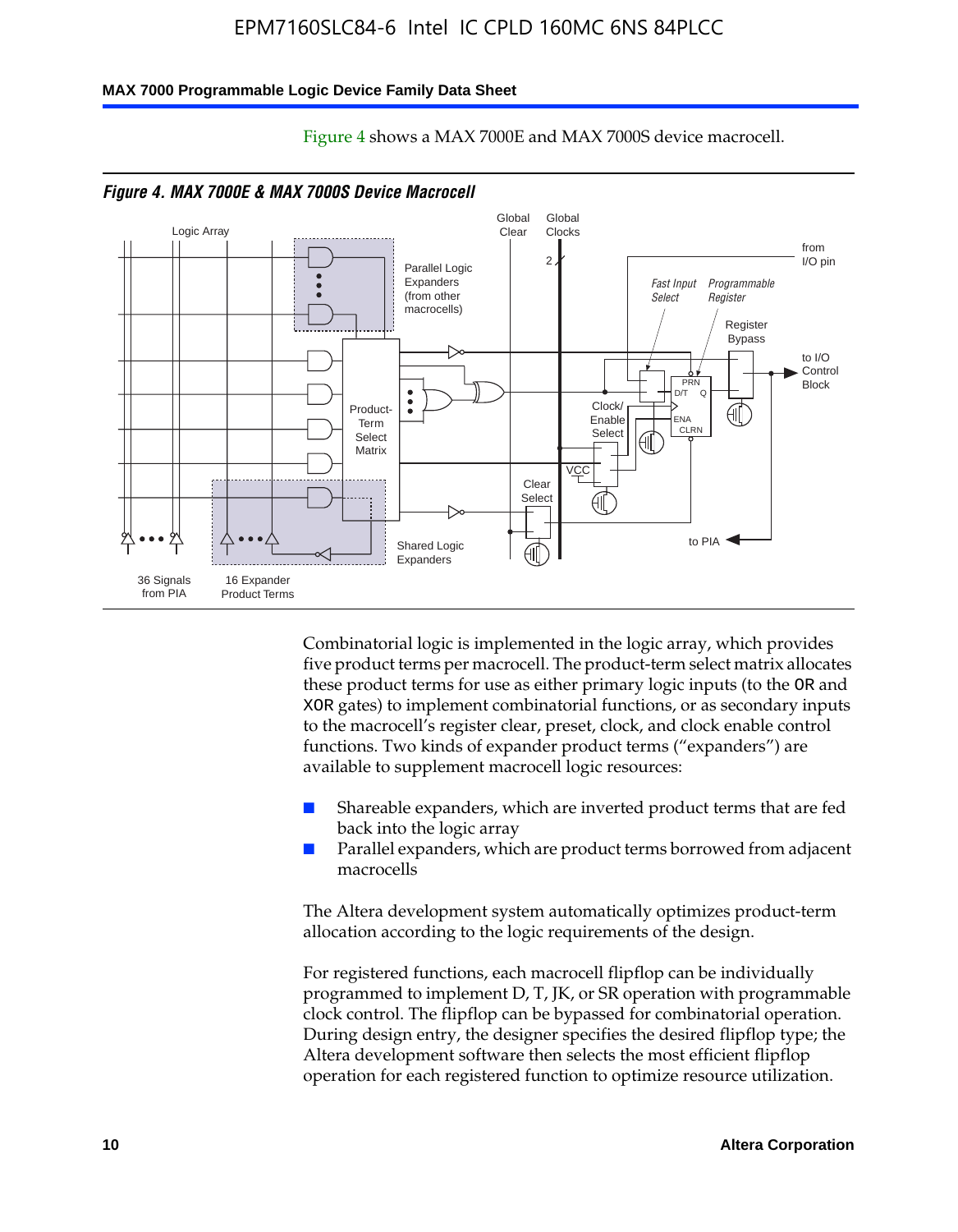#### **MAX 7000 Programmable Logic Device Family Data Sheet**

Each programmable register can be clocked in three different modes:

- By a global clock signal. This mode achieves the fastest clock-tooutput performance.
- By a global clock signal and enabled by an active-high clock enable. This mode provides an enable on each flipflop while still achieving the fast clock-to-output performance of the global clock.
- By an array clock implemented with a product term. In this mode, the flipflop can be clocked by signals from buried macrocells or I/O pins.

In EPM7032, EPM7064, and EPM7096 devices, the global clock signal is available from a dedicated clock pin, GCLK1, as shown in Figure 1. In MAX 7000E and MAX 7000S devices, two global clock signals are available. As shown in Figure 2, these global clock signals can be the true or the complement of either of the global clock pins, GCLK1 or GCLK2.

Each register also supports asynchronous preset and clear functions. As shown in Figures 3 and 4, the product-term select matrix allocates product terms to control these operations. Although the product-term-driven preset and clear of the register are active high, active-low control can be obtained by inverting the signal within the logic array. In addition, each register clear function can be individually driven by the active-low dedicated global clear pin (GCLRn). Upon power-up, each register in the device will be set to a low state.

All MAX 7000E and MAX 7000S I/O pins have a fast input path to a macrocell register. This dedicated path allows a signal to bypass the PIA and combinatorial logic and be driven to an input D flipflop with an extremely fast (2.5 ns) input setup time.

#### **Expander Product Terms**

Although most logic functions can be implemented with the five product terms available in each macrocell, the more complex logic functions require additional product terms. Another macrocell can be used to supply the required logic resources; however, the MAX 7000 architecture also allows both shareable and parallel expander product terms ("expanders") that provide additional product terms directly to any macrocell in the same LAB. These expanders help ensure that logic is synthesized with the fewest possible logic resources to obtain the fastest possible speed.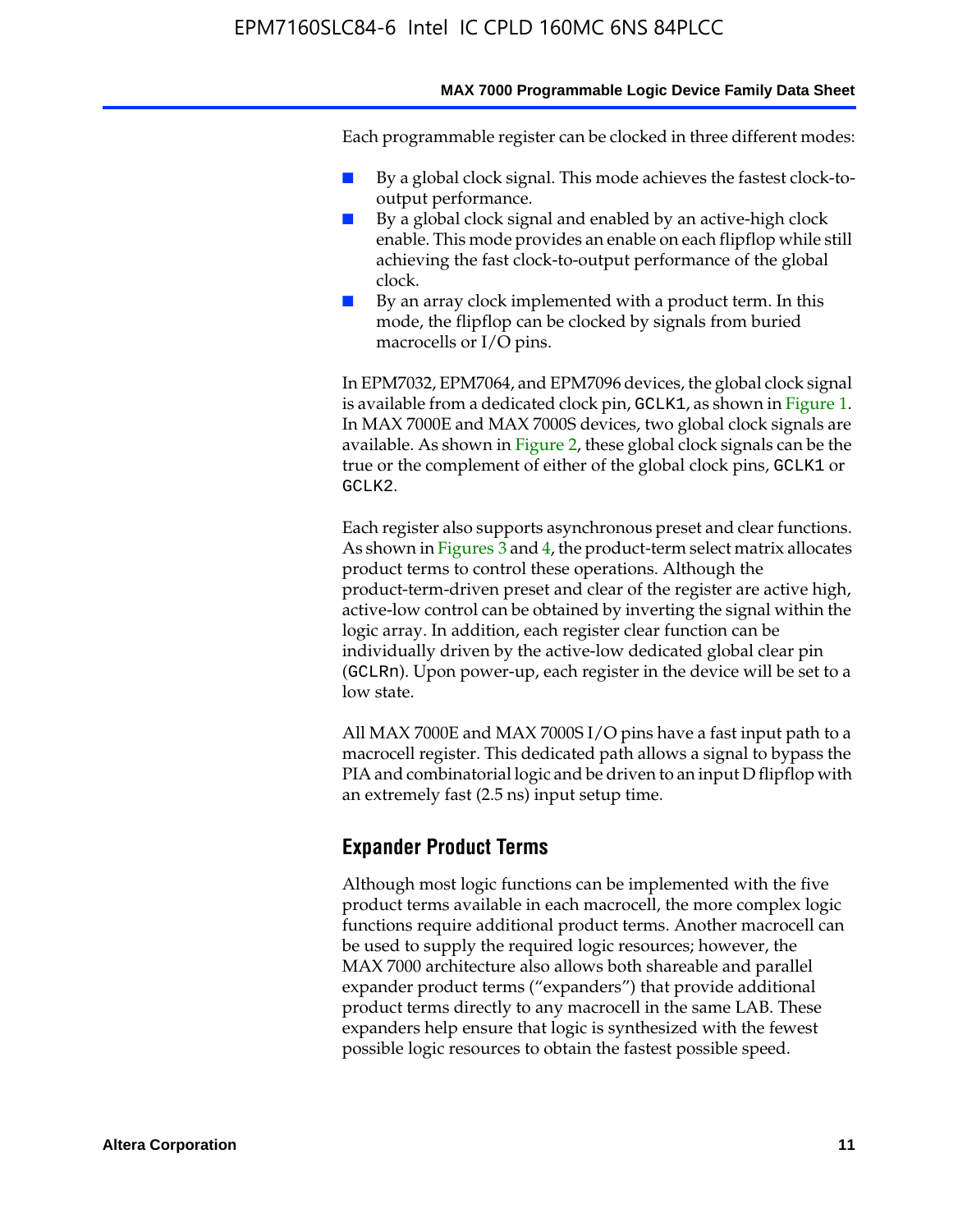#### **MAX 7000 Programmable Logic Device Family Data Sheet**

#### *Shareable Expanders*

Each LAB has 16 shareable expanders that can be viewed as a pool of uncommitted single product terms (one from each macrocell) with inverted outputs that feed back into the logic array. Each shareable expander can be used and shared by any or all macrocells in the LAB to build complex logic functions. A small delay ( $t_{SEXP}$ ) is incurred when shareable expanders are used. Figure 5 shows how shareable expanders can feed multiple macrocells.

#### *Figure 5. Shareable Expanders*



*Shareable expanders can be shared by any or all macrocells in an LAB.*

#### *Parallel Expanders*

Parallel expanders are unused product terms that can be allocated to a neighboring macrocell to implement fast, complex logic functions. Parallel expanders allow up to 20 product terms to directly feed the macrocell OR logic, with five product terms provided by the macrocell and 15 parallel expanders provided by neighboring macrocells in the LAB.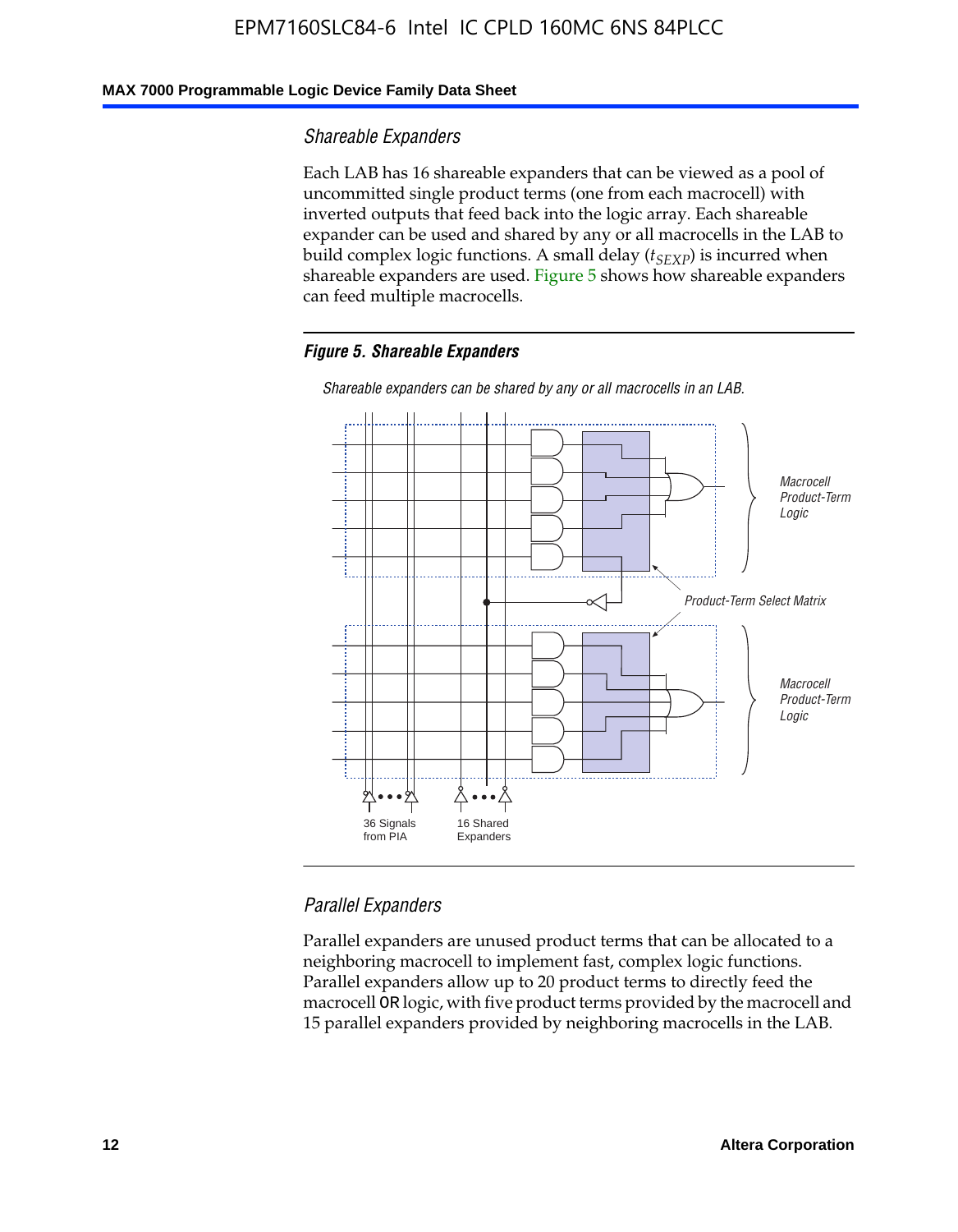#### **MAX 7000 Programmable Logic Device Family Data Sheet**

The compiler can allocate up to three sets of up to five parallel expanders automatically to the macrocells that require additional product terms. Each set of five parallel expanders incurs a small, incremental timing delay (*t<sub>PEXP</sub>*). For example, if a macrocell requires 14 product terms, the Compiler uses the five dedicated product terms within the macrocell and allocates two sets of parallel expanders; the first set includes five product terms and the second set includes four product terms, increasing the total delay by  $2 \times t_{PFXP}$ .

Two groups of 8 macrocells within each LAB (e.g., macrocells 1 through 8 and 9 through 16) form two chains to lend or borrow parallel expanders. A macrocell borrows parallel expanders from lowernumbered macrocells. For example, macrocell 8 can borrow parallel expanders from macrocell 7, from macrocells 7 and 6, or from macrocells 7, 6, and 5. Within each group of 8, the lowest-numbered macrocell can only lend parallel expanders and the highest-numbered macrocell can only borrow them. Figure 6 shows how parallel expanders can be borrowed from a neighboring macrocell.

#### *Figure 6. Parallel Expanders*

*Unused product terms in a macrocell can be allocated to a neighboring macrocell.*

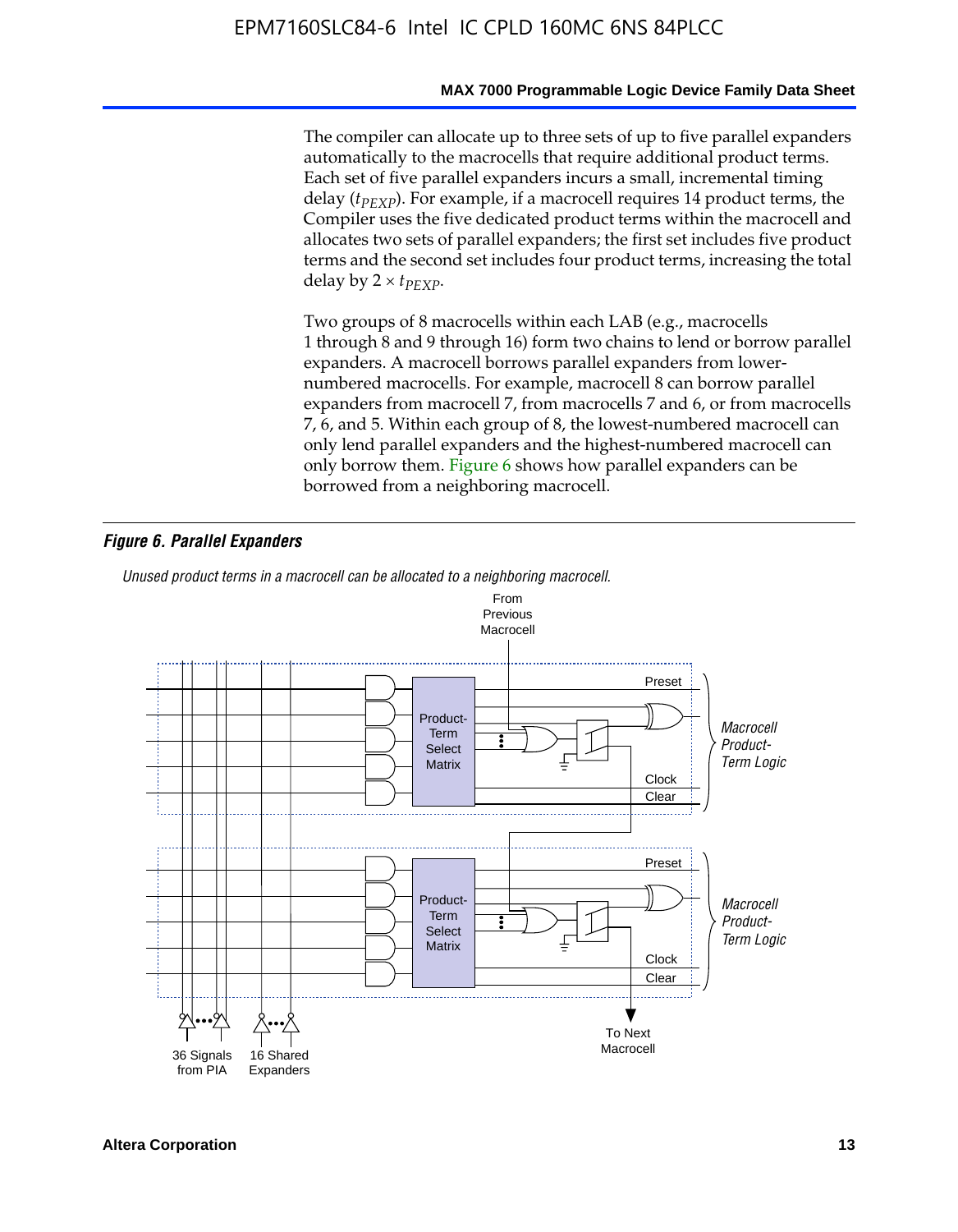#### **MAX 7000 Programmable Logic Device Family Data Sheet**

#### **Programmable Interconnect Array**

Logic is routed between LABs via the programmable interconnect array (PIA). This global bus is a programmable path that connects any signal source to any destination on the device. All MAX 7000 dedicated inputs, I/O pins, and macrocell outputs feed the PIA, which makes the signals available throughout the entire device. Only the signals required by each LAB are actually routed from the PIA into the LAB. Figure 7 shows how the PIA signals are routed into the LAB. An EEPROM cell controls one input to a 2-input AND gate, which selects a PIA signal to drive into the LAB.





While the routing delays of channel-based routing schemes in masked or FPGAs are cumulative, variable, and path-dependent, the MAX 7000 PIA has a fixed delay. The PIA thus eliminates skew between signals and makes timing performance easy to predict.

#### **I/O Control Blocks**

The I/O control block allows each I/O pin to be individually configured for input, output, or bidirectional operation. All I/O pins have a tri-state buffer that is individually controlled by one of the global output enable signals or directly connected to ground or  $V_{CC}$ . Figure 8 shows the I/O control block for the MAX 7000 family. The I/O control block of EPM7032, EPM7064, and EPM7096 devices has two global output enable signals that are driven by two dedicated active-low output enable pins (OE1 and OE2). The I/O control block of MAX 7000E and MAX 7000S devices has six global output enable signals that are driven by the true or complement of two output enable signals, a subset of the I/O pins, or a subset of the I/O macrocells.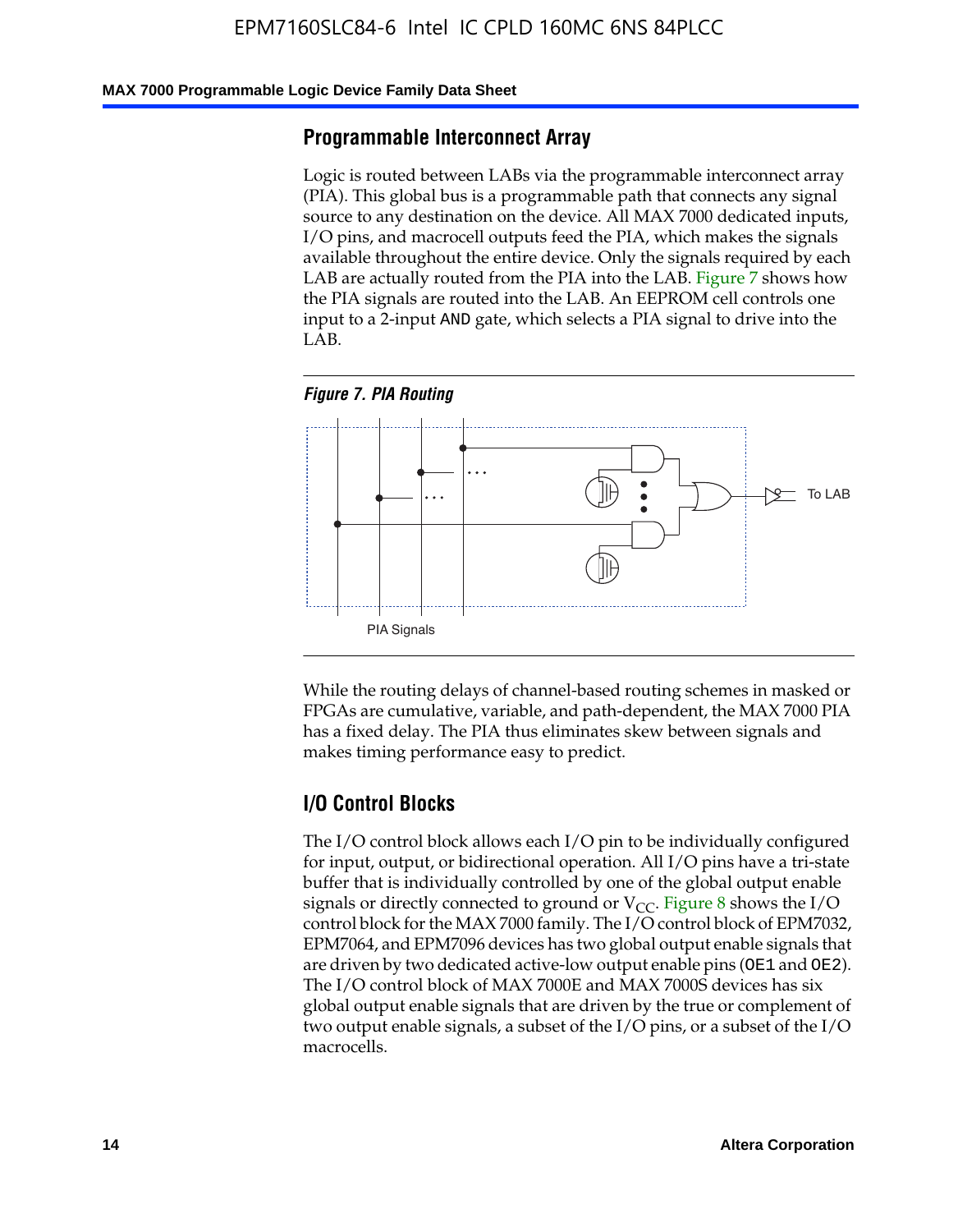#### *Figure 8. I/O Control Block of MAX 7000 Devices*

#### **EPM7032, EPM7064 & EPM7096 Devices**







#### *Note:*

(1) The open-drain output option is available only in MAX 7000S devices.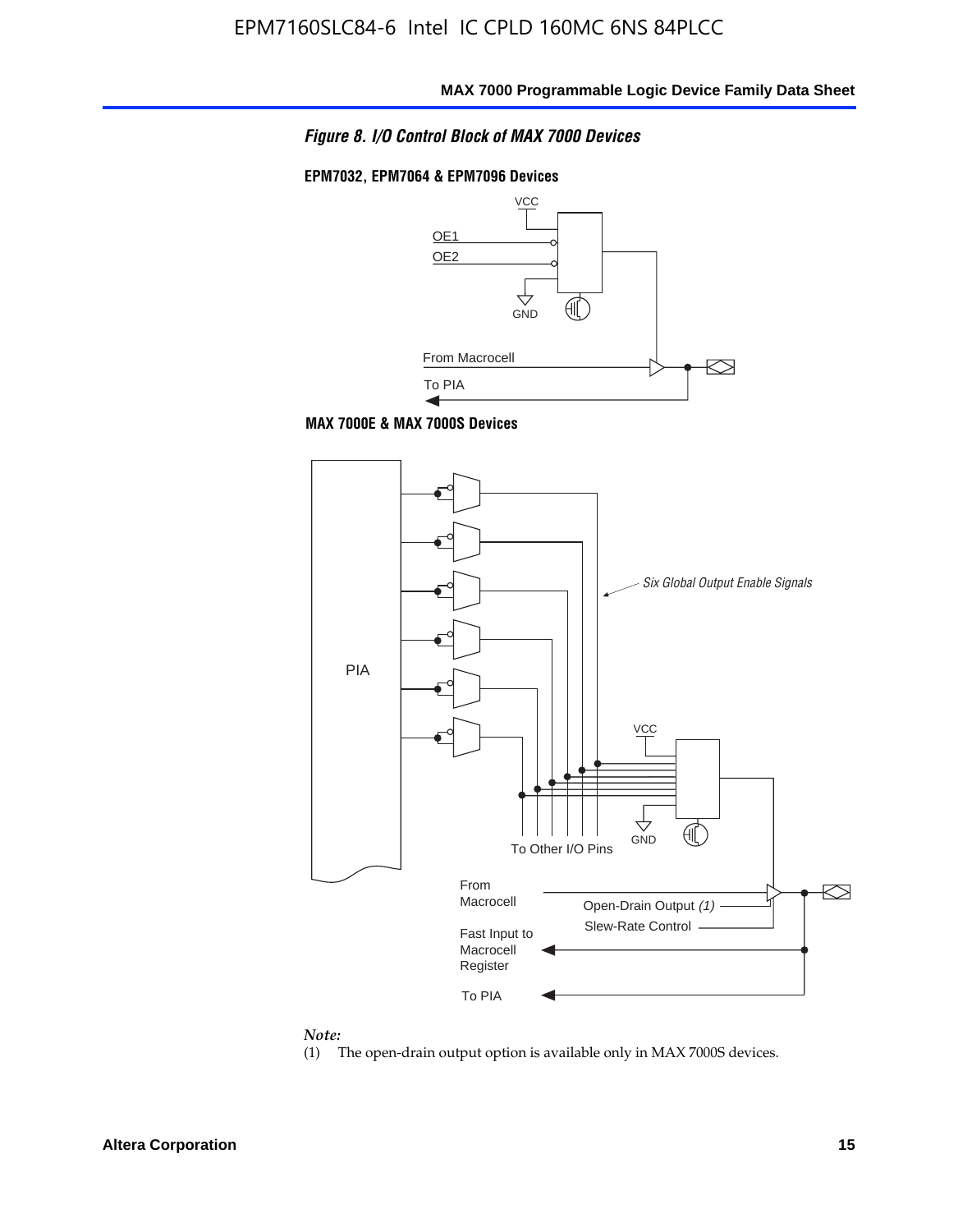When the tri-state buffer control is connected to ground, the output is tri-stated (high impedance) and the I/O pin can be used as a dedicated input. When the tri-state buffer control is connected to  $V_{CC}$ , the output is enabled.

The MAX 7000 architecture provides dual I/O feedback, in which macrocell and pin feedbacks are independent. When an I/O pin is configured as an input, the associated macrocell can be used for buried logic.

### **In-System Programmability (ISP)**

MAX 7000S devices are in-system programmable via an industry-standard 4-pin Joint Test Action Group (JTAG) interface (IEEE Std. 1149.1-1990). ISP allows quick, efficient iterations during design development and debugging cycles. The MAX 7000S architecture internally generates the high programming voltage required to program EEPROM cells, allowing in-system programming with only a single 5.0 V power supply. During in-system programming, the I/O pins are tri-stated and pulled-up to eliminate board conflicts. The pull-up value is nominally 50 k¾.

ISP simplifies the manufacturing flow by allowing devices to be mounted on a printed circuit board with standard in-circuit test equipment before they are programmed. MAX 7000S devices can be programmed by downloading the information via in-circuit testers (ICT), embedded processors, or the Altera MasterBlaster, ByteBlasterMV, ByteBlaster, BitBlaster download cables. (The ByteBlaster cable is obsolete and is replaced by the ByteBlasterMV cable, which can program and configure 2.5-V, 3.3-V, and 5.0-V devices.) Programming the devices after they are placed on the board eliminates lead damage on high-pin-count packages (e.g., QFP packages) due to device handling and allows devices to be reprogrammed after a system has already shipped to the field. For example, product upgrades can be performed in the field via software or modem.

In-system programming can be accomplished with either an adaptive or constant algorithm. An adaptive algorithm reads information from the unit and adapts subsequent programming steps to achieve the fastest possible programming time for that unit. Because some in-circuit testers cannot support an adaptive algorithm, Altera offers devices tested with a constant algorithm. Devices tested to the constant algorithm have an "F" suffix in the ordering code.

The Jam™ Standard Test and Programming Language (STAPL) can be used to program MAX 7000S devices with in-circuit testers, PCs, or embedded processor.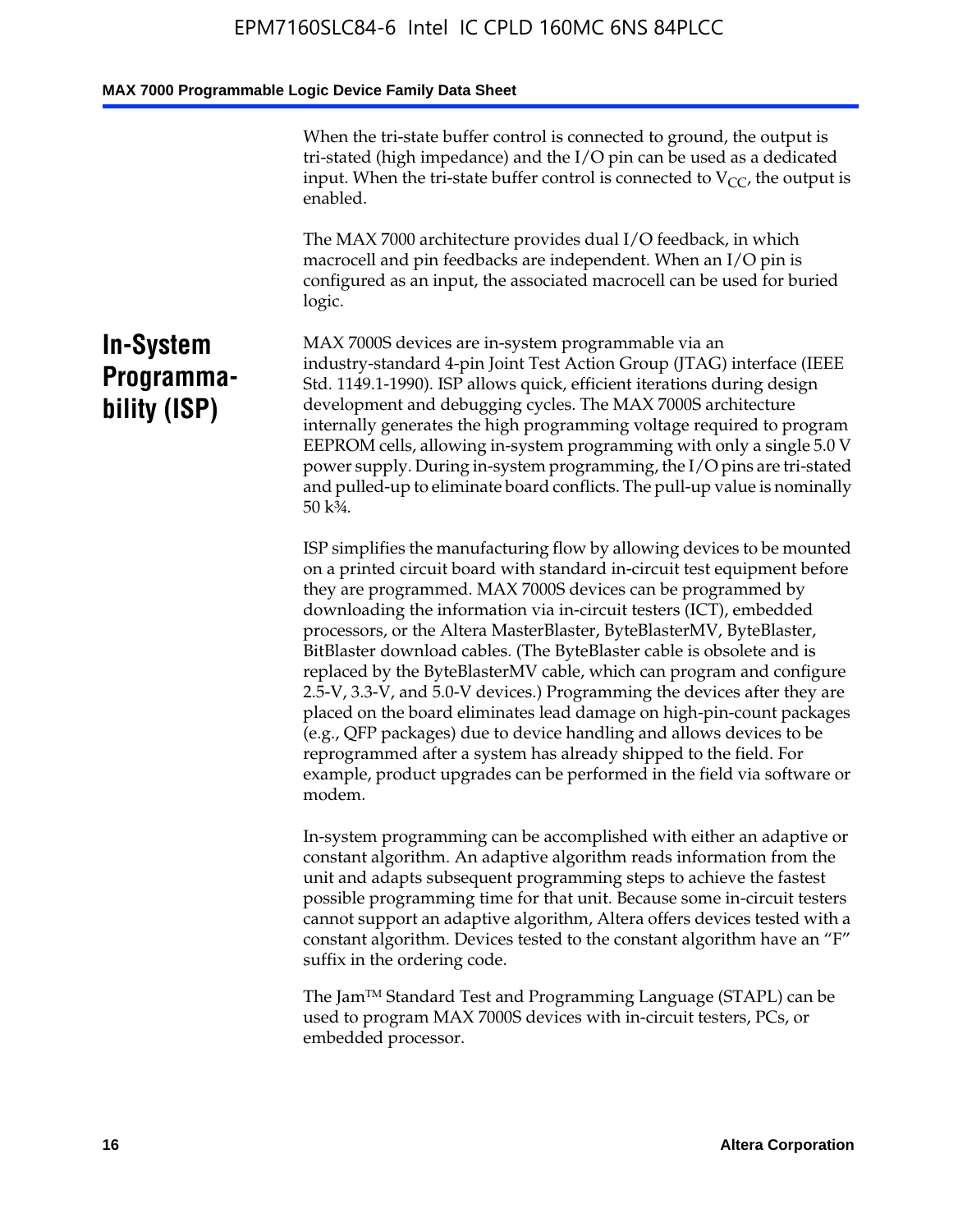For more information on using the Jam language, refer to *AN* 122: Using *Jam STAPL for ISP & ICR via an Embedded Processor*.

The ISP circuitry in MAX 7000S devices is compatible with IEEE Std. 1532 specification. The IEEE Std. 1532 is a standard developed to allow concurrent ISP between multiple PLD vendors.

#### **Programming Sequence**

During in-system programming, instructions, addresses, and data are shifted into the MAX 7000S device through the TDI input pin. Data is shifted out through the TDO output pin and compared against the expected data.

Programming a pattern into the device requires the following six ISP stages. A stand-alone verification of a programmed pattern involves only stages 1, 2, 5, and 6.

- 1. *Enter ISP*. The enter ISP stage ensures that the I/O pins transition smoothly from user mode to ISP mode. The enter ISP stage requires 1 ms.
- 2. *Check ID*. Before any program or verify process, the silicon ID is checked. The time required to read this silicon ID is relatively small compared to the overall programming time.
- 3. *Bulk Erase*. Erasing the device in-system involves shifting in the instructions to erase the device and applying one erase pulse of 100 ms.
- 4. *Program*. Programming the device in-system involves shifting in the address and data and then applying the programming pulse to program the EEPROM cells. This process is repeated for each EEPROM address.
- 5. *Verify*. Verifying an Altera device in-system involves shifting in addresses, applying the read pulse to verify the EEPROM cells, and shifting out the data for comparison. This process is repeated for each EEPROM address.
- 6. *Exit ISP*. An exit ISP stage ensures that the I/O pins transition smoothly from ISP mode to user mode. The exit ISP stage requires 1 ms.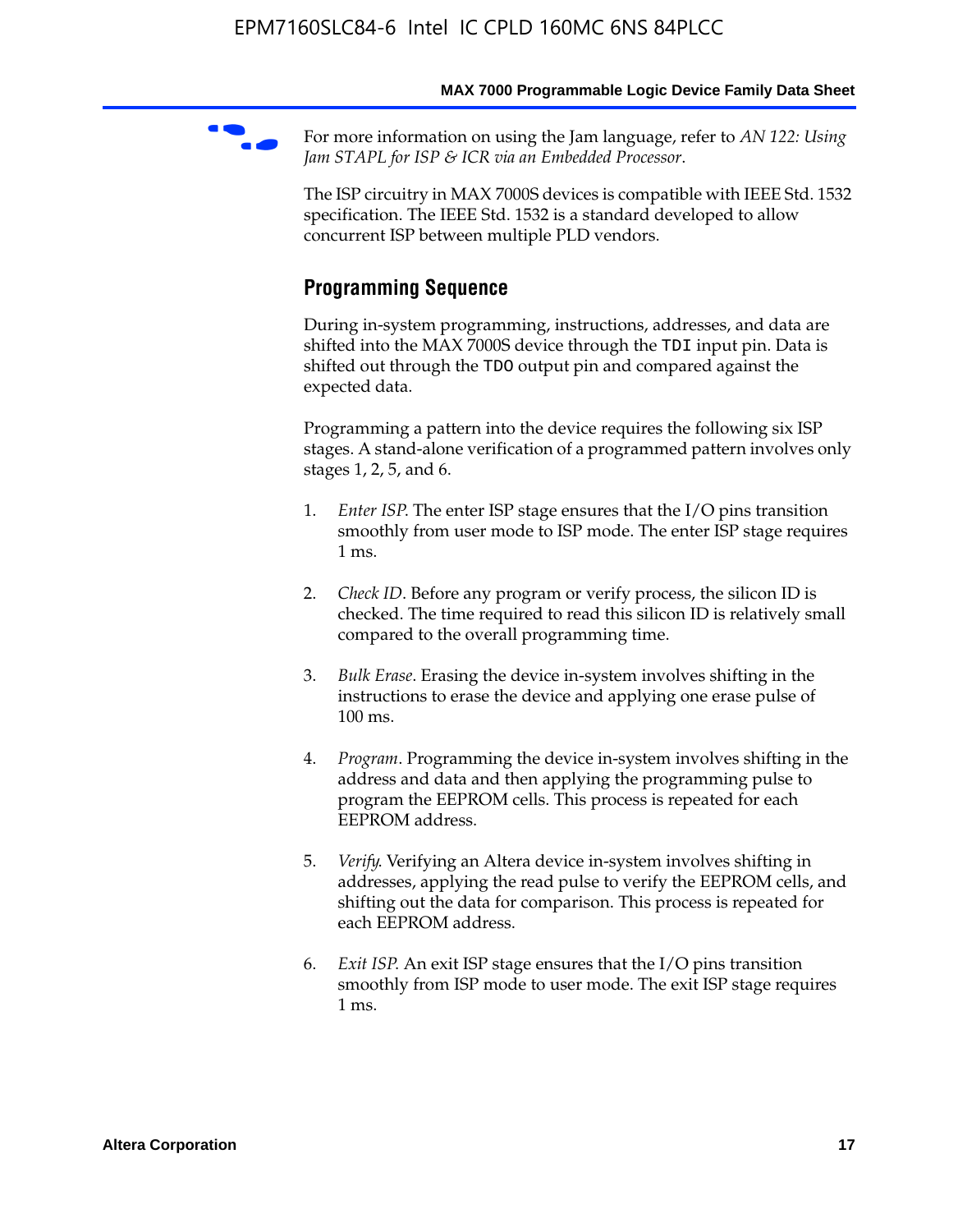#### **Programming Times**

The time required to implement each of the six programming stages can be broken into the following two elements:

- A pulse time to erase, program, or read the EEPROM cells.
- A shifting time based on the test clock (TCK) frequency and the number of TCK cycles to shift instructions, address, and data into the device.

By combining the pulse and shift times for each of the programming stages, the program or verify time can be derived as a function of the TCK frequency, the number of devices, and specific target device(s). Because different ISP-capable devices have a different number of EEPROM cells, both the total fixed and total variable times are unique for a single device.

#### *Programming a Single MAX 7000S Device*

The time required to program a single MAX 7000S device in-system can be calculated from the following formula:

$$
t_{PROG} = t_{PPULSE} + \frac{C_{ycle_{PTCK}}}{f_{TCK}}
$$
  
where:  $t_{PROG}$  = Programming time  
 $t_{PPULSE}$  = Sum of the fixed times to erase, program, and  
verify the EEPROM cells  
 $C_{ycle_{PTCK}}$  = Number of TCK cycles to program a device  
 $f_{TCK}$  = TCK frequency

The ISP times for a stand-alone verification of a single MAX 7000S device can be calculated from the following formula:

|                  | $t_{VER} = t_{VPULSE} + \frac{Cycle_{VTCK}}{f_{TCK}}$ |                                                                                                                                 |
|------------------|-------------------------------------------------------|---------------------------------------------------------------------------------------------------------------------------------|
| where: $t_{VFR}$ | $t_{VPULSE}$                                          | = Verify time<br>$=$ Sum of the fixed times to verify the EEPROM cells<br>$CycleVTCK$ = Number of TCK cycles to verify a device |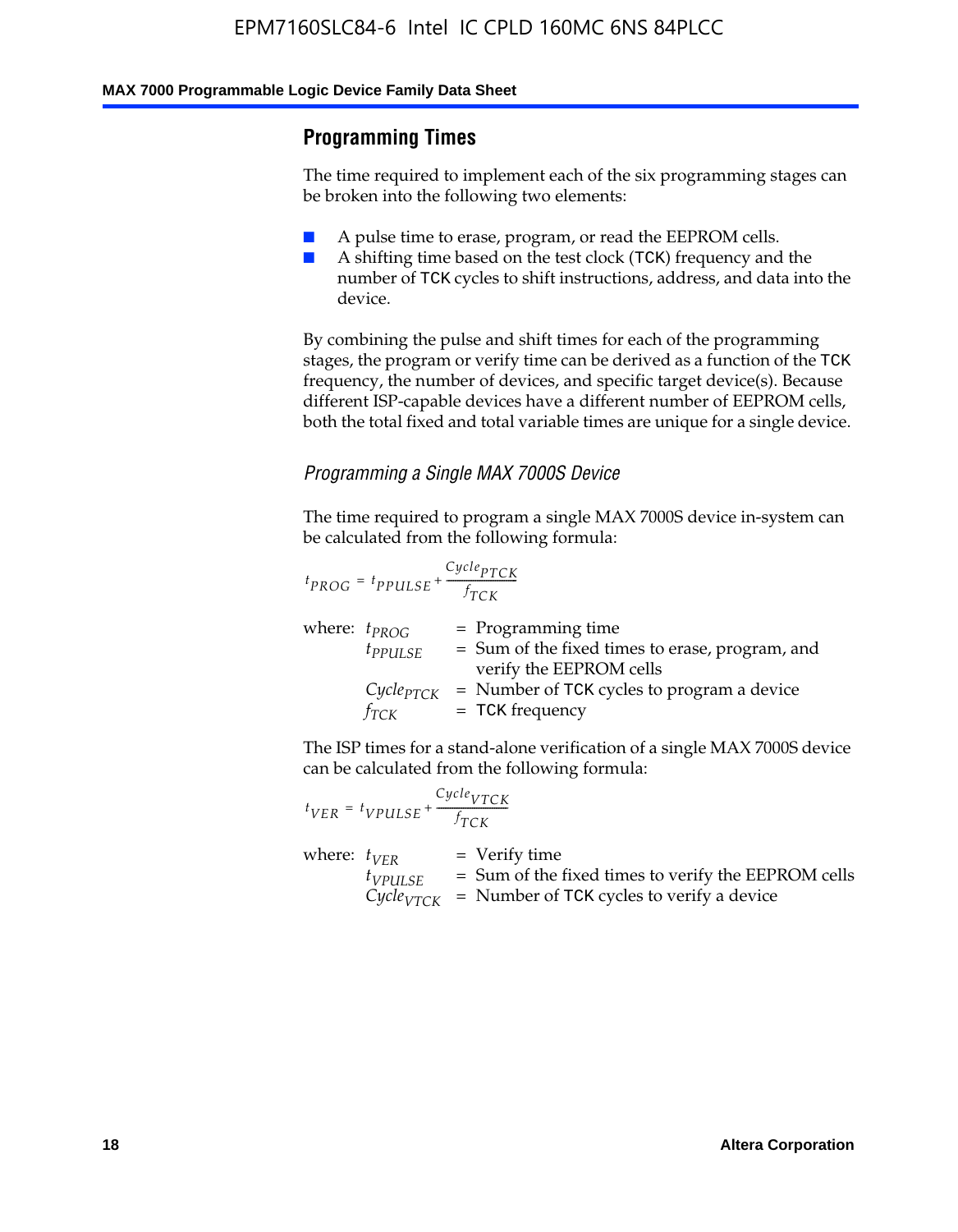#### **MAX 7000 Programmable Logic Device Family Data Sheet**

The programming times described in Tables 6 through 8 are associated with the worst-case method using the enhanced ISP algorithm.

| Table 6. MAX 7000S t <sub>PULSE</sub> & Cycle <sub>TCK</sub> Values |                         |                       |                 |                                 |  |  |  |
|---------------------------------------------------------------------|-------------------------|-----------------------|-----------------|---------------------------------|--|--|--|
| <b>Device</b>                                                       | <b>Programming</b>      |                       |                 | <b>Stand-Alone Verification</b> |  |  |  |
|                                                                     | t <sub>PPULSE</sub> (S) | Cycle <sub>PTCK</sub> | $t_{VPULSE}(s)$ | $\mathcal C$ ycle $_{VTCK}$     |  |  |  |
| EPM7032S                                                            | 4.02                    | 342,000               | 0.03            | 200,000                         |  |  |  |
| <b>EPM7064S</b>                                                     | 4.50                    | 504,000               | 0.03            | 308,000                         |  |  |  |
| <b>EPM7128S</b>                                                     | 5.11                    | 832,000               | 0.03            | 528,000                         |  |  |  |
| <b>EPM7160S</b>                                                     | 5.35                    | 1,001,000             | 0.03            | 640,000                         |  |  |  |
| <b>EPM7192S</b>                                                     | 5.71                    | 1,192,000             | 0.03            | 764,000                         |  |  |  |
| <b>EPM7256S</b>                                                     | 6.43                    | 1,603,000             | 0.03            | 1,024,000                       |  |  |  |

Tables 7 and 8 show the in-system programming and stand alone verification times for several common test clock frequencies.

| Table 7. MAX 7000S In-System Programming Times for Different Test Clock Frequencies |                  |       |       |       |                |                |                |               |              |
|-------------------------------------------------------------------------------------|------------------|-------|-------|-------|----------------|----------------|----------------|---------------|--------------|
| <b>Device</b>                                                                       | † <sub>TCK</sub> |       |       |       |                |                |                |               | <b>Units</b> |
|                                                                                     | <b>10 MHz</b>    | 5 MHz | 2 MHz | 1 MHz | <b>500 kHz</b> | <b>200 kHz</b> | <b>100 kHz</b> | <b>50 kHz</b> |              |
| <b>EPM7032S</b>                                                                     | 4.06             | 4.09  | 4.19  | 4.36  | 4.71           | 5.73           | 7.44           | 10.86         | s            |
| <b>EPM7064S</b>                                                                     | 4.55             | 4.60  | 4.76  | 5.01  | 5.51           | 7.02           | 9.54           | 14.58         | s            |
| <b>EPM7128S</b>                                                                     | 5.19             | 5.27  | 5.52  | 5.94  | 6.77           | 9.27           | 13.43          | 21.75         | s            |
| <b>EPM7160S</b>                                                                     | 5.45             | 5.55  | 5.85  | 6.35  | 7.35           | 10.35          | 15.36          | 25.37         | s            |
| <b>EPM7192S</b>                                                                     | 5.83             | 5.95  | 6.30  | 6.90  | 8.09           | 11.67          | 17.63          | 29.55         | s            |
| <b>EPM7256S</b>                                                                     | 6.59             | 6.75  | 7.23  | 8.03  | 9.64           | 14.45          | 22.46          | 38.49         | s            |

| Table 8. MAX 7000S Stand-Alone Verification Times for Different Test Clock Frequencies |               |       |       |       |                  |                |                |               |              |
|----------------------------------------------------------------------------------------|---------------|-------|-------|-------|------------------|----------------|----------------|---------------|--------------|
| <b>Device</b>                                                                          |               |       |       |       | f <sub>тск</sub> |                |                |               | <b>Units</b> |
|                                                                                        | <b>10 MHz</b> | 5 MHz | 2 MHz | 1 MHz | <b>500 kHz</b>   | <b>200 kHz</b> | <b>100 kHz</b> | <b>50 kHz</b> |              |
| <b>EPM7032S</b>                                                                        | 0.05          | 0.07  | 0.13  | 0.23  | 0.43             | 1.03           | 2.03           | 4.03          | s            |
| <b>EPM7064S</b>                                                                        | 0.06          | 0.09  | 0.18  | 0.34  | 0.64             | 1.57           | 3.11           | 6.19          | s            |
| <b>EPM7128S</b>                                                                        | 0.08          | 0.14  | 0.29  | 0.56  | 1.09             | 2.67           | 5.31           | 10.59         | s            |
| <b>EPM7160S</b>                                                                        | 0.09          | 0.16  | 0.35  | 0.67  | 1.31             | 3.23           | 6.43           | 12.83         | s            |
| <b>EPM7192S</b>                                                                        | 0.11          | 0.18  | 0.41  | 0.79  | 1.56             | 3.85           | 7.67           | 15.31         | s            |
| <b>EPM7256S</b>                                                                        | 0.13          | 0.24  | 0.54  | 1.06  | 2.08             | 5.15           | 10.27          | 20.51         | s            |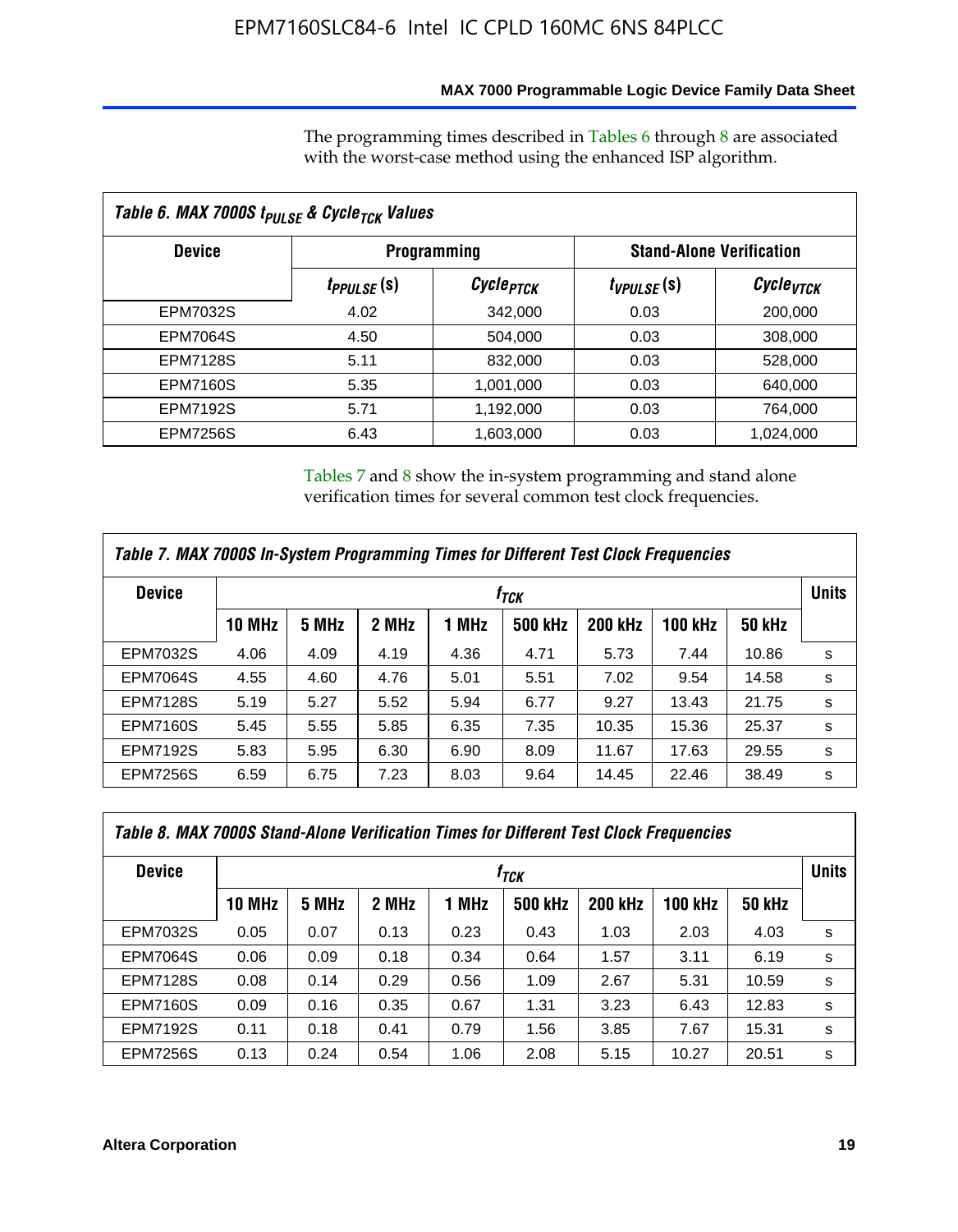### **Programmable Speed/Power Control**

MAX 7000 devices offer a power-saving mode that supports low-power operation across user-defined signal paths or the entire device. This feature allows total power dissipation to be reduced by 50% or more, because most logic applications require only a small fraction of all gates to operate at maximum frequency.

The designer can program each individual macrocell in a MAX 7000 device for either high-speed (i.e., with the Turbo  $Bit^{TM}$  option turned on) or low-power (i.e., with the Turbo Bit option turned off) operation. As a result, speed-critical paths in the design can run at high speed, while the remaining paths can operate at reduced power. Macrocells that run at low power incur a nominal timing delay adder  $(t_{LPA})$  for the  $t_{LAD}$ ,  $t_{LAC}$ ,  $t_{IC}$ ,  $t_{EN}$ , and  $t_{SEXP}$ ,  $t_{ACL}$ , and  $t_{CPPW}$  parameters.

### **Output Configuration**

MAX 7000 device outputs can be programmed to meet a variety of system-level requirements.

### **MultiVolt I/O Interface**

MAX 7000 devices—except 44-pin devices—support the MultiVolt I/O interface feature, which allows MAX 7000 devices to interface with systems that have differing supply voltages. The 5.0-V devices in all packages can be set for 3.3-V or 5.0-V I/O pin operation. These devices have one set of VCC pins for internal operation and input buffers (VCCINT), and another set for I/O output drivers (VCCIO).

The VCCINT pins must always be connected to a 5.0-V power supply. With a 5.0-V  $V_{\text{CCINT}}$  level, input voltage thresholds are at TTL levels, and are therefore compatible with both 3.3-V and 5.0-V inputs.

The VCCIO pins can be connected to either a 3.3-V or a 5.0-V power supply, depending on the output requirements. When the VCCIO pins are connected to a 5.0-V supply, the output levels are compatible with 5.0-V systems. When  $V_{\text{CGO}}$  is connected to a 3.3-V supply, the output high is 3.3 V and is therefore compatible with 3.3-V or 5.0-V systems. Devices operating with  $V_{\text{CCIO}}$  levels lower than 4.75 V incur a nominally greater timing delay of  $t_{OD2}$  instead of  $t_{OD1}$ .

### **Open-Drain Output Option (MAX 7000S Devices Only)**

MAX 7000S devices provide an optional open-drain (functionally equivalent to open-collector) output for each I/O pin. This open-drain output enables the device to provide system-level control signals (e.g., interrupt and write enable signals) that can be asserted by any of several devices. It can also provide an additional wired-OR plane.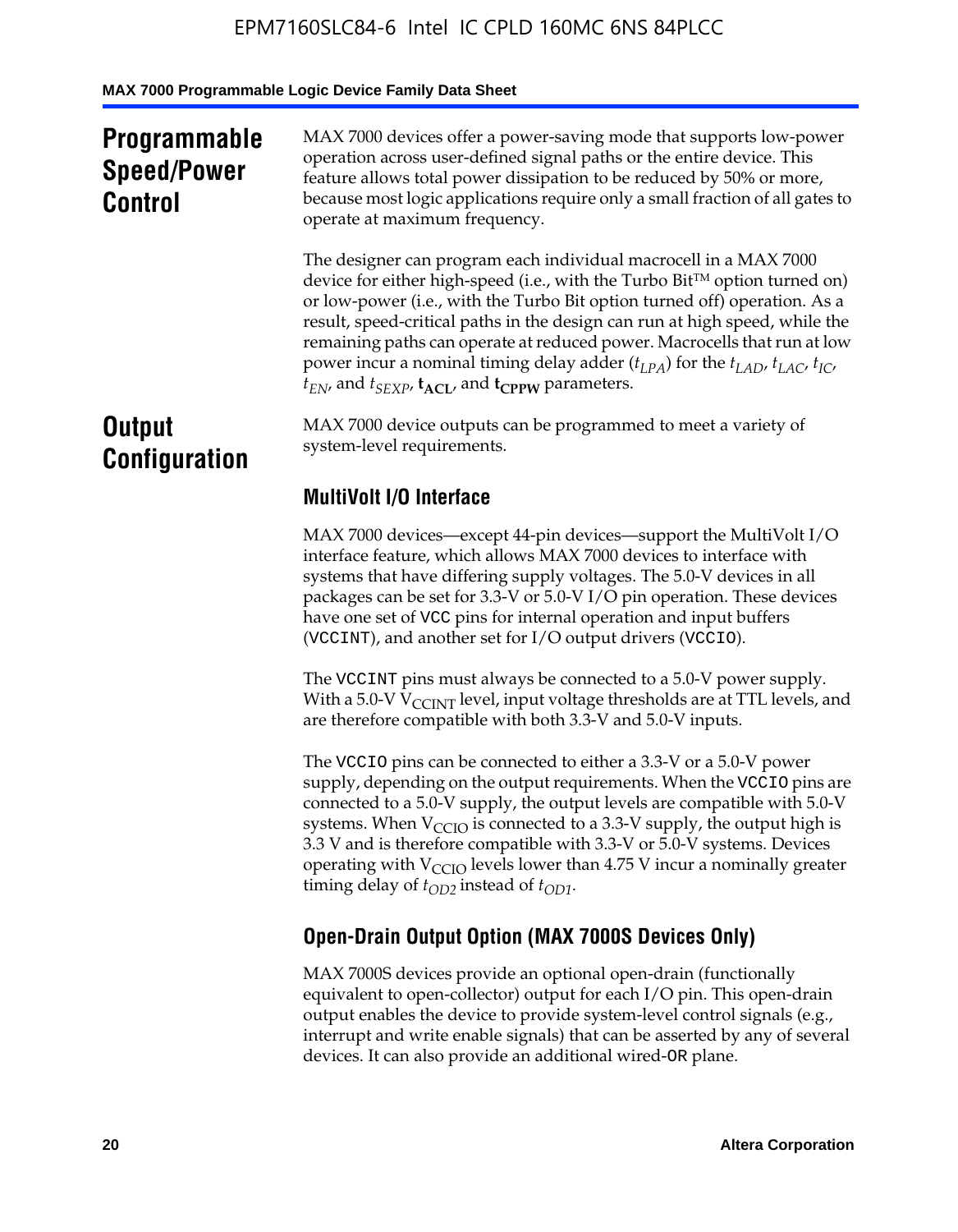By using an external 5.0-V pull-up resistor, output pins on MAX 7000S devices can be set to meet 5.0-V CMOS input voltages. When  $V<sub>CCIO</sub>$  is 3.3 V, setting the open drain option will turn off the output pull-up transistor, allowing the external pull-up resistor to pull the output high enough to meet 5.0-V CMOS input voltages. When  $V_{\text{CCIO}}$  is 5.0 V, setting the output drain option is not necessary because the pull-up transistor will already turn off when the pin exceeds approximately 3.8 V, allowing the external pull-up resistor to pull the output high enough to meet 5.0-V CMOS input voltages.

#### **Slew-Rate Control**

The output buffer for each MAX 7000E and MAX 7000S I/O pin has an adjustable output slew rate that can be configured for low-noise or high-speed performance. A faster slew rate provides high-speed transitions for high-performance systems. However, these fast transitions may introduce noise transients into the system. A slow slew rate reduces system noise, but adds a nominal delay of 4 to 5 ns. In MAX 7000E devices, when the Turbo Bit is turned off, the slew rate is set for low noise performance. For MAX 7000S devices, each I/O pin has an individual EEPROM bit that controls the slew rate, allowing designers to specify the slew rate on a pin-by-pin basis.

### **Programming with External Hardware**

[MAX](http://www.altera.com/literature/ds/dspghd.pdf) 7000 devices can be prog[rammed on Windows-based PCs with](http://www.altera.com/literature/ds/dspghd.pdf)  the Altera Logic Programmer card, the Master Programming Unit (MPU), and the appropriate device adapter. The MPU performs a continuity check to ensure adequate electrical contact between the adapter and the device.



For more information, see the *Altera Programming Hardware Data Sheet*.

The Altera development system can use text- or waveform-format test vectors created with the Text Editor or Waveform Editor to test the programmed device. For added design verification, designers can perform functional testing to compare the functional behavior of a MAX 7000 device with the results of simulation. Moreover, Data I/O, BP Microsystems, and other programming hardware manufacturers also provide programming support for Altera devices.



For more information, see the *Programming Hardware Manufacturers*.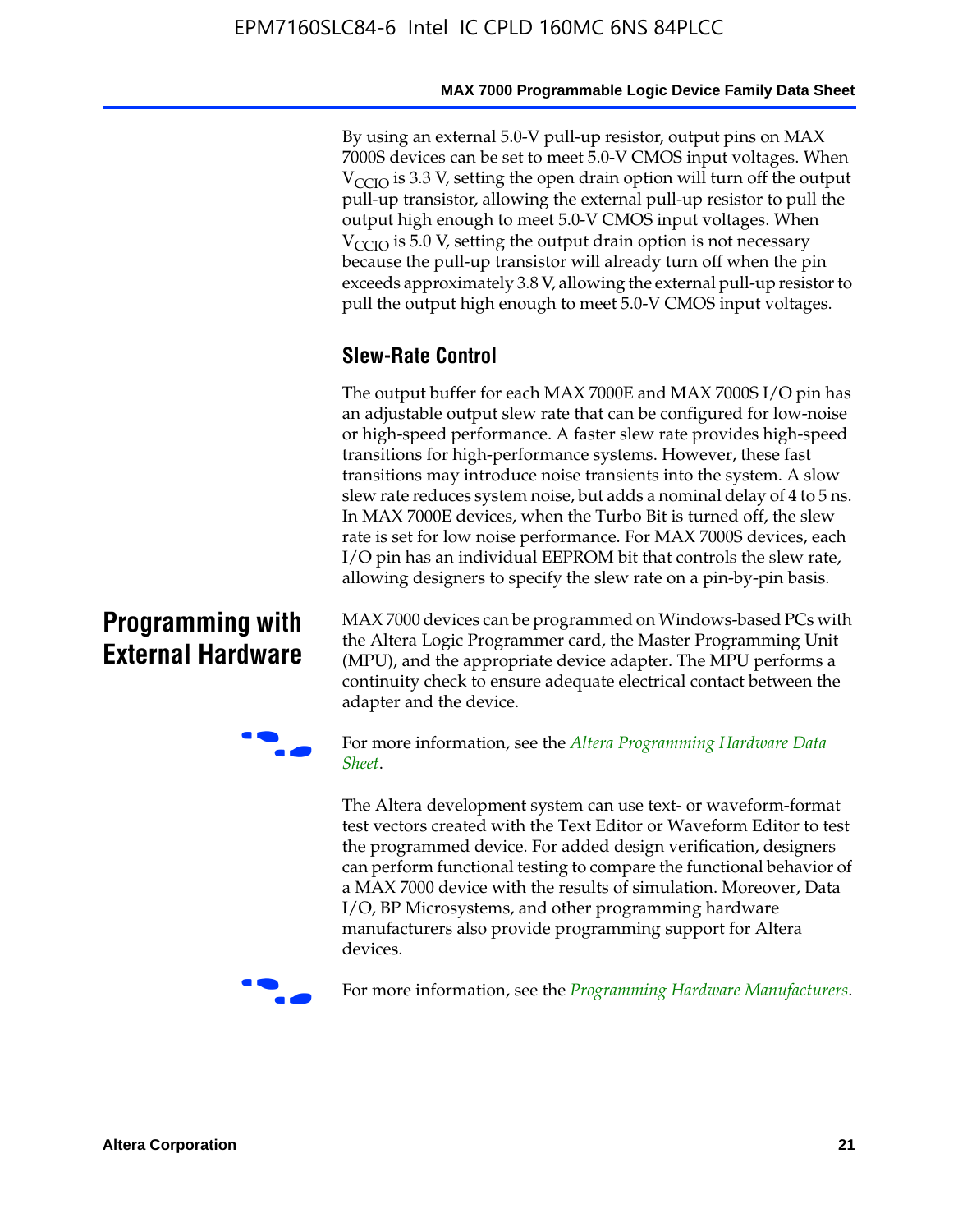#### **MAX 7000 Programmable Logic Device Family Data Sheet**

## **IEEE Std. 1149.1 (JTAG) Boundary-Scan Support**

 $\mathsf{r}$ 

MAX 7000 devices support JTAG BST circuitry as specified by IEEE Std. 1149.1-1990. Table 9 describes the JTAG instructions supported by the MAX 7000 family. The pin-out tables (see the Altera web site (**http://www.altera.com**) or the *Altera Digital Library* for pin-out information) show the location of the JTAG control pins for each device. If the JTAG interface is not required, the JTAG pins are available as user I/O pins.

| <b>Table 9. MAX 7000 JTAG Instructions</b> |                 |                                                                        |
|--------------------------------------------|-----------------|------------------------------------------------------------------------|
| <b>JTAG Instruction</b>                    | <b>Devices</b>  | <b>Description</b>                                                     |
| SAMPLE/PRELOAD                             | <b>EPM7128S</b> | Allows a snapshot of signals at the device pins to be captured and     |
|                                            | <b>EPM7160S</b> | examined during normal device operation, and permits an initial data   |
|                                            | <b>EPM7192S</b> | pattern output at the device pins.                                     |
|                                            | <b>EPM7256S</b> |                                                                        |
| <b>EXTEST</b>                              | <b>EPM7128S</b> | Allows the external circuitry and board-level interconnections to be   |
|                                            | <b>EPM7160S</b> | tested by forcing a test pattern at the output pins and capturing test |
|                                            | <b>EPM7192S</b> | results at the input pins.                                             |
|                                            | <b>EPM7256S</b> |                                                                        |
| <b>BYPASS</b>                              | EPM7032S        | Places the 1-bit bypass register between the TDI and TDO pins, which   |
|                                            | <b>EPM7064S</b> | allows the BST data to pass synchronously through a selected device    |
|                                            | <b>EPM7128S</b> | to adjacent devices during normal device operation.                    |
|                                            | <b>EPM7160S</b> |                                                                        |
|                                            | <b>EPM7192S</b> |                                                                        |
|                                            | <b>EPM7256S</b> |                                                                        |
| <b>IDCODE</b>                              | <b>EPM7032S</b> | Selects the IDCODE register and places it between TDI and TDO,         |
|                                            | <b>EPM7064S</b> | allowing the IDCODE to be serially shifted out of TDO.                 |
|                                            | <b>EPM7128S</b> |                                                                        |
|                                            | <b>EPM7160S</b> |                                                                        |
|                                            | <b>EPM7192S</b> |                                                                        |
|                                            | <b>EPM7256S</b> |                                                                        |
| <b>ISP Instructions</b>                    | EPM7032S        | These instructions are used when programming MAX 7000S devices         |
|                                            | <b>EPM7064S</b> | via the JTAG ports with the MasterBlaster, ByteBlasterMV, BitBlaster   |
|                                            | <b>EPM7128S</b> | download cable, or using a Jam File (.jam), Jam Byte-Code file (.jbc), |
|                                            | <b>EPM7160S</b> | or Serial Vector Format file (.svf) via an embedded processor or test  |
|                                            | <b>EPM7192S</b> | equipment.                                                             |
|                                            | <b>EPM7256S</b> |                                                                        |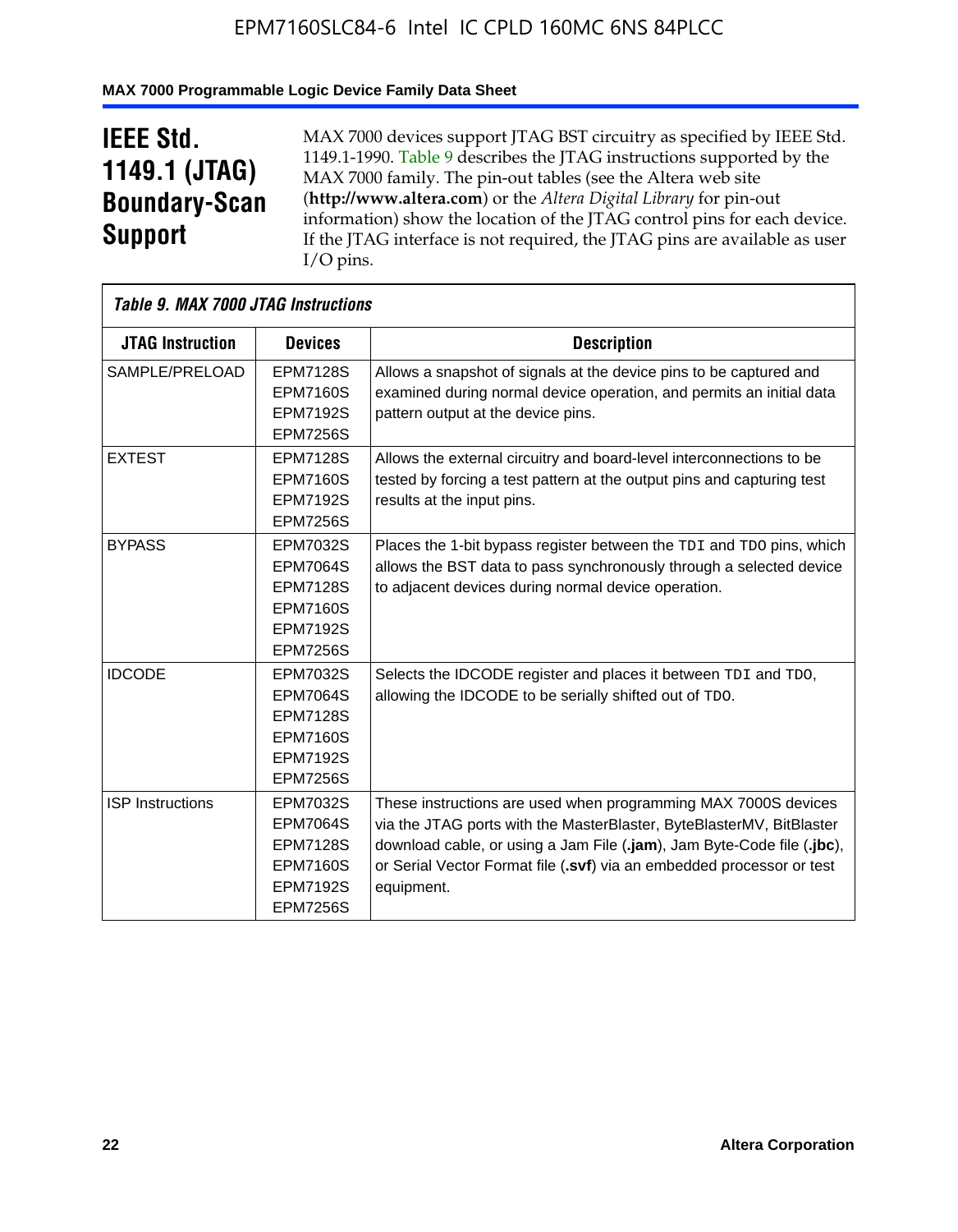The instruction register length of MAX 7000S devices is 10 bits. Tables 10 and 11 show the boundary-scan register length and device IDCODE information for MAX 7000S devices.

| Table 10. MAX 7000S Boundary-Scan Register Length |                                      |  |  |  |  |  |
|---------------------------------------------------|--------------------------------------|--|--|--|--|--|
| <b>Device</b>                                     | <b>Boundary-Scan Register Length</b> |  |  |  |  |  |
| <b>EPM7032S</b>                                   | 1 $(1)$                              |  |  |  |  |  |
| <b>EPM7064S</b>                                   | 1 $(1)$                              |  |  |  |  |  |
| <b>EPM7128S</b>                                   | 288                                  |  |  |  |  |  |
| <b>EPM7160S</b>                                   | 312                                  |  |  |  |  |  |
| <b>EPM7192S</b>                                   | 360                                  |  |  |  |  |  |
| <b>EPM7256S</b>                                   | 480                                  |  |  |  |  |  |

*Note:*

(1) This device does not support JTAG boundary-scan testing. Selecting either the EXTEST or SAMPLE/PRELOAD instruction will select the one-bit bypass register.

| Table 11, 32-Bit MAX 7000 Device IDCODE<br>Note (1) |                            |                              |                                                    |                  |  |  |  |
|-----------------------------------------------------|----------------------------|------------------------------|----------------------------------------------------|------------------|--|--|--|
| <b>Device</b>                                       |                            | <b>IDCODE (32 Bits)</b>      |                                                    |                  |  |  |  |
|                                                     | <b>Version</b><br>(4 Bits) | Part Number (16 Bits)        | <b>Manufacturer's</b><br><b>Identity (11 Bits)</b> | 1 (1 Bit)<br>(2) |  |  |  |
| EPM7032S                                            | 0000                       | 0010<br>0111<br>0000<br>0011 | 00001101110                                        | 1                |  |  |  |
| <b>EPM7064S</b>                                     | 0000                       | 0000<br>0110<br>0100<br>0111 | 00001101110                                        | 1                |  |  |  |
| <b>EPM7128S</b>                                     | 0000                       | 0001 0010<br>1000<br>0111    | 00001101110                                        | 1                |  |  |  |
| <b>EPM7160S</b>                                     | 0000                       | 0001<br>0110<br>0000<br>0111 | 00001101110                                        | $\mathbf{1}$     |  |  |  |
| <b>EPM7192S</b>                                     | 0000                       | 1001<br>0010<br>0111<br>0001 | 00001101110                                        | 1                |  |  |  |
| EPM7256S                                            | 0000                       | 0111<br>0010<br>0101<br>0110 | 00001101110                                        | 1                |  |  |  |

*Notes:*

(1) The most significant bit (MSB) is on the left.

(2) The least significant bit (LSB) for all JTAG IDCODEs is 1.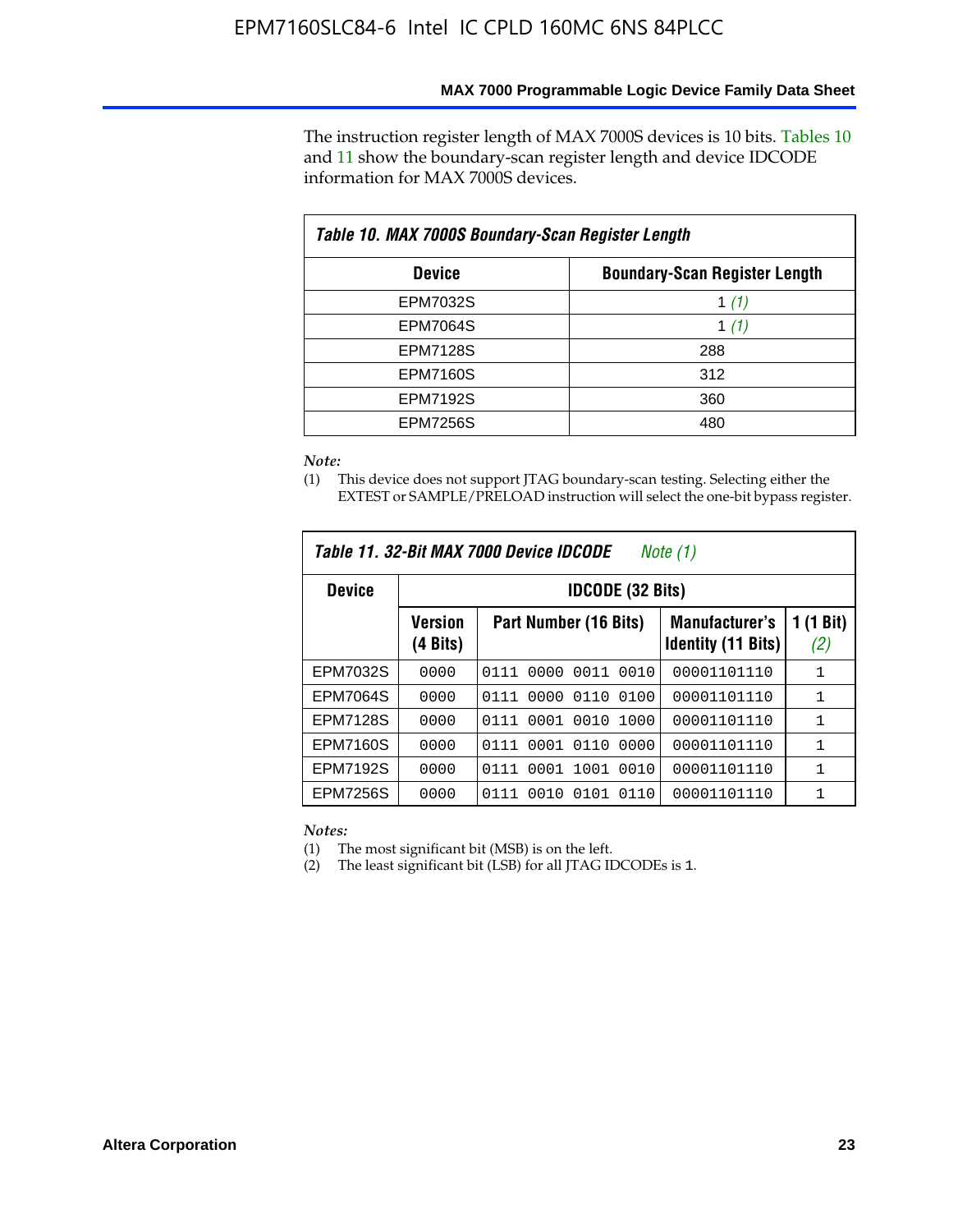#### **MAX 7000 Programmable Logic Device Family Data Sheet**

Figure 9 shows the timing requirements for the JTAG signals.



Table 12 shows the JTAG timing parameters and values for MAX 7000S devices.

|                   | Table 12. JTAG Timing Parameters & Values for MAX 7000S Devices |     |     |      |
|-------------------|-----------------------------------------------------------------|-----|-----|------|
| <b>Symbol</b>     | Parameter                                                       | Min | Max | Unit |
| t <sub>JCP</sub>  | TCK clock period                                                | 100 |     | ns   |
| t <sub>JCH</sub>  | TCK clock high time                                             | 50  |     | ns   |
| $t_{JCL}$         | <b>TCK clock low time</b>                                       | 50  |     | ns   |
| tjpsu             | JTAG port setup time                                            | 20  |     | ns   |
| t <sub>JPH</sub>  | JTAG port hold time                                             | 45  |     | ns   |
| tjpco             | JTAG port clock to output                                       |     | 25  | ns   |
| t <sub>JPZX</sub> | JTAG port high impedance to valid output                        |     | 25  | ns   |
| t <sub>JPXZ</sub> | JTAG port valid output to high impedance                        |     | 25  | ns   |
| tjssu             | Capture register setup time                                     | 20  |     | ns   |
| t <sub>JSH</sub>  | Capture register hold time                                      | 45  |     | ns   |
| tjsco             | Update register clock to output                                 |     | 25  | ns   |
| t <sub>JSZX</sub> | Update register high impedance to valid output                  |     | 25  | ns   |
| tjsxz             | Update register valid output to high impedance                  |     | 25  | ns   |



For more information, see *Application Note 39* (IEEE 1149.1 (JTAG) *Boundary-Scan Testing in Altera Devices)*.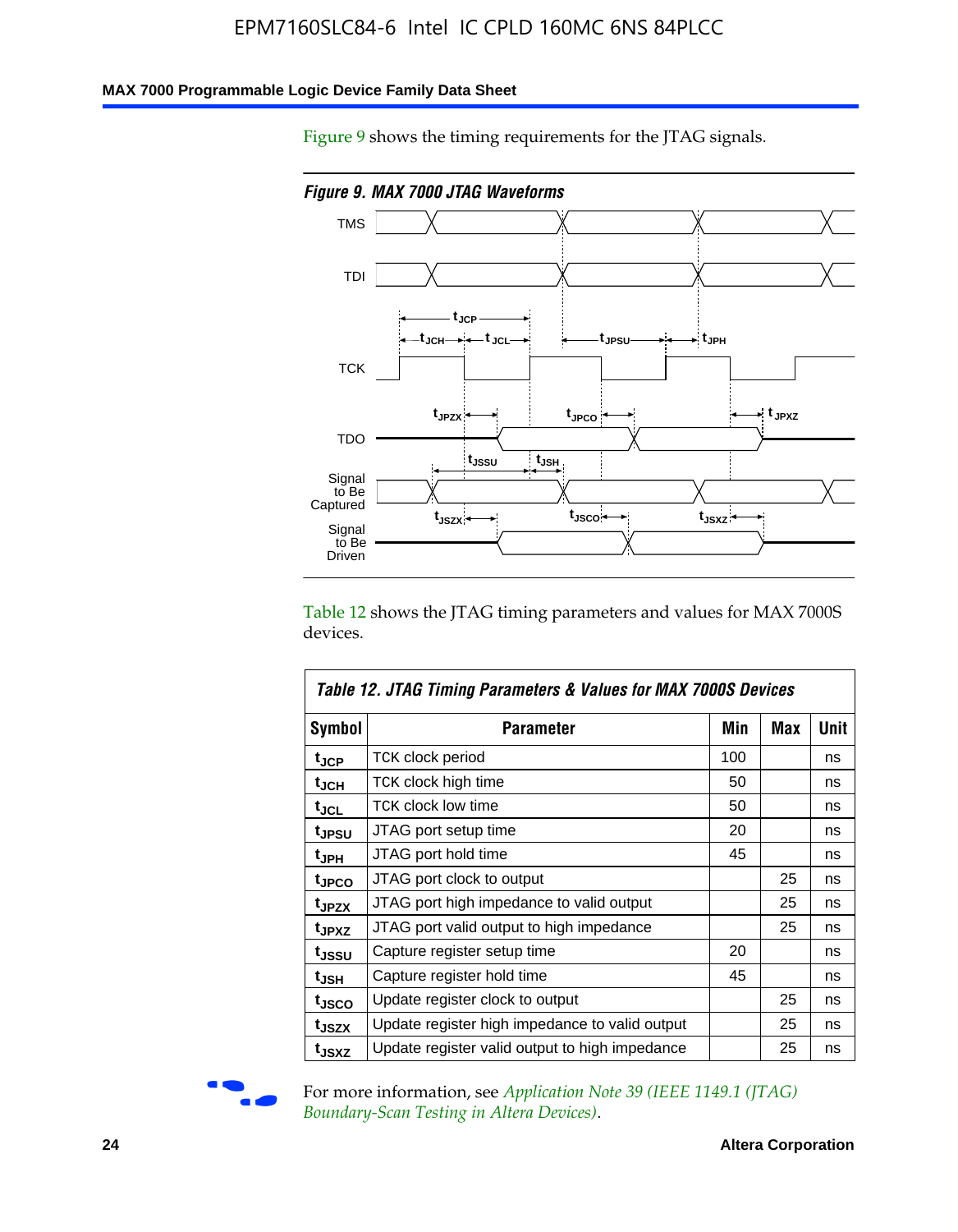#### **MAX 7000 Programmable Logic Device Family Data Sheet**

**Design Security** All MAX 7000 devices contain a programmable security bit that controls access to the data programmed into the device. When this bit is programmed, a proprietary design implemented in the device cannot be copied or retrieved. This feature provides a high level of design security because programmed data within EEPROM cells is invisible. The security bit that controls this function, as well as all other programmed data, is reset only when the device is reprogrammed.

#### **Generic Testing** Each MAX 7000 device is functionally tested. Complete testing of each programmable EEPROM bit and all internal logic elements ensures 100% programming yield. AC test measurements are taken under conditions equivalent to those shown in Figure 10. Test patterns can be used and then erased during early stages of the production flow.

#### *Figure 10. MAX 7000 AC Test Conditions*

*Power supply transients can affect AC measurements. Simultaneous transitions of multiple outputs should be avoided for accurate measurement. Threshold tests must not be performed under AC conditions. Large-amplitude, fast ground-current transients normally occur as the device outputs discharge the load capacitances. When these transients flow through the parasitic inductance between the device ground pin and the test system ground, significant reductions in observable noise immunity can result. Numbers in brackets are for 2.5-V devices and outputs. Numbers without brackets are for 3.3-V devices and outputs.*



### **QFP Carrier & Development Socket**

MAX 7000 and MAX 7000E devices in QFP packages with 10[0 or more](http://www.altera.com/literature/ds/dsqfp.pdf)  [pins are shipped in special plas](http://www.altera.com/literature/ds/dsqfp.pdf)tic carriers to protect the QFP leads. The carrier is used with a prototype development socket and special programming hardware available from Altera. This carrier technology makes it possible to program, test, erase, and reprogram a device without exposing the leads to mechanical stress.

For detailed information and carrier dimensions, refer to the *QFP Carrier & Development Socket Data Sheet*.

MAX 7000S devices are not shipped in carriers.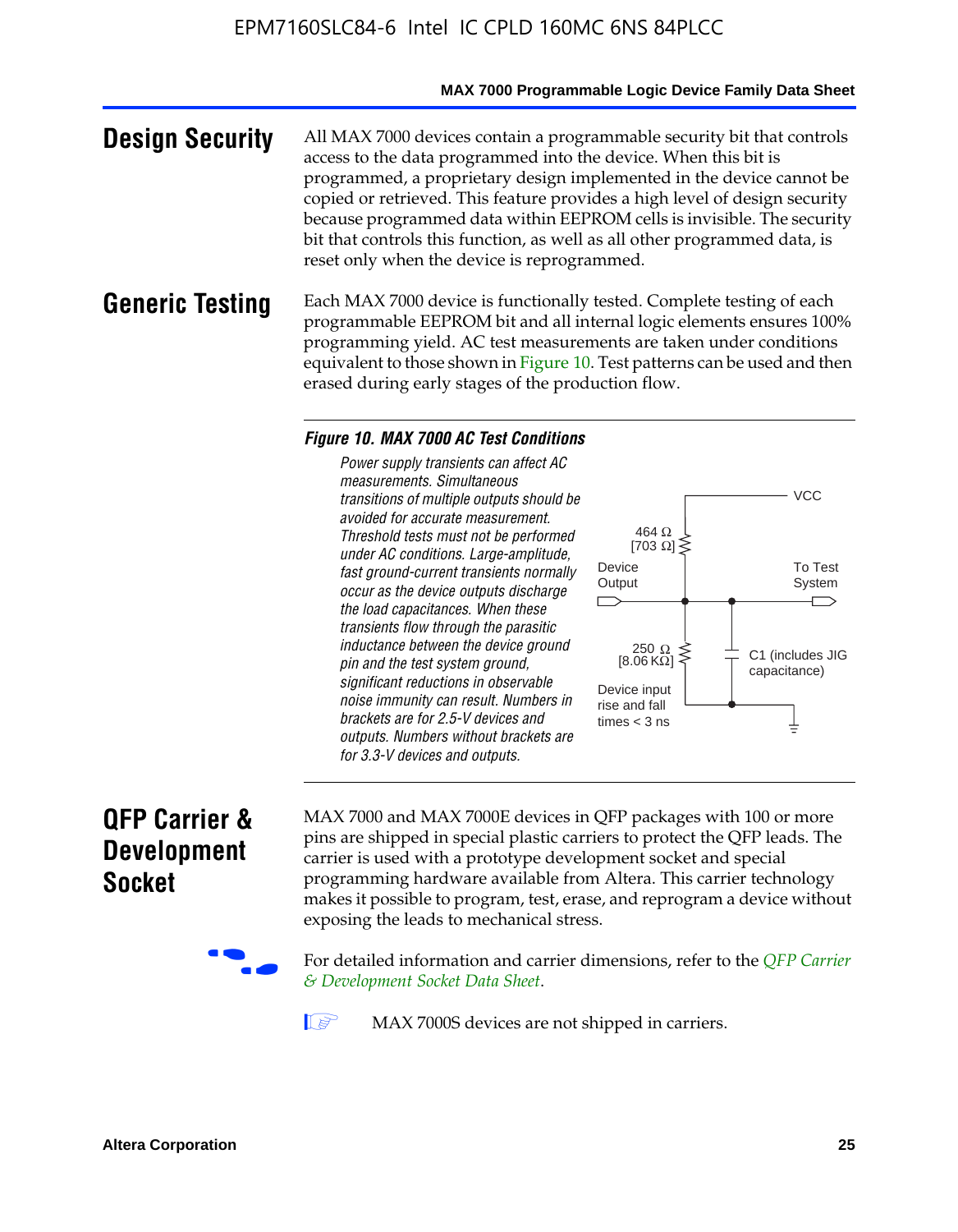#### **MAX 7000 Programmable Logic Device Family Data Sheet**

### **Operating Conditions**

Tables 13 through 18 provide information about absolute maximum ratings, recommended operating conditions, operating conditions, and capacitance for 5.0-V MAX 7000 devices.

|                             | Table 13. MAX 7000 5.0-V Device Absolute Maximum Ratings<br>Note (1) |                                    |        |     |                |  |  |  |  |
|-----------------------------|----------------------------------------------------------------------|------------------------------------|--------|-----|----------------|--|--|--|--|
| Symbol                      | <b>Parameter</b>                                                     | <b>Conditions</b>                  | Min    | Max | Unit           |  |  |  |  |
| $V_{\rm CC}$                | Supply voltage                                                       | With respect to ground (2)         | $-2.0$ | 7.0 | V              |  |  |  |  |
| $V_{1}$                     | DC input voltage                                                     |                                    | $-2.0$ | 7.0 | V              |  |  |  |  |
| $I_{OUT}$                   | DC output current, per pin                                           |                                    | $-25$  | 25  | m <sub>A</sub> |  |  |  |  |
| $\mathsf{T}_{\textsf{STG}}$ | Storage temperature                                                  | No bias                            | $-65$  | 150 | ° C            |  |  |  |  |
| $\mathsf{T}_{\mathsf{AMB}}$ | Ambient temperature                                                  | Under bias                         | $-65$  | 135 | ° C            |  |  |  |  |
| $T_{\rm J}$                 | Junction temperature                                                 | Ceramic packages, under bias       |        | 150 | $^{\circ}$ C   |  |  |  |  |
|                             |                                                                      | PQFP and RQFP packages, under bias |        | 135 | ° C            |  |  |  |  |

|                          | <b>Table 14. MAX 7000 5.0-V Device Recommended Operating Conditions</b> |                    |                |                       |              |  |  |  |
|--------------------------|-------------------------------------------------------------------------|--------------------|----------------|-----------------------|--------------|--|--|--|
| Symbol                   | <b>Parameter</b>                                                        | <b>Conditions</b>  | Min            | Max                   | <b>Unit</b>  |  |  |  |
| <b>V<sub>CCINT</sub></b> | Supply voltage for internal logic and<br>input buffers                  | (3), (4), (5)      | 4.75<br>(4.50) | 5.25<br>(5.50)        | $\vee$       |  |  |  |
| V <sub>CCIO</sub>        | Supply voltage for output drivers,<br>5.0-V operation                   | (3), (4)           | 4.75<br>(4.50) | 5.25<br>(5.50)        | $\vee$       |  |  |  |
|                          | Supply voltage for output drivers,<br>3.3-V operation                   | (3), (4), (6)      | 3.00<br>(3.00) | 3.60<br>(3.60)        | $\vee$       |  |  |  |
| V <sub>CCISP</sub>       | Supply voltage during ISP                                               | (7)                | 4.75           | 5.25                  | V            |  |  |  |
| $V_{1}$                  | Input voltage                                                           |                    | $-0.5(8)$      | $V_{\rm CCINT}$ + 0.5 | V            |  |  |  |
| $V_{\rm O}$              | Output voltage                                                          |                    | 0              | V <sub>CCIO</sub>     | V            |  |  |  |
| T <sub>A</sub>           | Ambient temperature                                                     | For commercial use | $\Omega$       | 70                    | $^{\circ}$ C |  |  |  |
|                          |                                                                         | For industrial use | $-40$          | 85                    | $^{\circ}$ C |  |  |  |
| $T_{\rm J}$              | Junction temperature                                                    | For commercial use | $\Omega$       | 90                    | ° C          |  |  |  |
|                          |                                                                         | For industrial use | $-40$          | 105                   | ° C          |  |  |  |
| $t_{\mathsf{R}}$         | Input rise time                                                         |                    |                | 40                    | ns           |  |  |  |
| $t_{\mathsf{F}}$         | Input fall time                                                         |                    |                | 40                    | ns           |  |  |  |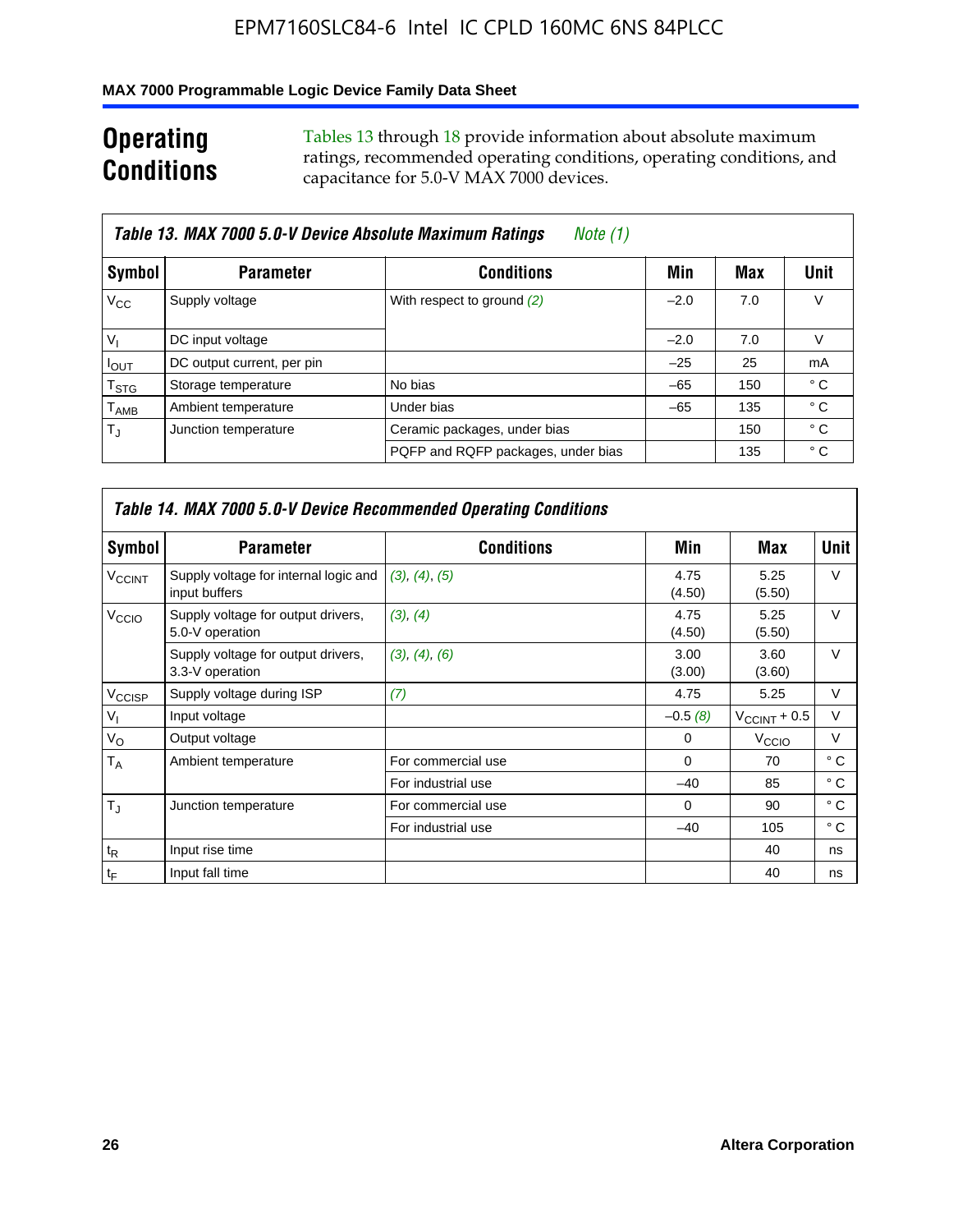|                 | Table 15. MAX 7000 5.0-V Device DC Operating Conditions | Note (9)                                                                  |                 |                          |        |
|-----------------|---------------------------------------------------------|---------------------------------------------------------------------------|-----------------|--------------------------|--------|
| Symbol          | <b>Parameter</b>                                        | <b>Conditions</b>                                                         | Min             | Max                      | Unit   |
| V <sub>IH</sub> | High-level input voltage                                |                                                                           | 2.0             | $V_{\text{CCINT}} + 0.5$ | $\vee$ |
| $V_{IL}$        | Low-level input voltage                                 |                                                                           | $-0.5(8)$       | 0.8                      | V      |
| $V_{OH}$        | 5.0-V high-level TTL output voltage                     | $I_{OH} = -4$ mA DC, $V_{CCIO} = 4.75$ V (10)                             | 2.4             |                          | $\vee$ |
|                 | 3.3-V high-level TTL output voltage                     | $I_{OH} = -4$ mA DC, $V_{CClO} = 3.00$ V (10)                             | 2.4             |                          | $\vee$ |
|                 | 3.3-V high-level CMOS output<br>voltage                 | $I_{OH} = -0.1$ mA DC, $V_{CClO} = 3.0$ V (10)                            | $V_{CCD}$ – 0.2 |                          | $\vee$ |
| $V_{OL}$        | 5.0-V low-level TTL output voltage                      | $I_{\text{OI}}$ = 12 mA DC, $V_{\text{CCIO}}$ = 4.75 V (11)               |                 | 0.45                     | $\vee$ |
|                 | 3.3-V low-level TTL output voltage                      | $I_{OL}$ = 12 mA DC, $V_{CCIO}$ = 3.00 V (11)                             |                 | 0.45                     | $\vee$ |
|                 | 3.3-V low-level CMOS output<br>voltage                  | $I_{\text{OI}} = 0.1 \text{ mA DC}, V_{\text{CCIO}} = 3.0 \text{ V} (11)$ |                 | 0.2                      | $\vee$ |
| h,              | Leakage current of dedicated input<br>pins              | $V_1 = -0.5$ to 5.5 V (11)                                                | $-10$           | 10                       | μA     |
| $I_{OZ}$        | I/O pin tri-state output off-state<br>current           | $V_1 = -0.5$ to 5.5 V (11), (12)                                          | $-40$           | 40                       | μA     |

| Table 16. MAX 7000 5.0-V Device Capacitance: EPM7032, EPM7064 & EPM7096 Devices |                                              |                                     |  |    | <i>Note (13)</i> |
|---------------------------------------------------------------------------------|----------------------------------------------|-------------------------------------|--|----|------------------|
| Symbol                                                                          | Min<br><b>Conditions</b><br><b>Parameter</b> |                                     |  |    |                  |
| $C_{IN}$                                                                        | Input pin capacitance                        | $V_{IN} = 0 V$ , f = 1.0 MHz        |  | 12 | рF               |
| C <sub>I/O</sub>                                                                | I/O pin capacitance                          | $V_{\text{OUT}} = 0$ V, f = 1.0 MHz |  | 12 | рF               |

|                  | Table 17. MAX 7000 5.0-V Device Capacitance: MAX 7000E Devices<br><i>Note (13)</i> |                                |     |     |        |  |
|------------------|------------------------------------------------------------------------------------|--------------------------------|-----|-----|--------|--|
| Symbol           | <b>Parameter</b>                                                                   | <b>Conditions</b>              | Min | Max | Unit I |  |
| $C_{IN}$         | Input pin capacitance                                                              | $V_{1N} = 0 V$ , f = 1.0 MHz   |     | 15  | pF     |  |
| C <sub>I/O</sub> | I/O pin capacitance                                                                | $V_{OIII} = 0 V$ , f = 1.0 MHz |     | 15  | pF     |  |

|                  | Table 18. MAX 7000 5.0-V Device Capacitance: MAX 7000S Devices | <i>Note (13)</i>                    |     |     |        |
|------------------|----------------------------------------------------------------|-------------------------------------|-----|-----|--------|
| Symbol           | <b>Parameter</b>                                               | <b>Conditions</b>                   | Min | Max | Unit I |
| $C_{IN}$         | Dedicated input pin capacitance                                | $V_{IN} = 0 V$ , f = 1.0 MHz        |     | 10  | pF     |
| C <sub>I/O</sub> | I/O pin capacitance                                            | $V_{\text{OUT}} = 0 V, f = 1.0 MHz$ |     | 10  | pF     |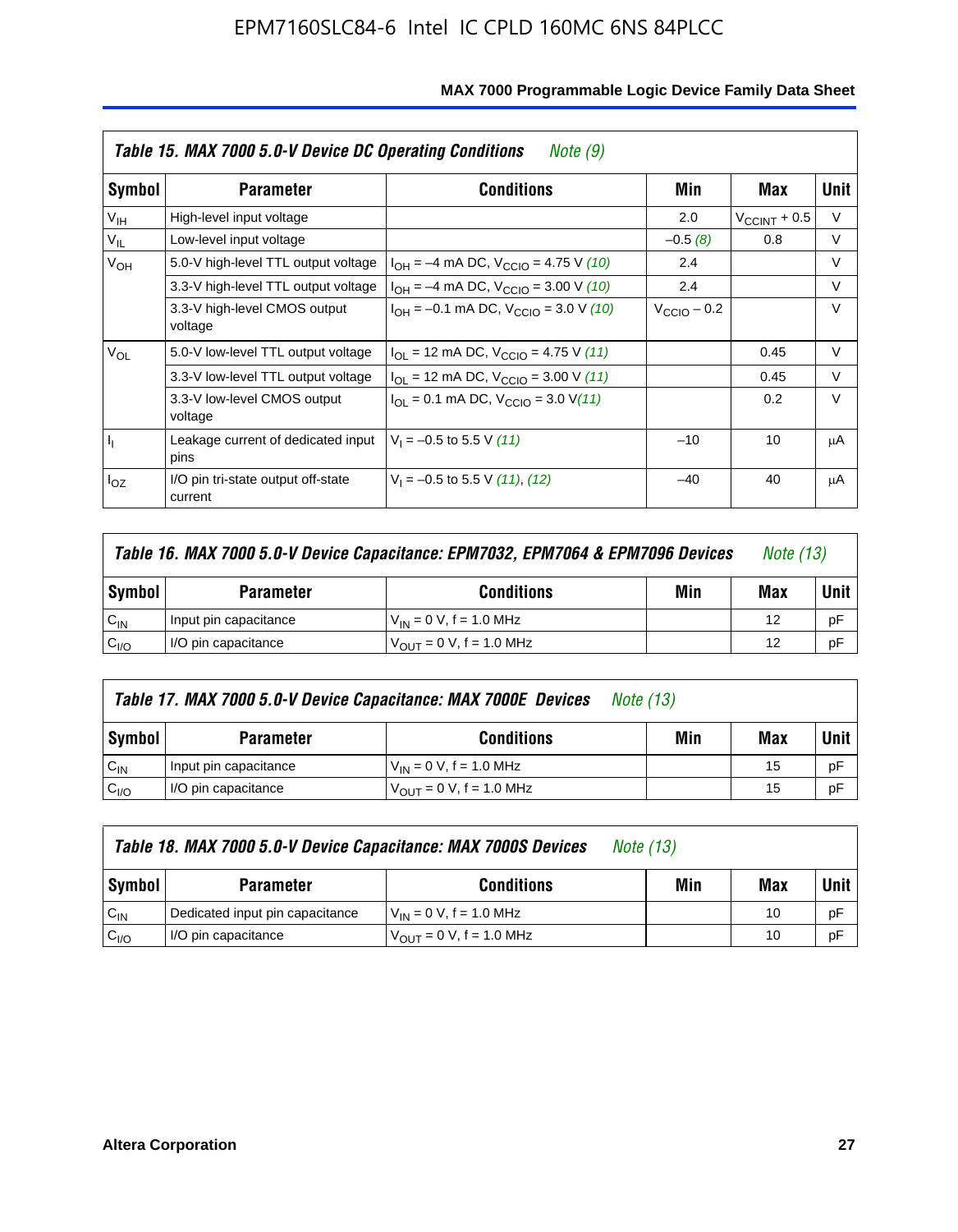#### **MAX 7000 Programmable Logic Device Family Data Sheet**

*Notes to tables:*

- (1) See the *Operating Requirements for Altera Devices Data Sheet*.
- (2) Minimum DC input voltage on I/O pins is –0.5 V and on 4 dedicated input pins is –0.3 V. During transitions, the inputs may undershoot to –2.0 V or overshoot to 7.0 V for input currents less than 100 mA and periods shorter than  $20$  ns.
- (3) Numbers in parentheses are for industrial-temperature-range devices.<br>(4)  ${\rm V}_{CC}$  must rise monotonically.
- $V_{CC}$  must rise monotonically.
- (5) The POR time for all 7000S devices does not exceed 300 µs. The sufficient V<sub>CCINT</sub> voltage level for POR is 4.5 V. The device is fully initialized within the POR time after  $V_{\text{CCINT}}$  reaches the sufficient POR voltage level.
- (6) 3.3-V I/O operation is not available for 44-pin packages.
- (7) The  $V_{\text{CCISP}}$  parameter applies only to MAX 7000S devices.
- (8) During in-system programming, the minimum DC input voltage is –0.3 V.
- (9) These values are specified under the MAX 7000 recommended operating conditions in Table 14 on page 26.
- (10) The parameter is measured with 50% of the outputs each sourcing the specified current. The  $I_{OH}$  parameter refers to high-level TTL or CMOS output current.
- (11) The parameter is measured with 50% of the outputs each sinking the specified current. The  $I_{OL}$  parameter refers to low-level TTL, PCI, or CMOS output current.
- (12) When the JTAG interface is enabled in MAX 7000S devices, the input leakage current on the JTAG pins is typically –60 μA.
- (13) Capacitance is measured at 25° C and is sample-tested only. The OE1 pin has a maximum capacitance of 20 pF.

Figure 11 shows the typical output drive characteristics of MAX 7000 devices.

#### *Figure 11. Output Drive Characteristics of 5.0-V MAX 7000 Devices*



**Timing Model** MAX 7000 device timing can be analyzed with the Altera software, with a variety of popular industry-standard EDA simulators and timing analyzers, or with the timing model shown in Figure 12. MAX 7000 devices have fixed internal delays that enable the designer to determine the worst-case timing of any design. The Altera software provides timing simulation, point-to-point delay prediction, and detailed timing analysis for a device-wide performance evaluation.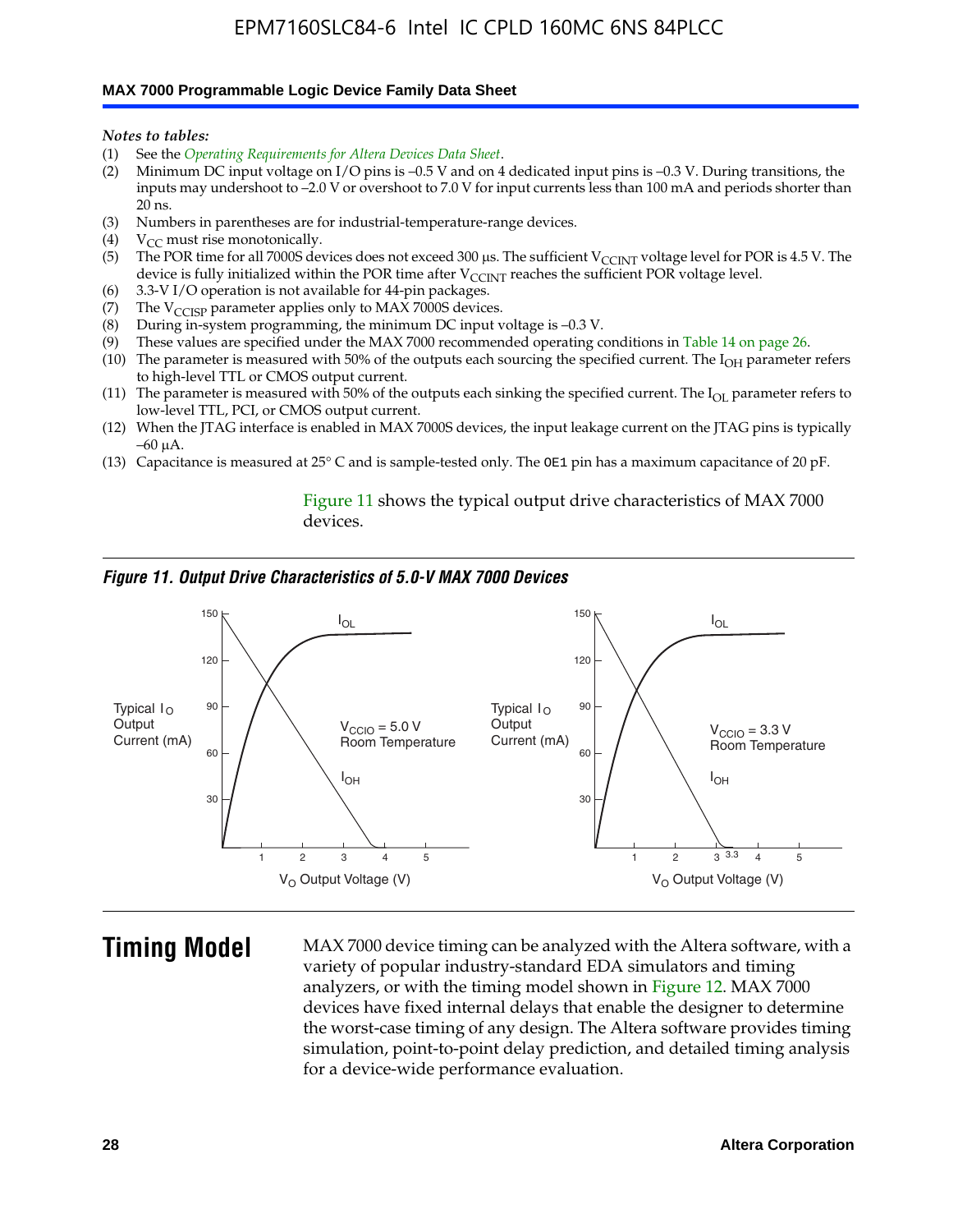

#### **MAX 7000 Programmable Logic Device Family Data Sheet**

#### *Notes:*

- (1) Only available in MAX 7000E and MAX 7000S devices.
- (2) Not available in 44-pin devices.

[The tim](http://www.altera.com/literature/an/an094.pdf)ing characteristics [of any signal path can be derived from the](http://www.altera.com/literature/an/an094.pdf)  timing model and parameters of a particular device. External timing parameters, which represent pin-to-pin timing delays, can be calculated as the sum of internal parameters. Figure 13 shows the internal timing relationship of internal and external delay parameters.



For more infomration, see *Application Note 94 (Understanding MAX 7000 Timing)*.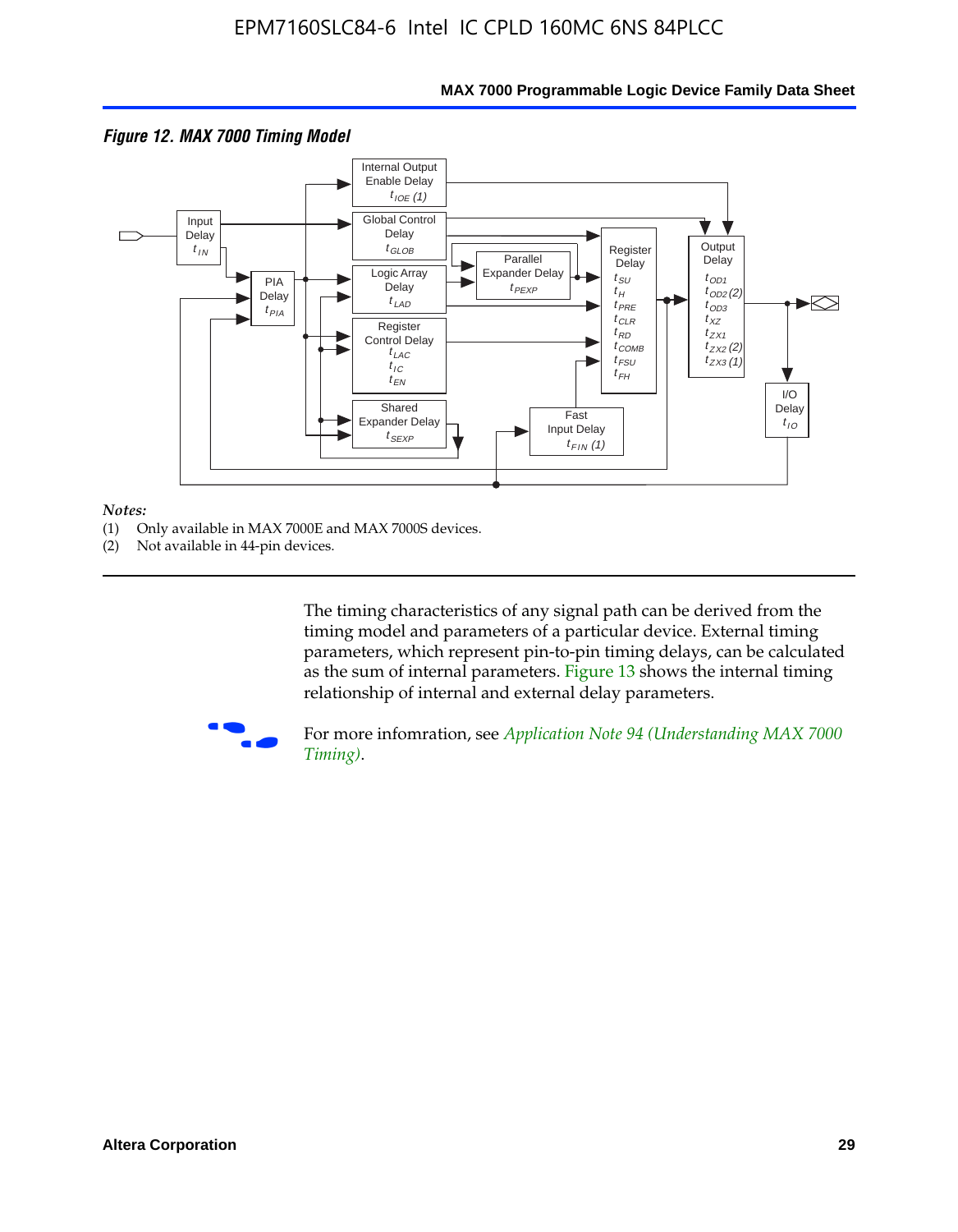#### *Figure 13. Switching Waveforms*

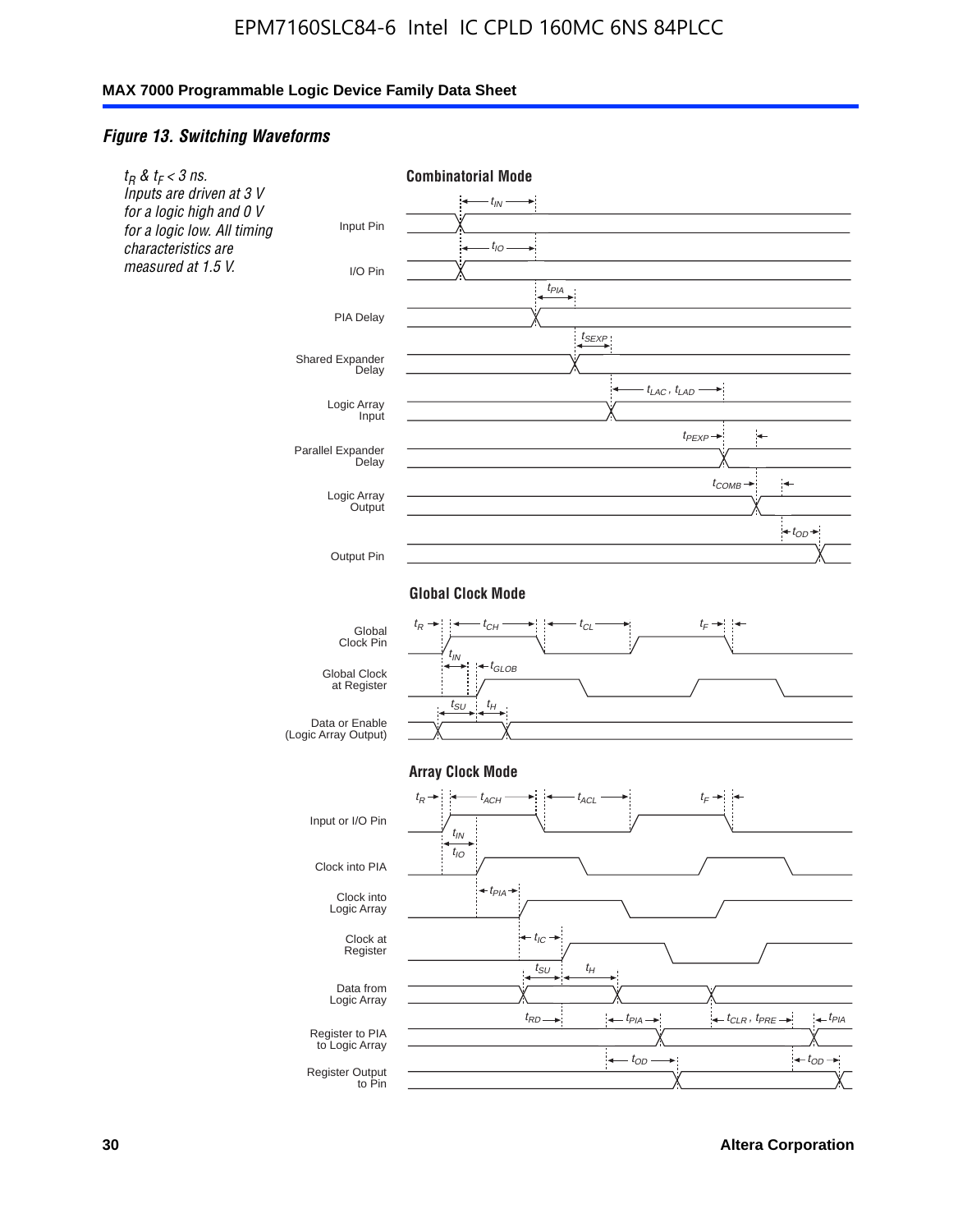operating conditions.

|                         | Table 19. MAX 7000 & MAX 7000E External Timing Parameters<br>Note $(1)$ |                    |       |                |                |     |             |  |
|-------------------------|-------------------------------------------------------------------------|--------------------|-------|----------------|----------------|-----|-------------|--|
| Symbol                  | <b>Parameter</b>                                                        | <b>Conditions</b>  |       | -6 Speed Grade | -7 Speed Grade |     | <b>Unit</b> |  |
|                         |                                                                         |                    | Min   | Max            | Min            | Max |             |  |
| t <sub>PD1</sub>        | Input to non-registered output                                          | $C1 = 35 pF$       |       | 6.0            |                | 7.5 | ns          |  |
| t <sub>PD2</sub>        | I/O input to non-registered output                                      | $C1 = 35 pF$       |       | 6.0            |                | 7.5 | ns          |  |
| t <sub>su</sub>         | Global clock setup time                                                 |                    | 5.0   |                | 6.0            |     | ns          |  |
| tμ                      | Global clock hold time                                                  |                    | 0.0   |                | 0.0            |     | ns          |  |
| t <sub>FSU</sub>        | Global clock setup time of fast input                                   | (2)                | 2.5   |                | 3.0            |     | ns          |  |
| t <sub>FH</sub>         | Global clock hold time of fast input                                    | (2)                | 0.5   |                | 0.5            |     | ns          |  |
| t <sub>CO1</sub>        | Global clock to output delay                                            | $C1 = 35 pF$       |       | 4.0            |                | 4.5 | ns          |  |
| t <sub>СН</sub>         | Global clock high time                                                  |                    | 2.5   |                | 3.0            |     | ns          |  |
| $t_{CL}$                | Global clock low time                                                   |                    | 2.5   |                | 3.0            |     | ns          |  |
| t <sub>ASU</sub>        | Array clock setup time                                                  |                    | 2.5   |                | 3.0            |     | ns          |  |
| t <sub>АН</sub>         | Array clock hold time                                                   |                    | 2.0   |                | 2.0            |     | ns          |  |
| $t_{ACO1}$              | Array clock to output delay                                             | $C1 = 35 pF$       |       | 6.5            |                | 7.5 | ns          |  |
| t <sub>ACH</sub>        | Array clock high time                                                   |                    | 3.0   |                | 3.0            |     | ns          |  |
| $t_{\sf ACL}$           | Array clock low time                                                    |                    | 3.0   |                | 3.0            |     | ns          |  |
| t <sub>CPPW</sub>       | Minimum pulse width for clear and<br>preset                             | (3)                | 3.0   |                | 3.0            |     | ns          |  |
| t <sub>ODH</sub>        | Output data hold time after clock                                       | $C1 = 35$ pF $(4)$ | 1.0   |                | 1.0            |     | ns          |  |
| t <sub>CNT</sub>        | Minimum global clock period                                             |                    |       | 6.6            |                | 8.0 | ns          |  |
| $f_{\mathsf{CNT}}$      | Maximum internal global clock<br>frequency                              | (5)                | 151.5 |                | 125.0          |     | <b>MHz</b>  |  |
| <b>t<sub>ACNT</sub></b> | Minimum array clock period                                              |                    |       | 6.6            |                | 8.0 | ns          |  |
| f <sub>ACNT</sub>       | Maximum internal array clock<br>frequency                               | (5)                | 151.5 |                | 125.0          |     | <b>MHz</b>  |  |
| $f_{MAX}$               | Maximum clock frequency                                                 | (6)                | 200   |                | 166.7          |     | <b>MHz</b>  |  |

#### **MAX 7000 Programmable Logic Device Family Data Sheet**

Tables 19 through 26 show the MAX 7000 and MAX 7000E AC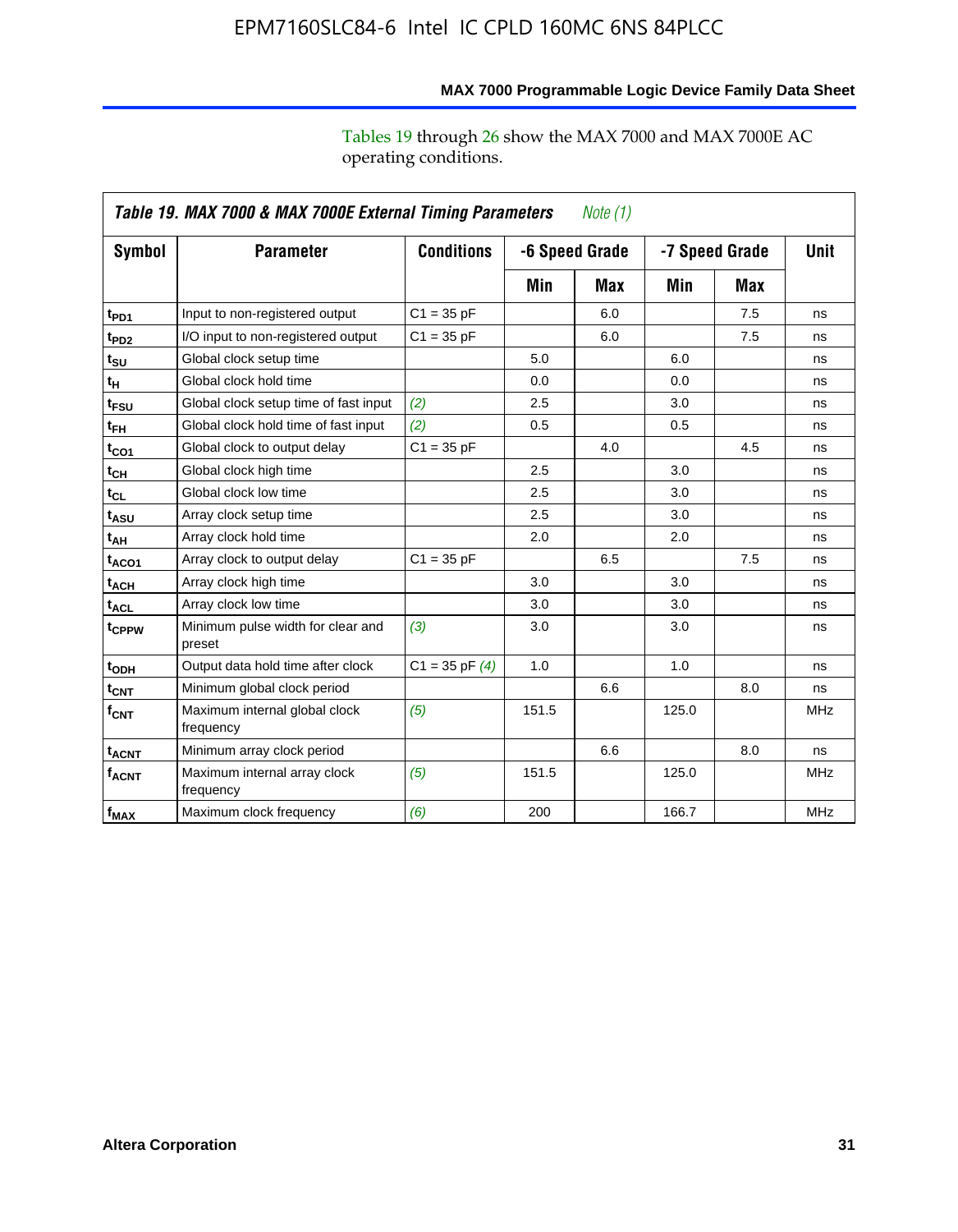| <b>Symbol</b>               | <b>Parameter</b>                                                                                             | <b>Conditions</b>  |     | Speed Grade -6 |     | Speed Grade -7 | Unit |
|-----------------------------|--------------------------------------------------------------------------------------------------------------|--------------------|-----|----------------|-----|----------------|------|
|                             |                                                                                                              |                    | Min | Max            | Min | Max            |      |
| $t_{IN}$                    | Input pad and buffer delay                                                                                   |                    |     | 0.4            |     | 0.5            | ns   |
| $t_{IO}$                    | I/O input pad and buffer delay                                                                               |                    |     | 0.4            |     | 0.5            | ns   |
| $t_{\sf FIN}$               | Fast input delay                                                                                             | (2)                |     | 0.8            |     | 1.0            | ns   |
| <sup>t</sup> SEXP           | Shared expander delay                                                                                        |                    |     | 3.5            |     | 4.0            | ns   |
| t <sub>PEXP</sub>           | Parallel expander delay                                                                                      |                    |     | 0.8            |     | 0.8            | ns   |
| t <sub>LAD</sub>            | Logic array delay                                                                                            |                    |     | 2.0            |     | 3.0            | ns   |
| $t_{LAC}$                   | Logic control array delay                                                                                    |                    |     | 2.0            |     | 3.0            | ns   |
| $t_{IOE}$                   | Internal output enable delay                                                                                 | (2)                |     |                |     | 2.0            | ns   |
| $t_{OD1}$                   | Output buffer and pad delay<br>Slow slew rate = off, $V_{\text{CCIO}} = 5.0 V$                               | $C1 = 35 pF$       |     | 2.0            |     | 2.0            | ns   |
| $t_{OD2}$                   | Output buffer and pad delay<br>Slow slew rate = off, $V_{\text{CCIO}} = 3.3$ V                               | $C1 = 35$ pF $(7)$ |     | 2.5            |     | 2.5            | ns   |
| $t_{OD3}$                   | Output buffer and pad delay<br>Slow slew rate $=$ on,<br>$V_{\text{CCIO}} = 5.0 \text{ V or } 3.3 \text{ V}$ | $C1 = 35$ pF $(2)$ |     | 7.0            |     | 7.0            | ns   |
| $t_{ZX1}$                   | Output buffer enable delay<br>Slow slew rate = off, $V_{\text{CCIO}} = 5.0 V$                                | $C1 = 35 pF$       |     | 4.0            |     | 4.0            | ns   |
| t <sub>ZX2</sub>            | Output buffer enable delay<br>Slow slew rate = off, $V_{\text{CCIO}} = 3.3 \text{ V}$                        | $C1 = 35$ pF $(7)$ |     | 4.5            |     | 4.5            | ns   |
| tzx3                        | Output buffer enable delay<br>Slow slew rate $=$ on<br>$V_{\text{CCIO}} = 5.0 \text{ V or } 3.3 \text{ V}$   | $C1 = 35$ pF $(2)$ |     | 9.0            |     | 9.0            | ns   |
| $t_{\mathsf{XZ}}$           | Output buffer disable delay                                                                                  | $C1 = 5pF$         |     | 4.0            |     | 4.0            | ns   |
| $t_{\scriptstyle\text{SU}}$ | Register setup time                                                                                          |                    | 3.0 |                | 3.0 |                | ns   |
| $t_H$                       | Register hold time                                                                                           |                    | 1.5 |                | 2.0 |                | ns   |
| t <sub>FSU</sub>            | Register setup time of fast input                                                                            | (2)                | 2.5 |                | 3.0 |                | ns   |
| $t_{FH}$                    | Register hold time of fast input                                                                             | (2)                | 0.5 |                | 0.5 |                | ns   |
| t <sub>RD</sub>             | Register delay                                                                                               |                    |     | 0.8            |     | 1.0            | ns   |
| $t_{\mathsf{COMB}}$         | Combinatorial delay                                                                                          |                    |     | 0.8            |     | 1.0            | ns   |
| $t_{IC}$                    | Array clock delay                                                                                            |                    |     | 2.5            |     | 3.0            | ns   |
| $t_{EN}$                    | Register enable time                                                                                         |                    |     | 2.0            |     | 3.0            | ns   |
| t <sub>GLOB</sub>           | Global control delay                                                                                         |                    |     | 0.8            |     | 1.0            | ns   |
| $t_{PRE}$                   | Register preset time                                                                                         |                    |     | 2.0            |     | 2.0            | ns   |
| $t_{\sf CLR}$               | Register clear time                                                                                          |                    |     | 2.0            |     | 2.0            | ns   |
| $t_{PIA}$                   | PIA delay                                                                                                    |                    |     | 0.8            |     | 1.0            | ns   |
| $t_{LPA}$                   | Low-power adder                                                                                              | (8)                |     | 10.0           |     | 10.0           | ns   |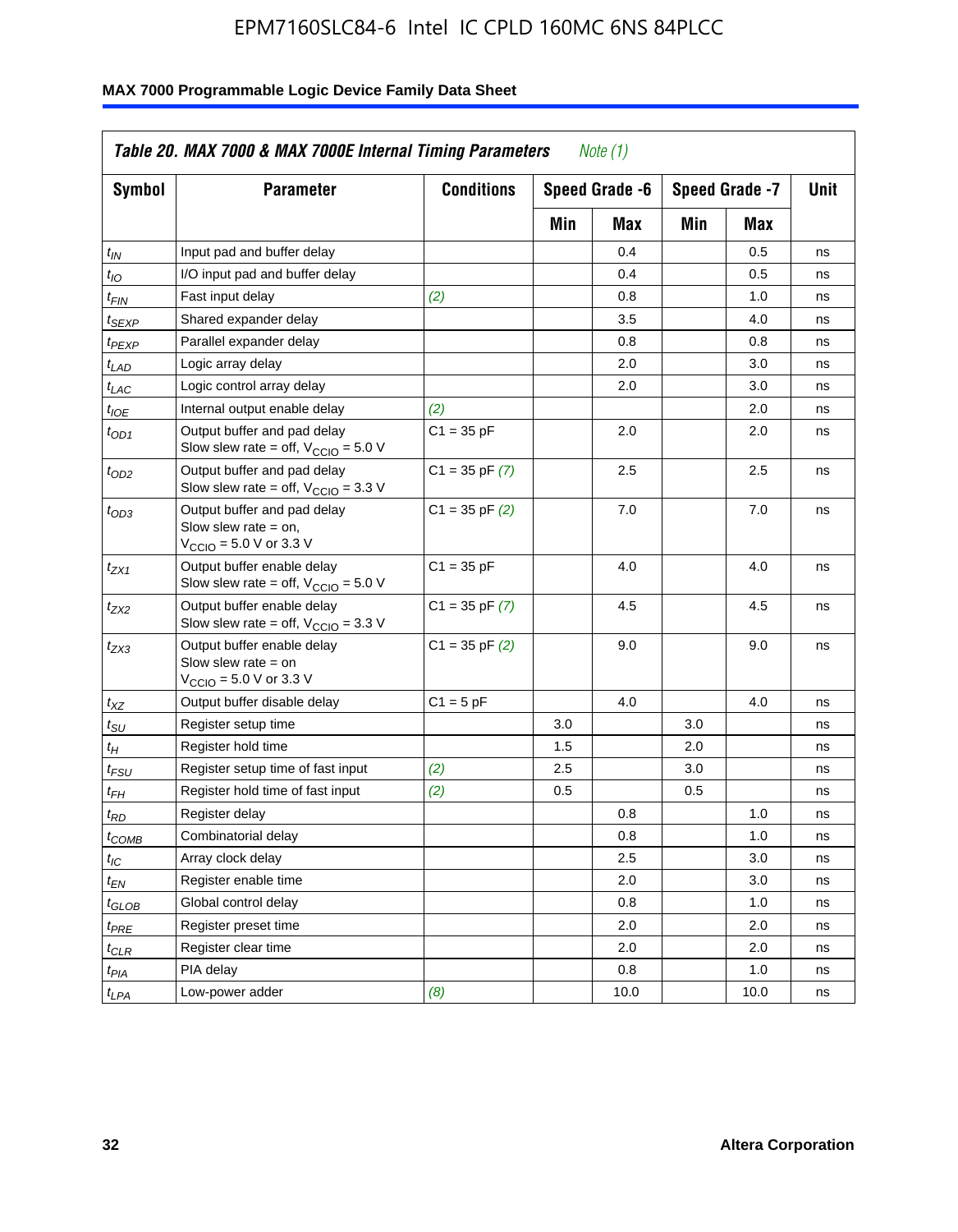|                              | Table 21. MAX 7000 & MAX 7000E External Timing Parameters<br>Note $(1)$ |                    |       |                         |       |                                   |             |  |
|------------------------------|-------------------------------------------------------------------------|--------------------|-------|-------------------------|-------|-----------------------------------|-------------|--|
| Symbol                       | <b>Parameter</b>                                                        | <b>Conditions</b>  |       | <b>Speed Grade</b>      |       |                                   | <b>Unit</b> |  |
|                              |                                                                         |                    |       | <b>MAX 7000E (-10P)</b> |       | MAX 7000 (-10)<br>MAX 7000E (-10) |             |  |
|                              |                                                                         |                    | Min   | Max                     | Min   | Max                               |             |  |
| t <sub>PD1</sub>             | Input to non-registered output                                          | $C1 = 35 pF$       |       | 10.0                    |       | 10.0                              | ns          |  |
| $t_{PD2}$                    | I/O input to non-registered output                                      | $C1 = 35 pF$       |       | 10.0                    |       | 10.0                              | ns          |  |
| t <sub>su</sub>              | Global clock setup time                                                 |                    | 7.0   |                         | 8.0   |                                   | ns          |  |
| tμ                           | Global clock hold time                                                  |                    | 0.0   |                         | 0.0   |                                   | ns          |  |
| $t_{FSU}$                    | Global clock setup time of fast input (2)                               |                    | 3.0   |                         | 3.0   |                                   | ns          |  |
| $t_{FH}$                     | Global clock hold time of fast input                                    | (2)                | 0.5   |                         | 0.5   |                                   | ns          |  |
| t <sub>CO1</sub>             | Global clock to output delay                                            | $C1 = 35 pF$       |       | 5.0                     |       | 5                                 | ns          |  |
| $\mathfrak{t}_{\textsf{CH}}$ | Global clock high time                                                  |                    | 4.0   |                         | 4.0   |                                   | ns          |  |
| t <sub>CL</sub>              | Global clock low time                                                   |                    | 4.0   |                         | 4.0   |                                   | ns          |  |
| t <sub>ASU</sub>             | Array clock setup time                                                  |                    | 2.0   |                         | 3.0   |                                   | ns          |  |
| t <sub>АН</sub>              | Array clock hold time                                                   |                    | 3.0   |                         | 3.0   |                                   | ns          |  |
| t <sub>ACO1</sub>            | Array clock to output delay                                             | $C1 = 35 pF$       |       | 10.0                    |       | 10.0                              | ns          |  |
| t <sub>ACH</sub>             | Array clock high time                                                   |                    | 4.0   |                         | 4.0   |                                   | ns          |  |
| $t_{\sf ACL}$                | Array clock low time                                                    |                    | 4.0   |                         | 4.0   |                                   | ns          |  |
| t <sub>CPPW</sub>            | Minimum pulse width for clear and<br>preset                             | (3)                | 4.0   |                         | 4.0   |                                   | ns          |  |
| t <sub>ODH</sub>             | Output data hold time after clock                                       | $C1 = 35$ pF $(4)$ | 1.0   |                         | 1.0   |                                   | ns          |  |
| $t_{\mathsf{CNT}}$           | Minimum global clock period                                             |                    |       | 10.0                    |       | 10.0                              | ns          |  |
| $f_{\text{CNT}}$             | Maximum internal global clock<br>frequency                              | (5)                | 100.0 |                         | 100.0 |                                   | <b>MHz</b>  |  |
| <b>t<sub>ACNT</sub></b>      | Minimum array clock period                                              |                    |       | 10.0                    |       | 10.0                              | ns          |  |
| <b>f<sub>ACNT</sub></b>      | Maximum internal array clock<br>frequency                               | (5)                | 100.0 |                         | 100.0 |                                   | <b>MHz</b>  |  |
| $f_{MAX}$                    | Maximum clock frequency                                                 | (6)                | 125.0 |                         | 125.0 |                                   | MHz         |  |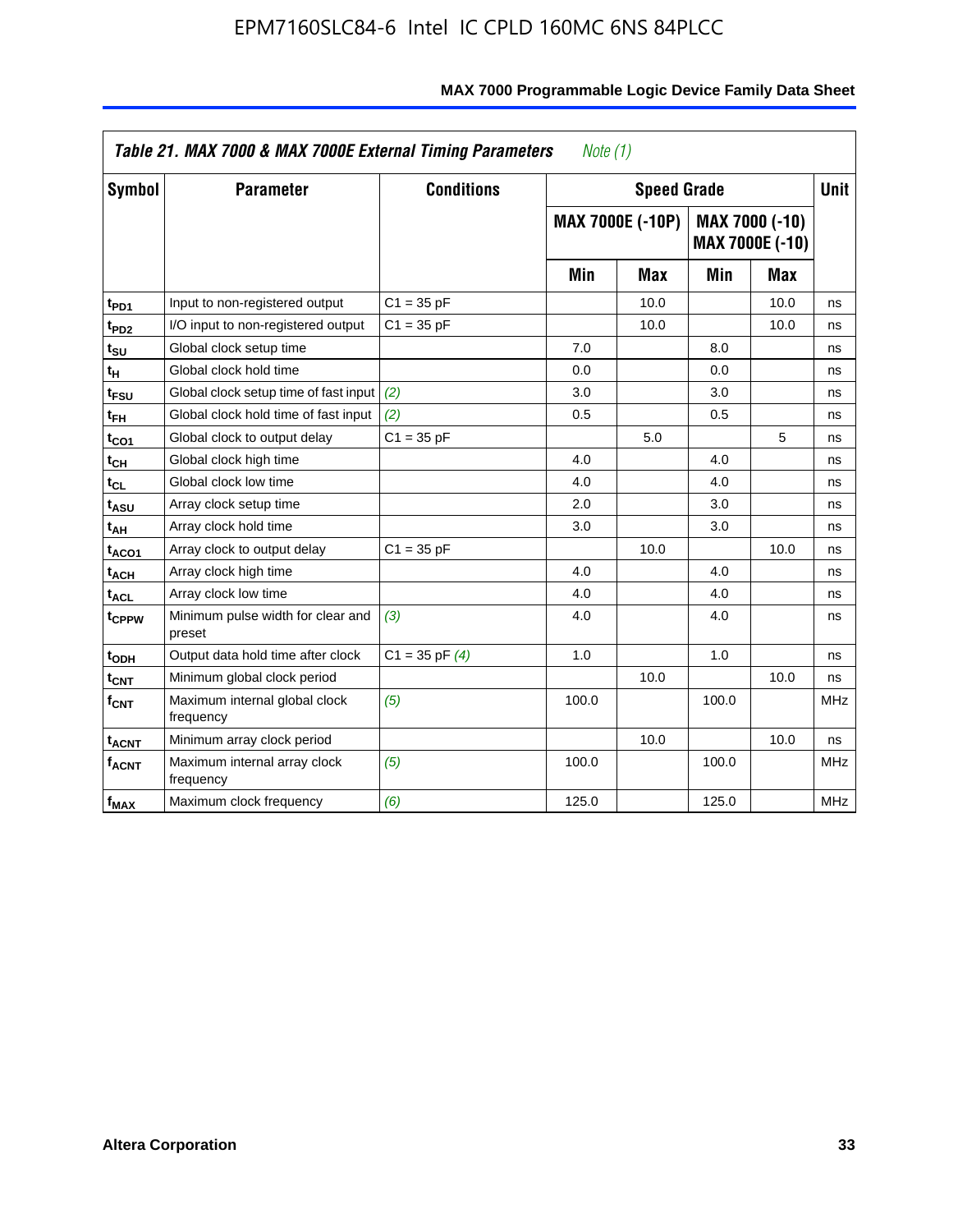| <b>Symbol</b>               | <b>Parameter</b>                                                                                            | <b>Conditions</b>  |     | <b>Speed Grade</b>      |     |                                   | Unit |
|-----------------------------|-------------------------------------------------------------------------------------------------------------|--------------------|-----|-------------------------|-----|-----------------------------------|------|
|                             |                                                                                                             |                    |     | <b>MAX 7000E (-10P)</b> |     | MAX 7000 (-10)<br>MAX 7000E (-10) |      |
|                             |                                                                                                             |                    | Min | Max                     | Min | Max                               |      |
| $t_{IN}$                    | Input pad and buffer delay                                                                                  |                    |     | 0.5                     |     | 1.0                               | ns   |
| $t_{IO}$                    | I/O input pad and buffer delay                                                                              |                    |     | 0.5                     |     | 1.0                               | ns   |
| t <sub>FIN</sub>            | Fast input delay                                                                                            | (2)                |     | 1.0                     |     | 1.0                               | ns   |
| <sup>t</sup> SEXP           | Shared expander delay                                                                                       |                    |     | 5.0                     |     | 5.0                               | ns   |
| t <sub>PEXP</sub>           | Parallel expander delay                                                                                     |                    |     | 0.8                     |     | 0.8                               | ns   |
| $t_{LAD}$                   | Logic array delay                                                                                           |                    |     | 5.0                     |     | 5.0                               | ns   |
| $t_{LAC}$                   | Logic control array delay                                                                                   |                    |     | 5.0                     |     | 5.0                               | ns   |
| $t_{IOE}$                   | Internal output enable delay                                                                                | (2)                |     | 2.0                     |     | 2.0                               | ns   |
| $t_{OD1}$                   | Output buffer and pad delay<br>Slow slew rate $=$ off<br>V <sub>CCIO</sub> = 5.0 V                          | $C1 = 35 pF$       |     | 1.5                     |     | 2.0                               | ns   |
| $t_{OD2}$                   | Output buffer and pad delay<br>Slow slew rate $=$ off<br>$VCCIO = 3.3 V$                                    | $C1 = 35$ pF $(7)$ |     | 2.0                     |     | 2.5                               | ns   |
| $t_{OD3}$                   | Output buffer and pad delay<br>Slow slew rate $=$ on<br>$V_{\text{CCIO}} = 5.0 \text{ V or } 3.3 \text{ V}$ | $C1 = 35$ pF $(2)$ |     | 5.5                     |     | 6.0                               | ns   |
| $t_{ZX1}$                   | Output buffer enable delay<br>Slow slew rate $=$ off<br>$V_{\text{CCIO}} = 5.0 V$                           | $C1 = 35 pF$       |     | 5.0                     |     | 5.0                               | ns   |
| t <sub>ZX2</sub>            | Output buffer enable delay<br>Slow slew rate $=$ off<br>$V_{\text{CCIO}} = 3.3 \text{ V}$                   | $C1 = 35$ pF $(7)$ |     | 5.5                     |     | 5.5                               | ns   |
| t <sub>ZX3</sub>            | Output buffer enable delay<br>Slow slew rate $=$ on<br>$V_{\text{CCIO}} = 5.0 \text{ V or } 3.3 \text{ V}$  | $C1 = 35$ pF $(2)$ |     | 9.0                     |     | 9.0                               | ns   |
| $t_{\mathsf{XZ}}$           | Output buffer disable delay                                                                                 | $C1 = 5$ pF        |     | 5.0                     |     | 5.0                               | ns   |
| $t_{\scriptstyle\text{SU}}$ | Register setup time                                                                                         |                    | 2.0 |                         | 3.0 |                                   | ns   |
| $t_H$                       | Register hold time                                                                                          |                    | 3.0 |                         | 3.0 |                                   | ns   |
| t <sub>FSU</sub>            | Register setup time of fast input                                                                           | (2)                | 3.0 |                         | 3.0 |                                   | ns   |
| $t_{FH}$                    | Register hold time of fast input                                                                            | (2)                | 0.5 |                         | 0.5 |                                   | ns   |
| $t_{RD}$                    | Register delay                                                                                              |                    |     | 2.0                     |     | 1.0                               | ns   |
| $t_{COMB}$                  | Combinatorial delay                                                                                         |                    |     | 2.0                     |     | 1.0                               | ns   |
| $I_{\textrm{IC}}$           | Array clock delay                                                                                           |                    |     | 5.0                     |     | 5.0                               | ns   |
| $t_{EN}$                    | Register enable time                                                                                        |                    |     | 5.0                     |     | 5.0                               | ns   |
| $t_{GLOB}$                  | Global control delay                                                                                        |                    |     | 1.0                     |     | 1.0                               | ns   |
| $t_{PRE}$                   | Register preset time                                                                                        |                    |     | 3.0                     |     | 3.0                               | ns   |
| $t_{CLR}$                   | Register clear time                                                                                         |                    |     | 3.0                     |     | 3.0                               | ns   |
| t <sub>PIA</sub>            | PIA delay                                                                                                   |                    |     | 1.0                     |     | 1.0                               | ns   |
| $t_{LPA}$                   | Low-power adder                                                                                             | (8)                |     | 11.0                    |     | 11.0                              | ns   |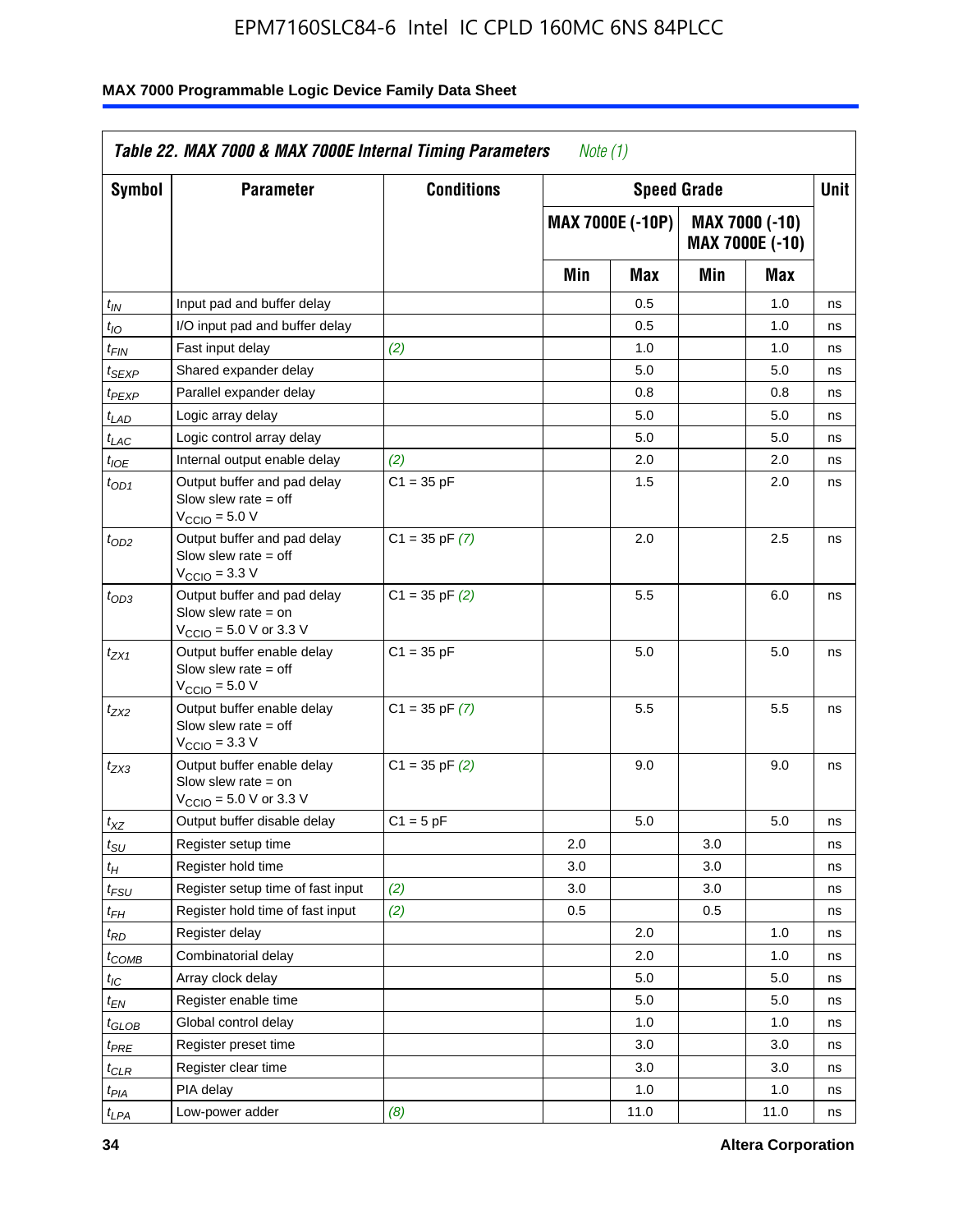| <b>Symbol</b>                | <b>Parameter</b>                            | <b>Conditions</b>  |       | <b>Speed Grade</b>      |       |                                   | <b>Unit</b> |
|------------------------------|---------------------------------------------|--------------------|-------|-------------------------|-------|-----------------------------------|-------------|
|                              |                                             |                    |       | <b>MAX 7000E (-12P)</b> |       | MAX 7000 (-12)<br>MAX 7000E (-12) |             |
|                              |                                             |                    | Min   | <b>Max</b>              | Min   | <b>Max</b>                        |             |
| t <sub>PD1</sub>             | Input to non-registered output              | $C1 = 35 pF$       |       | 12.0                    |       | 12.0                              | ns          |
| t <sub>PD2</sub>             | I/O input to non-registered output          | $C1 = 35 pF$       |       | 12.0                    |       | 12.0                              | ns          |
| t <sub>su</sub>              | Global clock setup time                     |                    | 7.0   |                         | 10.0  |                                   | ns          |
| tμ                           | Global clock hold time                      |                    | 0.0   |                         | 0.0   |                                   | ns          |
| t <sub>FSU</sub>             | Global clock setup time of fast input       | (2)                | 3.0   |                         | 3.0   |                                   | ns          |
| t <sub>FH</sub>              | Global clock hold time of fast input        | (2)                | 0.0   |                         | 0.0   |                                   | ns          |
| t <sub>CO1</sub>             | Global clock to output delay                | $C1 = 35 pF$       |       | 6.0                     |       | 6.0                               | ns          |
| t <sub>СН</sub>              | Global clock high time                      |                    | 4.0   |                         | 4.0   |                                   | ns          |
| $\mathfrak{t}_{\texttt{CL}}$ | Global clock low time                       |                    | 4.0   |                         | 4.0   |                                   | ns          |
| t <sub>ASU</sub>             | Array clock setup time                      |                    | 3.0   |                         | 4.0   |                                   | ns          |
| t <sub>АН</sub>              | Array clock hold time                       |                    | 4.0   |                         | 4.0   |                                   | ns          |
| t <sub>ACO1</sub>            | Array clock to output delay                 | $C1 = 35 pF$       |       | 12.0                    |       | 12.0                              | ns          |
| t <sub>ACH</sub>             | Array clock high time                       |                    | 5.0   |                         | 5.0   |                                   | ns          |
| $t_{\sf ACL}$                | Array clock low time                        |                    | 5.0   |                         | 5.0   |                                   | ns          |
| t <sub>CPPW</sub>            | Minimum pulse width for clear and<br>preset | (3)                | 5.0   |                         | 5.0   |                                   | ns          |
| t <sub>ODH</sub>             | Output data hold time after clock           | $C1 = 35$ pF $(4)$ | 1.0   |                         | 1.0   |                                   | ns          |
| $t_{\mathsf{CNT}}$           | Minimum global clock period                 |                    |       | 11.0                    |       | 11.0                              | ns          |
| $f_{\mathsf{CNT}}$           | Maximum internal global clock<br>frequency  | (5)                | 90.9  |                         | 90.9  |                                   | <b>MHz</b>  |
| <b>t<sub>ACNT</sub></b>      | Minimum array clock period                  |                    |       | 11.0                    |       | 11.0                              | ns          |
| f <sub>ACNT</sub>            | Maximum internal array clock<br>frequency   | (5)                | 90.9  |                         | 90.9  |                                   | <b>MHz</b>  |
| $f_{MAX}$                    | Maximum clock frequency                     | (6)                | 125.0 |                         | 125.0 |                                   | MHz         |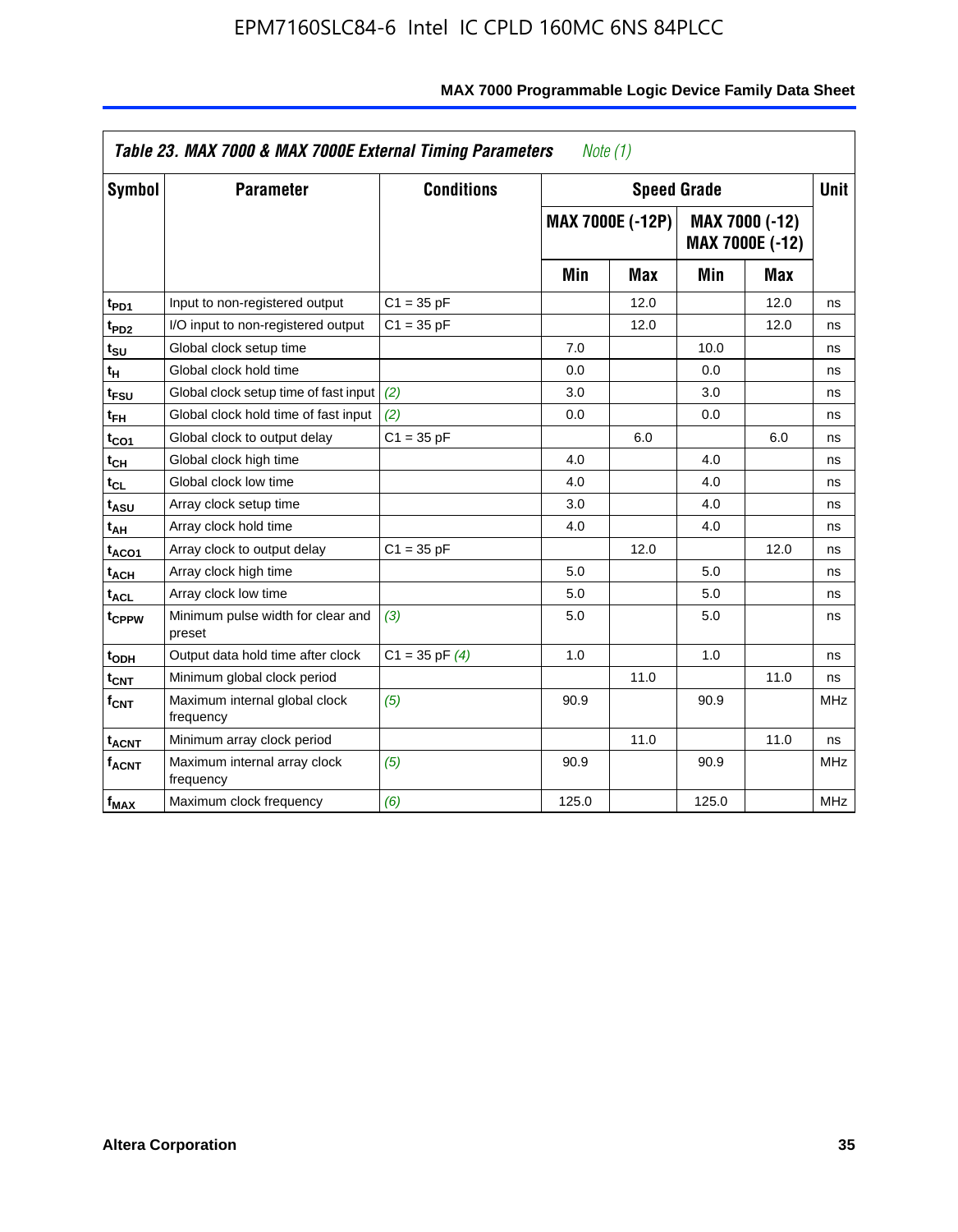| <b>Symbol</b>               | <b>Parameter</b>                                                                                           | <b>Conditions</b>  |     | <b>Speed Grade</b>      |     |                                   | <b>Unit</b> |
|-----------------------------|------------------------------------------------------------------------------------------------------------|--------------------|-----|-------------------------|-----|-----------------------------------|-------------|
|                             |                                                                                                            |                    |     | <b>MAX 7000E (-12P)</b> |     | MAX 7000 (-12)<br>MAX 7000E (-12) |             |
|                             |                                                                                                            |                    | Min | Max                     | Min | Max                               |             |
| t <sub>IN</sub>             | Input pad and buffer delay                                                                                 |                    |     | 1.0                     |     | 2.0                               | ns          |
| $t_{IO}$                    | I/O input pad and buffer delay                                                                             |                    |     | 1.0                     |     | 2.0                               | ns          |
| $t_{\sf FIN}$               | Fast input delay                                                                                           | (2)                |     | 1.0                     |     | 1.0                               | ns          |
| t <sub>SEXP</sub>           | Shared expander delay                                                                                      |                    |     | 7.0                     |     | 7.0                               | ns          |
| $t_{PEXP}$                  | Parallel expander delay                                                                                    |                    |     | 1.0                     |     | 1.0                               | ns          |
| t <sub>LAD</sub>            | Logic array delay                                                                                          |                    |     | 7.0                     |     | 5.0                               | ns          |
| $t_{LAC}$                   | Logic control array delay                                                                                  |                    |     | 5.0                     |     | 5.0                               | ns          |
| $t_{IOE}$                   | Internal output enable delay                                                                               | (2)                |     | 2.0                     |     | 2.0                               | ns          |
| $t_{OD1}$                   | Output buffer and pad delay<br>Slow slew rate $=$ off<br>$V_{\text{CCIO}} = 5.0 V$                         | $C1 = 35 pF$       |     | 1.0                     |     | 3.0                               | ns          |
| $t_{OD2}$                   | Output buffer and pad delay<br>Slow slew rate $=$ off<br>$VCCIO = 3.3 V$                                   | $C1 = 35$ pF $(7)$ |     | 2.0                     |     | 4.0                               | ns          |
| $t_{OD3}$                   | Output buffer and pad delay<br>Slow slew rate = on<br>$V_{\text{CCIO}} = 5.0 \text{ V or } 3.3 \text{ V}$  | $C1 = 35$ pF $(2)$ |     | 5.0                     |     | 7.0                               | ns          |
| $t_{ZX1}$                   | Output buffer enable delay<br>Slow slew rate $=$ off<br>$V_{\text{CCIO}} = 5.0 V$                          | $C1 = 35 pF$       |     | 6.0                     |     | 6.0                               | ns          |
| t <sub>ZX2</sub>            | Output buffer enable delay<br>Slow slew rate $=$ off<br>$V_{\text{CCIO}} = 3.3 \text{ V}$                  | $C1 = 35$ pF $(7)$ |     | 7.0                     |     | 7.0                               | ns          |
| $t_{ZX3}$                   | Output buffer enable delay<br>Slow slew rate $=$ on<br>$V_{\text{CCIO}} = 5.0 \text{ V or } 3.3 \text{ V}$ | $C1 = 35$ pF $(2)$ |     | 10.0                    |     | 10.0                              | ns          |
| $t_{XZ}$                    | Output buffer disable delay                                                                                | $C1 = 5 pF$        |     | 6.0                     |     | 6.0                               | ns          |
| $t_{\scriptstyle\text{SU}}$ | Register setup time                                                                                        |                    | 1.0 |                         | 4.0 |                                   | ns          |
| $t_H$                       | Register hold time                                                                                         |                    | 6.0 |                         | 4.0 |                                   | ns          |
| $t_{\mathit{FSU}}$          | Register setup time of fast input                                                                          | (2)                | 4.0 |                         | 2.0 |                                   | ns          |
| t <sub>FH</sub>             | Register hold time of fast input                                                                           | (2)                | 0.0 |                         | 2.0 |                                   | ns          |
| $t_{RD}$                    | Register delay                                                                                             |                    |     | 2.0                     |     | 1.0                               | ns          |
| $t_{COMB}$                  | Combinatorial delay                                                                                        |                    |     | 2.0                     |     | 1.0                               | ns          |
| ЧC                          | Array clock delay                                                                                          |                    |     | $5.0\,$                 |     | 5.0                               | 115         |
| $t_{EN}$                    | Register enable time                                                                                       |                    |     | 7.0                     |     | 5.0                               | ns          |
| $t_{GLOB}$                  | Global control delay                                                                                       |                    |     | 2.0                     |     | 0.0                               | ns          |
| t <sub>PRE</sub>            | Register preset time                                                                                       |                    |     | 4.0                     |     | 3.0                               | ns          |
| $t_{CLR}$                   | Register clear time                                                                                        |                    |     | 4.0                     |     | 3.0                               | ns          |
| t <sub>PIA</sub>            | PIA delay                                                                                                  |                    |     | 1.0                     |     | 1.0                               | ns          |
| $t_{LPA}$                   | Low-power adder                                                                                            | (8)                |     | 12.0                    |     | 12.0                              | ns          |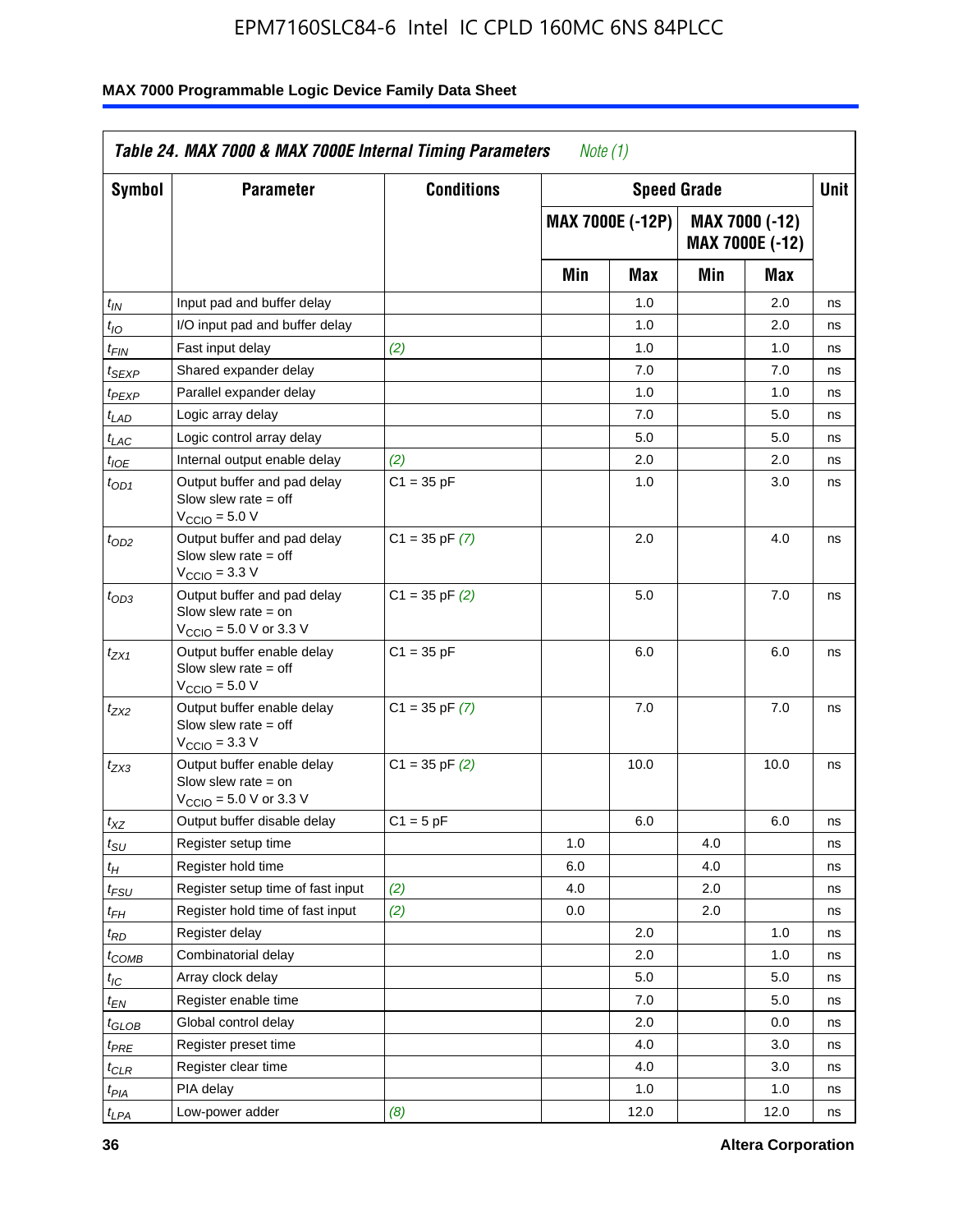| <b>Symbol</b>           | <b>Parameter</b>                            | <b>Conditions</b>  |      |            |                          | <b>Speed Grade</b> |      |            | <b>Unit</b> |
|-------------------------|---------------------------------------------|--------------------|------|------------|--------------------------|--------------------|------|------------|-------------|
|                         |                                             |                    |      | $-15$      |                          | $-15T$             |      | $-20$      |             |
|                         |                                             |                    | Min  | <b>Max</b> | Min                      | <b>Max</b>         | Min  | <b>Max</b> |             |
| t <sub>PD1</sub>        | Input to non-registered output              | $C1 = 35 pF$       |      | 15.0       |                          | 15.0               |      | 20.0       | ns          |
| t <sub>PD2</sub>        | I/O input to non-registered<br>output       | $C1 = 35 pF$       |      | 15.0       |                          | 15.0               |      | 20.0       | ns          |
| tsu                     | Global clock setup time                     |                    | 11.0 |            | 11.0                     |                    | 12.0 |            | ns          |
| $t_H$                   | Global clock hold time                      |                    | 0.0  |            | 0.0                      |                    | 0.0  |            | ns          |
| t <sub>FSU</sub>        | Global clock setup time of fast<br>input    | (2)                | 3.0  |            | -                        |                    | 5.0  |            | ns          |
| $t_{FH}$                | Global clock hold time of fast<br>input     | (2)                | 0.0  |            | $\overline{\phantom{0}}$ |                    | 0.0  |            | ns          |
| $t_{CO1}$               | Global clock to output delay                | $C1 = 35 pF$       |      | 8.0        |                          | 8.0                |      | 12.0       | ns          |
| $t_{\mathsf{CH}}$       | Global clock high time                      |                    | 5.0  |            | 6.0                      |                    | 6.0  |            | ns          |
| t <sub>CL</sub>         | Global clock low time                       |                    | 5.0  |            | 6.0                      |                    | 6.0  |            | ns          |
| t <sub>ASU</sub>        | Array clock setup time                      |                    | 4.0  |            | 4.0                      |                    | 5.0  |            | ns          |
| t <sub>АН</sub>         | Array clock hold time                       |                    | 4.0  |            | 4.0                      |                    | 5.0  |            | ns          |
| t <sub>ACO1</sub>       | Array clock to output delay                 | $C1 = 35 pF$       |      | 15.0       |                          | 15.0               |      | 20.0       | ns          |
| $t_{\sf ACH}$           | Array clock high time                       |                    | 6.0  |            | 6.5                      |                    | 8.0  |            | ns          |
| t <sub>ACL</sub>        | Array clock low time                        |                    | 6.0  |            | 6.5                      |                    | 8.0  |            | ns          |
| t <sub>CPPW</sub>       | Minimum pulse width for clear<br>and preset | (3)                | 6.0  |            | 6.5                      |                    | 8.0  |            | ns          |
| $t_{ODH}$               | Output data hold time after<br>clock        | $C1 = 35$ pF $(4)$ | 1.0  |            | 1.0                      |                    | 1.0  |            | ns          |
| $t_{\mathsf{CNT}}$      | Minimum global clock period                 |                    |      | 13.0       |                          | 13.0               |      | 16.0       | ns          |
| f <sub>CNT</sub>        | Maximum internal global clock<br>frequency  | (5)                | 76.9 |            | 76.9                     |                    | 62.5 |            | <b>MHz</b>  |
| <b>t<sub>ACNT</sub></b> | Minimum array clock period                  |                    |      | 13.0       |                          | 13.0               |      | 16.0       | ns          |
| <b>fACNT</b>            | Maximum internal array clock<br>frequency   | (5)                | 76.9 |            | 76.9                     |                    | 62.5 |            | <b>MHz</b>  |
| $f_{MAX}$               | Maximum clock frequency                     | (6)                | 100  |            | 83.3                     |                    | 83.3 |            | MHz         |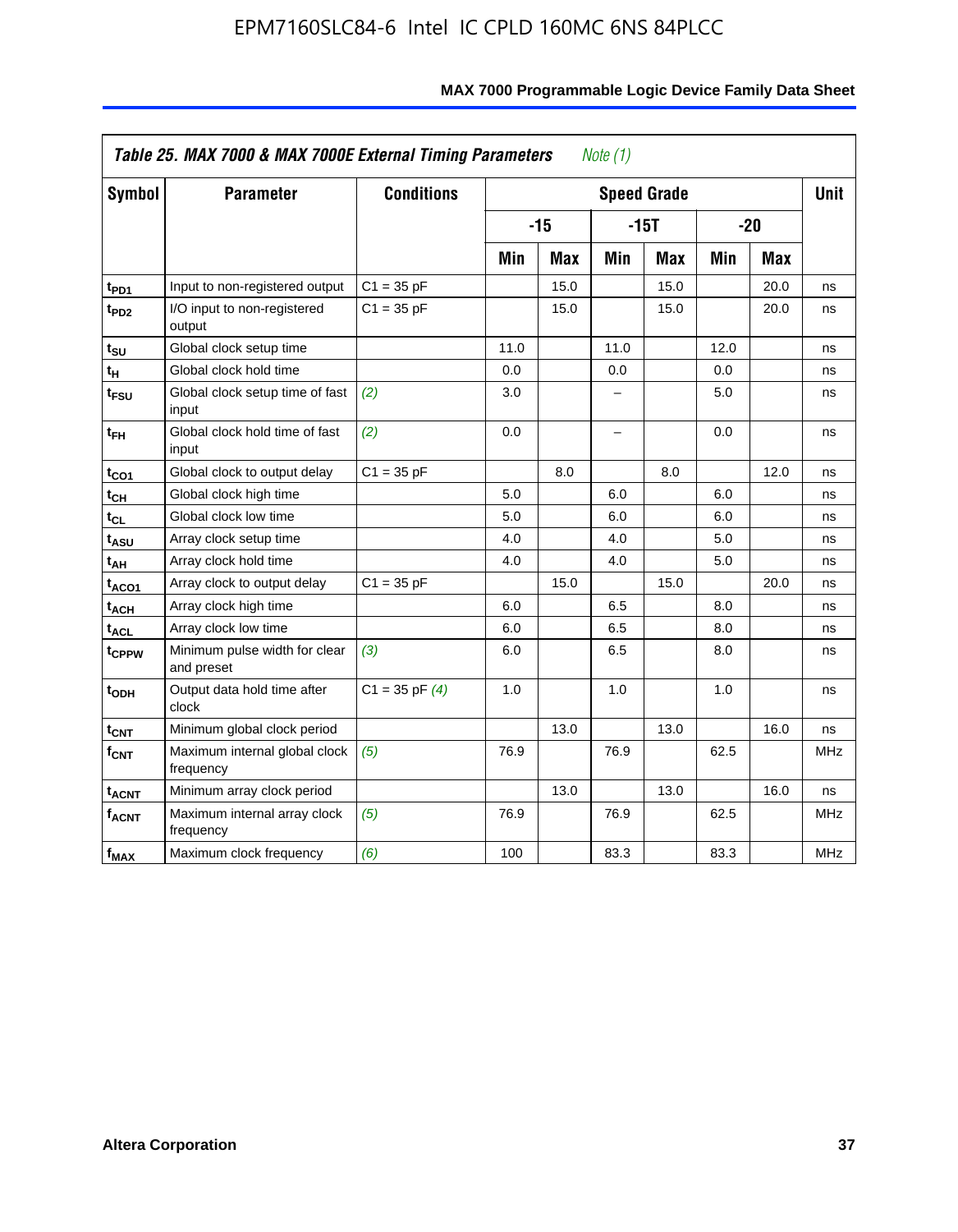| Symbol                        | <b>Parameter</b>                                                                                            | <b>Conditions</b>  |     |       |     | <b>Speed Grade</b>       |     |      | Unit |
|-------------------------------|-------------------------------------------------------------------------------------------------------------|--------------------|-----|-------|-----|--------------------------|-----|------|------|
|                               |                                                                                                             |                    |     | $-15$ |     | -15T                     |     | -20  |      |
|                               |                                                                                                             |                    | Min | Max   | Min | Max                      | Min | Max  |      |
| $t_{IN}$                      | Input pad and buffer delay                                                                                  |                    |     | 2.0   |     | 2.0                      |     | 3.0  | ns   |
| $t_{IO}$                      | I/O input pad and buffer delay                                                                              |                    |     | 2.0   |     | 2.0                      |     | 3.0  | ns   |
| $t_{\sf FIN}$                 | Fast input delay                                                                                            | (2)                |     | 2.0   |     | $\qquad \qquad -$        |     | 4.0  | ns   |
| t <sub>SEXP</sub>             | Shared expander delay                                                                                       |                    |     | 8.0   |     | 10.0                     |     | 9.0  | ns   |
| $t_{PEXP}$                    | Parallel expander delay                                                                                     |                    |     | 1.0   |     | 1.0                      |     | 2.0  | ns   |
| $t_{LAD}$                     | Logic array delay                                                                                           |                    |     | 6.0   |     | 6.0                      |     | 8.0  | ns   |
| $t_{LAC}$                     | Logic control array delay                                                                                   |                    |     | 6.0   |     | 6.0                      |     | 8.0  | ns   |
| $t_{IOE}$                     | Internal output enable delay                                                                                | (2)                |     | 3.0   |     | $\equiv$                 |     | 4.0  | ns   |
| $t_{OD1}$                     | Output buffer and pad delay<br>Slow slew rate $=$ off<br>$V_{\text{CCIO}} = 5.0 V$                          | $C1 = 35 pF$       |     | 4.0   |     | 4.0                      |     | 5.0  | ns   |
| $t_{OD2}$                     | Output buffer and pad delay<br>Slow slew rate $=$ off<br>$VCCIO = 3.3 V$                                    | $C1 = 35$ pF $(7)$ |     | 5.0   |     |                          |     | 6.0  | ns   |
| $t_{OD3}$                     | Output buffer and pad delay<br>Slow slew rate $=$ on<br>$V_{\text{CCIO}} = 5.0 \text{ V or } 3.3 \text{ V}$ | $C1 = 35$ pF $(2)$ |     | 8.0   |     |                          |     | 9.0  | ns   |
| $t_{ZX1}$                     | Output buffer enable delay<br>Slow slew rate $=$ off<br>$V_{\text{CCIO}} = 5.0 V$                           | $C1 = 35 pF$       |     | 6.0   |     | 6.0                      |     | 10.0 | ns   |
| t <sub>ZX2</sub>              | Output buffer enable delay<br>Slow slew rate $=$ off<br>$V_{\text{CCIO}} = 3.3 V$                           | $C1 = 35$ pF $(7)$ |     | 7.0   |     | $\overline{\phantom{0}}$ |     | 11.0 | ns   |
| t <sub>ZX3</sub>              | Output buffer enable delay<br>Slow slew rate $=$ on<br>$V_{\text{CCIO}} = 5.0 \text{ V or } 3.3 \text{ V}$  | $C1 = 35$ pF $(2)$ |     | 10.0  |     | $\overline{\phantom{0}}$ |     | 14.0 | ns   |
| $t_{\mathsf{XZ}}$             | Output buffer disable delay                                                                                 | $C1 = 5pF$         |     | 6.0   |     | 6.0                      |     | 10.0 | ns   |
| $t_{\scriptstyle\text{SU}}$   | Register setup time                                                                                         |                    | 4.0 |       | 4.0 |                          | 4.0 |      | ns   |
| tμ                            | Register hold time                                                                                          |                    | 4.0 |       | 4.0 |                          | 5.0 |      | ns   |
| t <sub>FSU</sub>              | Register setup time of fast input                                                                           | (2)                | 2.0 |       |     |                          | 4.0 |      | ns   |
| t <sub>FH</sub>               | Register hold time of fast input                                                                            | (2)                | 2.0 |       |     |                          | 3.0 |      | ns   |
| t <sub>RD</sub>               | Register delay                                                                                              |                    |     | 1.0   |     | 1.0                      |     | 1.0  | ns   |
| $t_{\mathsf{COMB}}$           | Combinatorial delay                                                                                         |                    |     | 1.0   |     | 1.0                      |     | 1.0  | ns   |
| $t_{IC}$                      | Array clock delay                                                                                           |                    |     | 6.0   |     | 6.0                      |     | 8.0  | ns   |
| $t_{EN}$                      | Register enable time                                                                                        |                    |     | 6.0   |     | 6.0                      |     | 8.0  | ns   |
| $t_{\scriptstyle\text{GLOB}}$ | Global control delay                                                                                        |                    |     | 1.0   |     | 1.0                      |     | 3.0  | ns   |
| $t_{PRE}$                     | Register preset time                                                                                        |                    |     | 4.0   |     | 4.0                      |     | 4.0  | ns   |
| $t_{\sf CLR}$                 | Register clear time                                                                                         |                    |     | 4.0   |     | 4.0                      |     | 4.0  | ns   |
| $t_{PIA}$                     | PIA delay                                                                                                   |                    |     | 2.0   |     | 2.0                      |     | 3.0  | ns   |
| $t_{LPA}$                     | Low-power adder                                                                                             | (8)                |     | 13.0  |     | 15.0                     |     | 15.0 | ns   |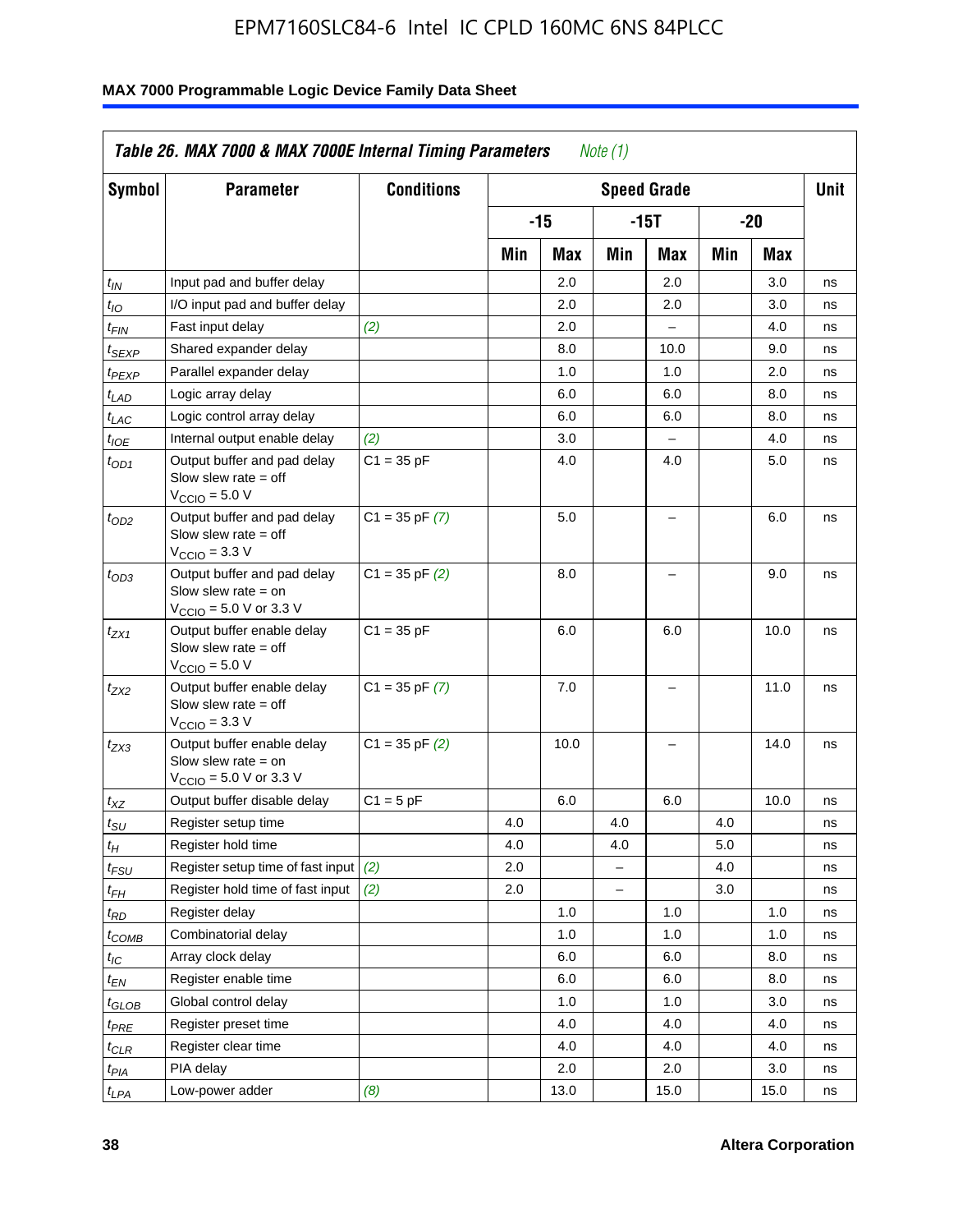**MAX 7000 Programmable Logic Device Family Data Sheet**

#### *Notes to tables:*

- (1) These values are specified under the recommended operating conditions shown in Table 14. See Figure 13 for more information on switching waveforms.
- (2) This parameter applies to MAX 7000E devices only.
- (3) This minimum pulse width for preset and clear applies for both global clear and array controls. The *tLPA* parameter must be added to this minimum width if the clear or reset signal incorporates the  $t_{LAD}$  parameter into the signal path.
- (4) This parameter is a guideline that is sample-tested only and is based on extensive device characterization. This parameter applies for both global and array clocking.
- (5) These parameters are measured with a 16-bit loadable, enabled, up/down counter programmed into each LAB.
- (6) The  $f_{MAX}$  values represent the highest frequency for pipelined data.
- (7) Operating conditions:  $V_{\text{CCIO}} = 3.3 \text{ V} \pm 10\%$  for commercial and industrial use.
- (8) The  $t_{LPA}$  parameter must be added to the  $t_{LAD}$ ,  $t_{LAC}$ ,  $t_{IC}$ ,  $t_{EN}$ ,  $t_{SEXP}$ ,  $t_{ACL}$ , and  $t_{CPPW}$  parameters for macrocells running in the low-power mode.

|                          | Table 27. EPM7032S External Timing Parameters (Part 1 of 2) |                    |       |            |       | Note (1)   |                    |            |       |            |             |
|--------------------------|-------------------------------------------------------------|--------------------|-------|------------|-------|------------|--------------------|------------|-------|------------|-------------|
| Symbol                   | <b>Parameter</b>                                            | <b>Conditions</b>  |       |            |       |            | <b>Speed Grade</b> |            |       |            | <b>Unit</b> |
|                          |                                                             |                    |       | -5         |       | -6         |                    | $-7$       |       | $-10$      |             |
|                          |                                                             |                    | Min   | <b>Max</b> | Min   | <b>Max</b> | Min                | <b>Max</b> | Min   | <b>Max</b> |             |
| t <sub>PD1</sub>         | Input to non-registered output                              | $C1 = 35 pF$       |       | 5.0        |       | 6.0        |                    | 7.5        |       | 10.0       | ns          |
| $t_{PD2}$                | I/O input to non-registered<br>output                       | $C1 = 35 pF$       |       | 5.0        |       | 6.0        |                    | 7.5        |       | 10.0       | ns          |
| tsu                      | Global clock setup time                                     |                    | 2.9   |            | 4.0   |            | 5.0                |            | 7.0   |            | ns          |
| t <sub>Η</sub>           | Global clock hold time                                      |                    | 0.0   |            | 0.0   |            | 0.0                |            | 0.0   |            | ns          |
| t <sub>FSU</sub>         | Global clock setup time of fast<br>input                    |                    | 2.5   |            | 2.5   |            | 2.5                |            | 3.0   |            | ns          |
| $t_{FH}$                 | Global clock hold time of fast<br>input                     |                    | 0.0   |            | 0.0   |            | 0.0                |            | 0.5   |            | ns          |
| $t_{CO1}$                | Global clock to output delay                                | $C1 = 35 pF$       |       | 3.2        |       | 3.5        |                    | 4.3        |       | 5.0        | ns          |
| $t_{\mathsf{CH}}$        | Global clock high time                                      |                    | 2.0   |            | 2.5   |            | 3.0                |            | 4.0   |            | ns          |
| $t_{CL}$                 | Global clock low time                                       |                    | 2.0   |            | 2.5   |            | 3.0                |            | 4.0   |            | ns          |
| t <sub>ASU</sub>         | Array clock setup time                                      |                    | 0.7   |            | 0.9   |            | 1.1                |            | 2.0   |            | ns          |
| t <sub>АН</sub>          | Array clock hold time                                       |                    | 1.8   |            | 2.1   |            | 2.7                |            | 3.0   |            | ns          |
| t <sub>ACO1</sub>        | Array clock to output delay                                 | $C1 = 35 pF$       |       | 5.4        |       | 6.6        |                    | 8.2        |       | 10.0       | ns          |
| t <sub>ACH</sub>         | Array clock high time                                       |                    | 2.5   |            | 2.5   |            | 3.0                |            | 4.0   |            | ns          |
| $\mathfrak{t}_{\sf ACL}$ | Array clock low time                                        |                    | 2.5   |            | 2.5   |            | 3.0                |            | 4.0   |            | ns          |
| tcppw                    | Minimum pulse width for clear<br>and preset                 | (2)                | 2.5   |            | 2.5   |            | 3.0                |            | 4.0   |            | ns          |
| t <sub>ODH</sub>         | Output data hold time after<br>clock                        | $C1 = 35$ pF $(3)$ | 1.0   |            | 1.0   |            | 1.0                |            | 1.0   |            | ns          |
| $t_{\text{CNT}}$         | Minimum global clock period                                 |                    |       | 5.7        |       | 7.0        |                    | 8.6        |       | 10.0       | ns          |
| $f_{\mathsf{CNT}}$       | Maximum internal global clock<br>frequency                  | (4)                | 175.4 |            | 142.9 |            | 116.3              |            | 100.0 |            | <b>MHz</b>  |
| <b>t<sub>ACNT</sub></b>  | Minimum array clock period                                  |                    |       | 5.7        |       | 7.0        |                    | 8.6        |       | 10.0       | ns          |

#### Tables 27 and 28 show the EPM7032S AC operating conditions.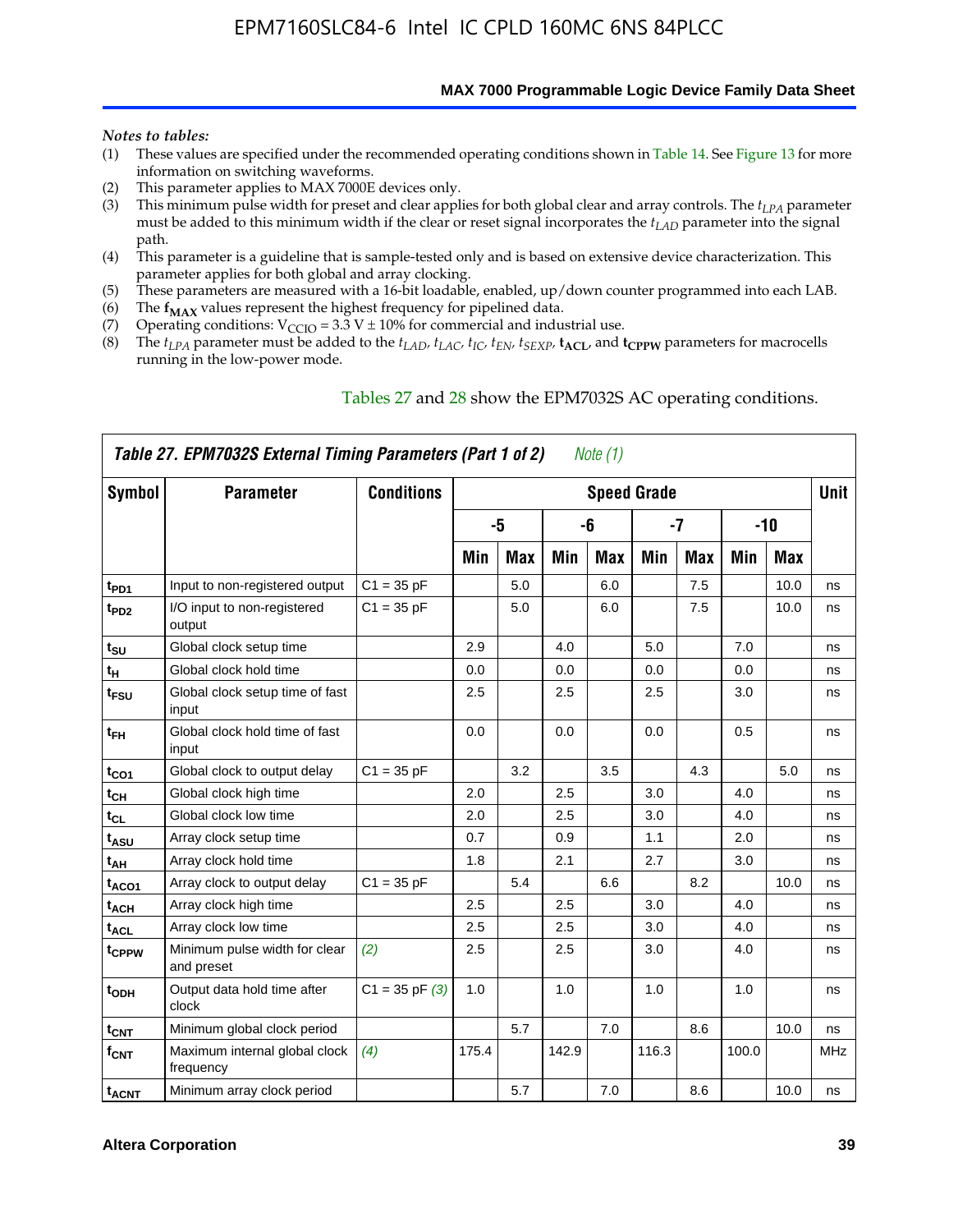| Table 27. EPM7032S External Timing Parameters (Part 2 of 2)<br>Note (1) |                                           |                   |       |                       |       |                    |       |     |       |            |            |  |  |
|-------------------------------------------------------------------------|-------------------------------------------|-------------------|-------|-----------------------|-------|--------------------|-------|-----|-------|------------|------------|--|--|
| Symbol                                                                  | <b>Parameter</b>                          | <b>Conditions</b> |       |                       |       | <b>Speed Grade</b> |       |     |       |            | Unit       |  |  |
|                                                                         |                                           |                   |       | -7<br>-10<br>-6<br>-5 |       |                    |       |     |       |            |            |  |  |
|                                                                         |                                           |                   | Min   | <b>Max</b>            | Min   | <b>Max</b>         | Min   | Max | Min   | <b>Max</b> |            |  |  |
| <b>fACNT</b>                                                            | Maximum internal array clock<br>frequency | (4)               | 175.4 |                       | 142.9 |                    | 116.3 |     | 100.0 |            | <b>MHz</b> |  |  |
| f <sub>MAX</sub>                                                        | Maximum clock frequency                   | (5)               | 250.0 |                       | 200.0 |                    | 166.7 |     | 125.0 |            | <b>MHz</b> |  |  |

| Symbol                        | <b>Parameter</b>                     | <b>Conditions</b>  |     |            |     | <b>Speed Grade</b> |     |            |     |            | <b>Unit</b> |
|-------------------------------|--------------------------------------|--------------------|-----|------------|-----|--------------------|-----|------------|-----|------------|-------------|
|                               |                                      |                    |     | -5         |     | -6                 |     | $-7$       |     | -10        |             |
|                               |                                      |                    | Min | <b>Max</b> | Min | <b>Max</b>         | Min | <b>Max</b> | Min | <b>Max</b> |             |
| $t_{IN}$                      | Input pad and buffer delay           |                    |     | 0.2        |     | 0.2                |     | 0.3        |     | 0.5        | ns          |
| $t_{IO}$                      | I/O input pad and buffer delay       |                    |     | 0.2        |     | 0.2                |     | 0.3        |     | 0.5        | ns          |
| $t_{\textit{FIN}}$            | Fast input delay                     |                    |     | 2.2        |     | 2.1                |     | 2.5        |     | 1.0        | ns          |
| $t_{SEXP}$                    | Shared expander delay                |                    |     | 3.1        |     | 3.8                |     | 4.6        |     | 5.0        | ns          |
| <sup>t</sup> PEXP             | Parallel expander delay              |                    |     | 0.9        |     | 1.1                |     | 1.4        |     | 0.8        | ns          |
| $t_{LAD}$                     | Logic array delay                    |                    |     | 2.6        |     | 3.3                |     | 4.0        |     | 5.0        | ns          |
| $t_{LAC}$                     | Logic control array delay            |                    |     | 2.5        |     | 3.3                |     | 4.0        |     | 5.0        | ns          |
| $t_{IOE}$                     | Internal output enable delay         |                    |     | 0.7        |     | 0.8                |     | 1.0        |     | 2.0        | ns          |
| $t_{OD1}$                     | Output buffer and pad delay          | $C1 = 35 pF$       |     | 0.2        |     | 0.3                |     | 0.4        |     | 1.5        | ns          |
| $t_{OD2}$                     | Output buffer and pad delay          | $C1 = 35$ pF $(6)$ |     | 0.7        |     | 0.8                |     | 0.9        |     | 2.0        | ns          |
| $t_{OD3}$                     | Output buffer and pad delay          | $C1 = 35 pF$       |     | 5.2        |     | 5.3                |     | 5.4        |     | 5.5        | ns          |
| $t_{ZX1}$                     | Output buffer enable delay           | $C1 = 35 pF$       |     | 4.0        |     | 4.0                |     | 4.0        |     | 5.0        | ns          |
| tzx2                          | Output buffer enable delay           | $C1 = 35$ pF $(6)$ |     | 4.5        |     | 4.5                |     | 4.5        |     | 5.5        | ns          |
| $t_{ZX3}$                     | Output buffer enable delay           | $C1 = 35 pF$       |     | 9.0        |     | 9.0                |     | 9.0        |     | 9.0        | ns          |
| $t_{XZ}$                      | Output buffer disable delay          | $C1 = 5pF$         |     | 4.0        |     | 4.0                |     | 4.0        |     | 5.0        | ns          |
| $t_{\text{SU}}$               | Register setup time                  |                    | 0.8 |            | 1.0 |                    | 1.3 |            | 2.0 |            | ns          |
| $t_H$                         | Register hold time                   |                    | 1.7 |            | 2.0 |                    | 2.5 |            | 3.0 |            | ns          |
| $t_{\mathit{FSU}}$            | Register setup time of fast<br>input |                    | 1.9 |            | 1.8 |                    | 1.7 |            | 3.0 |            | ns          |
| t <sub>FН</sub>               | Register hold time of fast<br>input  |                    | 0.6 |            | 0.7 |                    | 0.8 |            | 0.5 |            | ns          |
| $t_{RD}$                      | Register delay                       |                    |     | 1.2        |     | 1.6                |     | 1.9        |     | 2.0        | ns          |
| $t_{COMB}$                    | Combinatorial delay                  |                    |     | 0.9        |     | 1.1                |     | 1.4        |     | 2.0        | ns          |
| $t_{IC}$                      | Array clock delay                    |                    |     | 2.7        |     | 3.4                |     | 4.2        |     | 5.0        | ns          |
| $t_{EN}$                      | Register enable time                 |                    |     | 2.6        |     | 3.3                |     | 4.0        |     | 5.0        | ns          |
| $t_{\scriptstyle\text{GLOB}}$ | Global control delay                 |                    |     | 1.6        |     | 1.4                |     | 1.7        |     | 1.0        | ns          |
| $t_{PRE}$                     | Register preset time                 |                    |     | 2.0        |     | 2.4                |     | 3.0        |     | 3.0        | ns          |
| $t_{CLR}$                     | Register clear time                  |                    |     | 2.0        |     | 2.4                |     | 3.0        |     | 3.0        | ns          |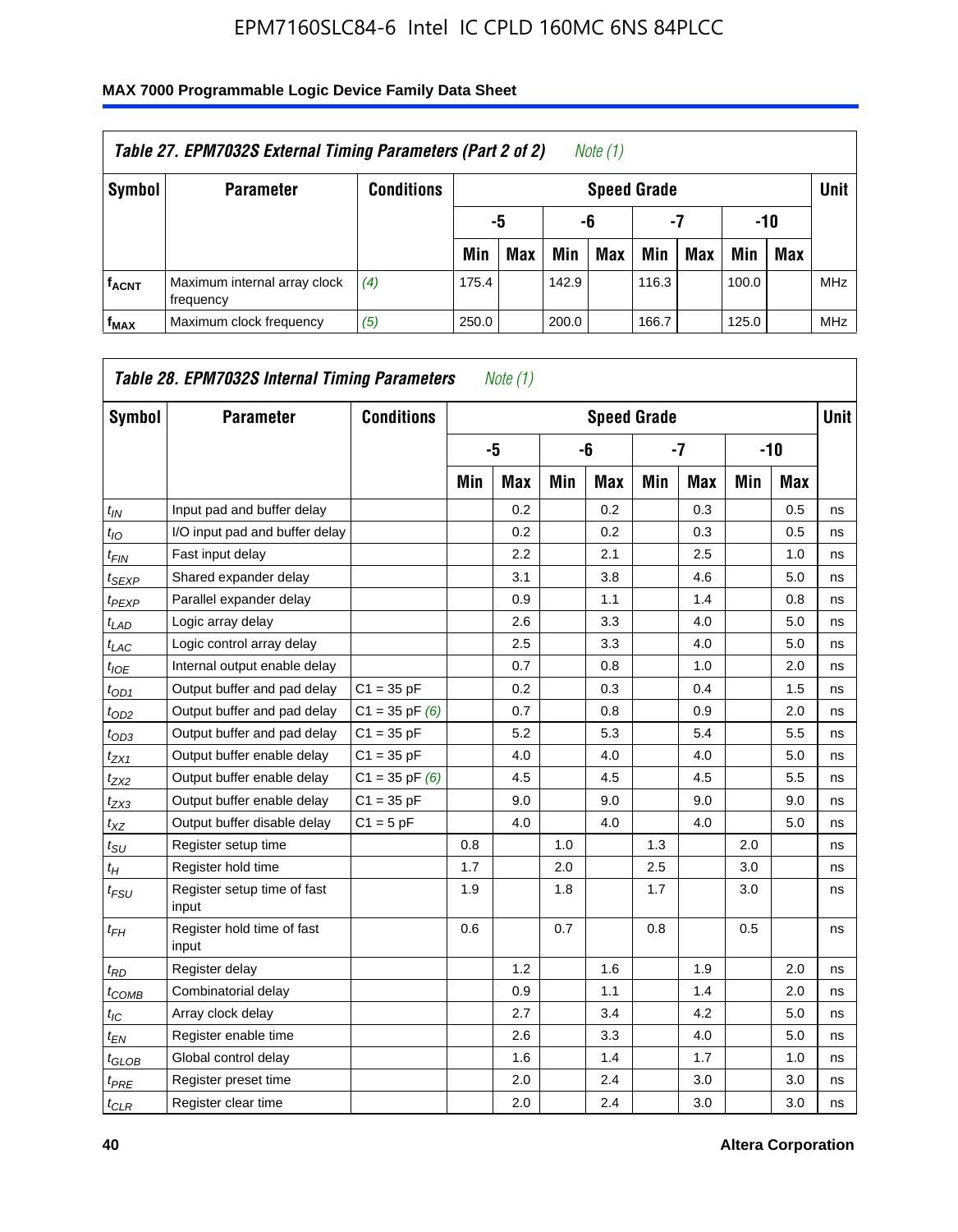| Table 28. EPM7032S Internal Timing Parameters<br>Note (1)                 |                  |                   |                       |            |     |                    |     |            |     |            |        |  |
|---------------------------------------------------------------------------|------------------|-------------------|-----------------------|------------|-----|--------------------|-----|------------|-----|------------|--------|--|
| Symbol                                                                    | <b>Parameter</b> | <b>Conditions</b> |                       |            |     | <b>Speed Grade</b> |     |            |     |            | Unit I |  |
|                                                                           |                  |                   | -10<br>-5<br>-6<br>-7 |            |     |                    |     |            |     |            |        |  |
|                                                                           |                  |                   | Min                   | <b>Max</b> | Min | Max                | Min | <b>Max</b> | Min | <b>Max</b> |        |  |
| $t_{PIA}$                                                                 | PIA delay        | 17.               |                       | 1.1        |     | 1.1                |     | 1.4        |     | 1.0        | ns     |  |
| Low-power adder<br>(8)<br>$t_{LPA}$<br>12.0<br>10.0<br>10.0<br>11.0<br>ns |                  |                   |                       |            |     |                    |     |            |     |            |        |  |

#### **MAX 7000 Programmable Logic Device Family Data Sheet**

*Notes to tables:*

(1) These values are specified under the recommended operating conditions shown in Table 14. See Figure 13 for more information on switching waveforms.

(2) This minimum pulse width for preset and clear applies for both global clear and array controls. The  $t_{LPA}$  parameter must be added to this minimum width if the clear or reset signal incorporates the *tLAD* parameter into the signal path.

(3) This parameter is a guideline that is sample-tested only and is based on extensive device characterization. This parameter applies for both global and array clocking.

(4) These parameters are measured with a 16-bit loadable, enabled, up/down counter programmed into each LAB.

(5) The  $f_{MAX}$  values represent the highest frequency for pipelined data.

(6) Operating conditions:  $V_{\text{CCIO}} = 3.3 \text{ V} \pm 10\%$  for commercial and industrial use.

(7) For EPM7064S-5, EPM7064S-6, EPM7128S-6, EPM7160S-6, EPM7160S-7, EPM7192S-7, and EPM7256S-7 devices, these values are specified for a PIA fan-out of one LAB (16 macrocells). For each additional LAB fan-out in these devices, add an additional 0.1 ns to the PIA timing value.

(8) The  $t_{LPA}$  parameter must be added to the  $t_{LAD}$ ,  $t_{LAC}$ ,  $t_{IC}$ ,  $t_{EN}$ ,  $t_{SEXP}$ ,  $t_{ACL}$ , and  $t_{CPPW}$  parameters for macrocells running in the low-power mode.

|                  | Table 29. EPM7064S External Timing Parameters (Part 1 of 2) |                   |     |     |     | Note (1)           |     |     |     |      |      |
|------------------|-------------------------------------------------------------|-------------------|-----|-----|-----|--------------------|-----|-----|-----|------|------|
| Symbol           | <b>Parameter</b>                                            | <b>Conditions</b> |     |     |     | <b>Speed Grade</b> |     |     |     |      | Unit |
|                  |                                                             |                   |     | -5  |     | -6                 |     | -7  |     | -10  |      |
|                  |                                                             |                   | Min | Max | Min | Max                | Min | Max | Min | Max  |      |
| t <sub>PD1</sub> | Input to non-registered output                              | $C1 = 35 pF$      |     | 5.0 |     | 6.0                |     | 7.5 |     | 10.0 | ns   |
| t <sub>PD2</sub> | I/O input to non-registered<br>output                       | $C1 = 35 pF$      |     | 5.0 |     | 6.0                |     | 7.5 |     | 10.0 | ns   |
| $t_{\text{SU}}$  | Global clock setup time                                     |                   | 2.9 |     | 3.6 |                    | 6.0 |     | 7.0 |      | ns   |
| $t_H$            | Global clock hold time                                      |                   | 0.0 |     | 0.0 |                    | 0.0 |     | 0.0 |      | ns   |
| t <sub>FSU</sub> | Global clock setup time of fast<br>input                    |                   | 2.5 |     | 2.5 |                    | 3.0 |     | 3.0 |      | ns   |
| $t_{FH}$         | Global clock hold time of fast<br>input                     |                   | 0.0 |     | 0.0 |                    | 0.5 |     | 0.5 |      | ns   |
| $t_{CO1}$        | Global clock to output delay                                | $C1 = 35 pF$      |     | 3.2 |     | 4.0                |     | 4.5 |     | 5.0  | ns   |
| $t_{CH}$         | Global clock high time                                      |                   | 2.0 |     | 2.5 |                    | 3.0 |     | 4.0 |      | ns   |
| $t_{CL}$         | Global clock low time                                       |                   | 2.0 |     | 2.5 |                    | 3.0 |     | 4.0 |      | ns   |
| $t_{ASU}$        | Array clock setup time                                      |                   | 0.7 |     | 0.9 |                    | 3.0 |     | 2.0 |      | ns   |
| $t_{AH}$         | Array clock hold time                                       |                   | 1.8 |     | 2.1 |                    | 2.0 |     | 3.0 |      | ns   |

Tables 29 and 30 show the EPM7064S AC operating conditions.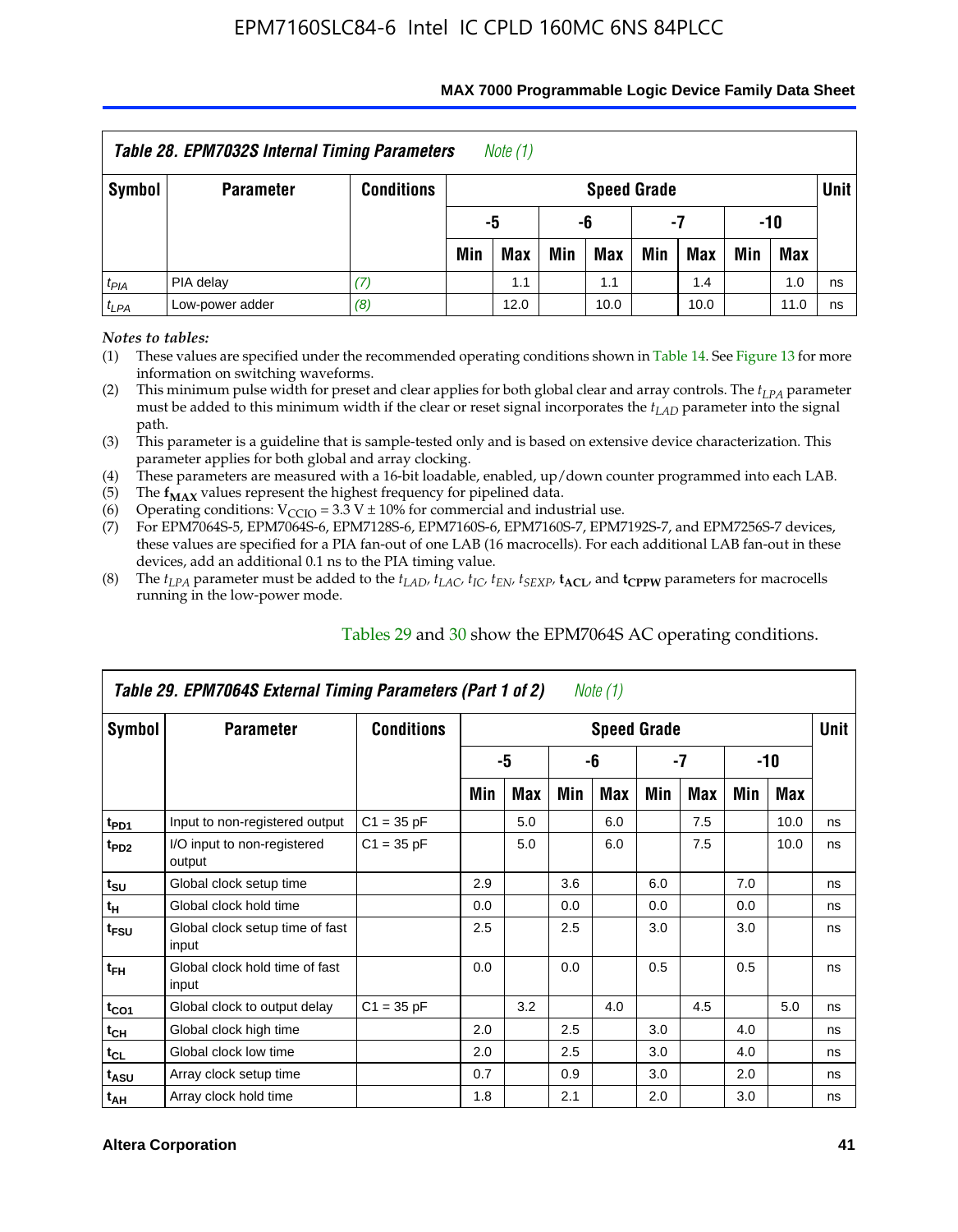| Symbol                  | <b>Parameter</b>                            | <b>Conditions</b>  |       |            |       |     | <b>Speed Grade</b> |     |       |      | Unit |
|-------------------------|---------------------------------------------|--------------------|-------|------------|-------|-----|--------------------|-----|-------|------|------|
|                         |                                             |                    |       | -5         |       | -6  |                    | -7  |       | -10  |      |
|                         |                                             |                    | Min   | <b>Max</b> | Min   | Max | Min                | Max | Min   | Max  |      |
| t <sub>ACO1</sub>       | Array clock to output delay                 | $C1 = 35 pF$       |       | 5.4        |       | 6.7 |                    | 7.5 |       | 10.0 | ns   |
| $t_{ACH}$               | Array clock high time                       |                    | 2.5   |            | 2.5   |     | 3.0                |     | 4.0   |      | ns   |
| <sup>t</sup> ACL        | Array clock low time                        |                    | 2.5   |            | 2.5   |     | 3.0                |     | 4.0   |      | ns   |
| t <sub>CPPW</sub>       | Minimum pulse width for clear<br>and preset | (2)                | 2.5   |            | 2.5   |     | 3.0                |     | 4.0   |      | ns   |
| t <sub>ODH</sub>        | Output data hold time after<br>clock        | $C1 = 35$ pF $(3)$ | 1.0   |            | 1.0   |     | 1.0                |     | 1.0   |      | ns   |
| $t_{CNT}$               | Minimum global clock period                 |                    |       | 5.7        |       | 7.1 |                    | 8.0 |       | 10.0 | ns   |
| $f_{\text{CNT}}$        | Maximum internal global clock<br>frequency  | (4)                | 175.4 |            | 140.8 |     | 125.0              |     | 100.0 |      | MHz  |
| <b>t<sub>ACNT</sub></b> | Minimum array clock period                  |                    |       | 5.7        |       | 7.1 |                    | 8.0 |       | 10.0 | ns   |
| <sup>f</sup> ACNT       | Maximum internal array clock<br>frequency   | (4)                | 175.4 |            | 140.8 |     | 125.0              |     | 100.0 |      | MHz  |
| f <sub>MAX</sub>        | Maximum clock frequency                     | (5)                | 250.0 |            | 200.0 |     | 166.7              |     | 125.0 |      | MHz  |

|                 | Table 30. EPM7064S Internal Timing Parameters (Part 1 of 2) |                    |     |     |     | Note (1)           |     |            |     |     |             |
|-----------------|-------------------------------------------------------------|--------------------|-----|-----|-----|--------------------|-----|------------|-----|-----|-------------|
| Symbol          | <b>Parameter</b>                                            | <b>Conditions</b>  |     |     |     | <b>Speed Grade</b> |     |            |     |     | <b>Unit</b> |
|                 |                                                             |                    |     | -5  |     | -6                 |     | -7         |     | -10 |             |
|                 |                                                             |                    | Min | Max | Min | Max                | Min | <b>Max</b> | Min | Max |             |
| $t_{IN}$        | Input pad and buffer delay                                  |                    |     | 0.2 |     | 0.2                |     | 0.5        |     | 0.5 | ns          |
| $t_{IO}$        | I/O input pad and buffer delay                              |                    |     | 0.2 |     | 0.2                |     | 0.5        |     | 0.5 | ns          |
| $t_{FIN}$       | Fast input delay                                            |                    |     | 2.2 |     | 2.6                |     | 1.0        |     | 1.0 | ns          |
| $t_{SEXP}$      | Shared expander delay                                       |                    |     | 3.1 |     | 3.8                |     | 4.0        |     | 5.0 | ns          |
| $t_{PEXP}$      | Parallel expander delay                                     |                    |     | 0.9 |     | 1.1                |     | 0.8        |     | 0.8 | ns          |
| $t_{LAD}$       | Logic array delay                                           |                    |     | 2.6 |     | 3.2                |     | 3.0        |     | 5.0 | ns          |
| $t_{LAC}$       | Logic control array delay                                   |                    |     | 2.5 |     | 3.2                |     | 3.0        |     | 5.0 | ns          |
| $t_{IOE}$       | Internal output enable delay                                |                    |     | 0.7 |     | 0.8                |     | 2.0        |     | 2.0 | ns          |
| $t_{OD1}$       | Output buffer and pad delay                                 | $C1 = 35 pF$       |     | 0.2 |     | 0.3                |     | 2.0        |     | 1.5 | ns          |
| $t_{OD2}$       | Output buffer and pad delay                                 | $C1 = 35 pF(6)$    |     | 0.7 |     | 0.8                |     | 2.5        |     | 2.0 | ns          |
| $t_{OD3}$       | Output buffer and pad delay                                 | $C1 = 35 pF$       |     | 5.2 |     | 5.3                |     | 7.0        |     | 5.5 | ns          |
| $t_{ZX1}$       | Output buffer enable delay                                  | $C1 = 35 pF$       |     | 4.0 |     | 4.0                |     | 4.0        |     | 5.0 | ns          |
| $t_{ZX2}$       | Output buffer enable delay                                  | $C1 = 35$ pF $(6)$ |     | 4.5 |     | 4.5                |     | 4.5        |     | 5.5 | ns          |
| $t_{ZX3}$       | Output buffer enable delay                                  | $C1 = 35 pF$       |     | 9.0 |     | 9.0                |     | 9.0        |     | 9.0 | ns          |
| $t_{XZ}$        | Output buffer disable delay                                 | $C1 = 5pF$         |     | 4.0 |     | 4.0                |     | 4.0        |     | 5.0 | ns          |
| $t_{\text{SU}}$ | Register setup time                                         |                    | 0.8 |     | 1.0 |                    | 3.0 |            | 2.0 |     | ns          |
| $t_H$           | Register hold time                                          |                    | 1.7 |     | 2.0 |                    | 2.0 |            | 3.0 |     | ns          |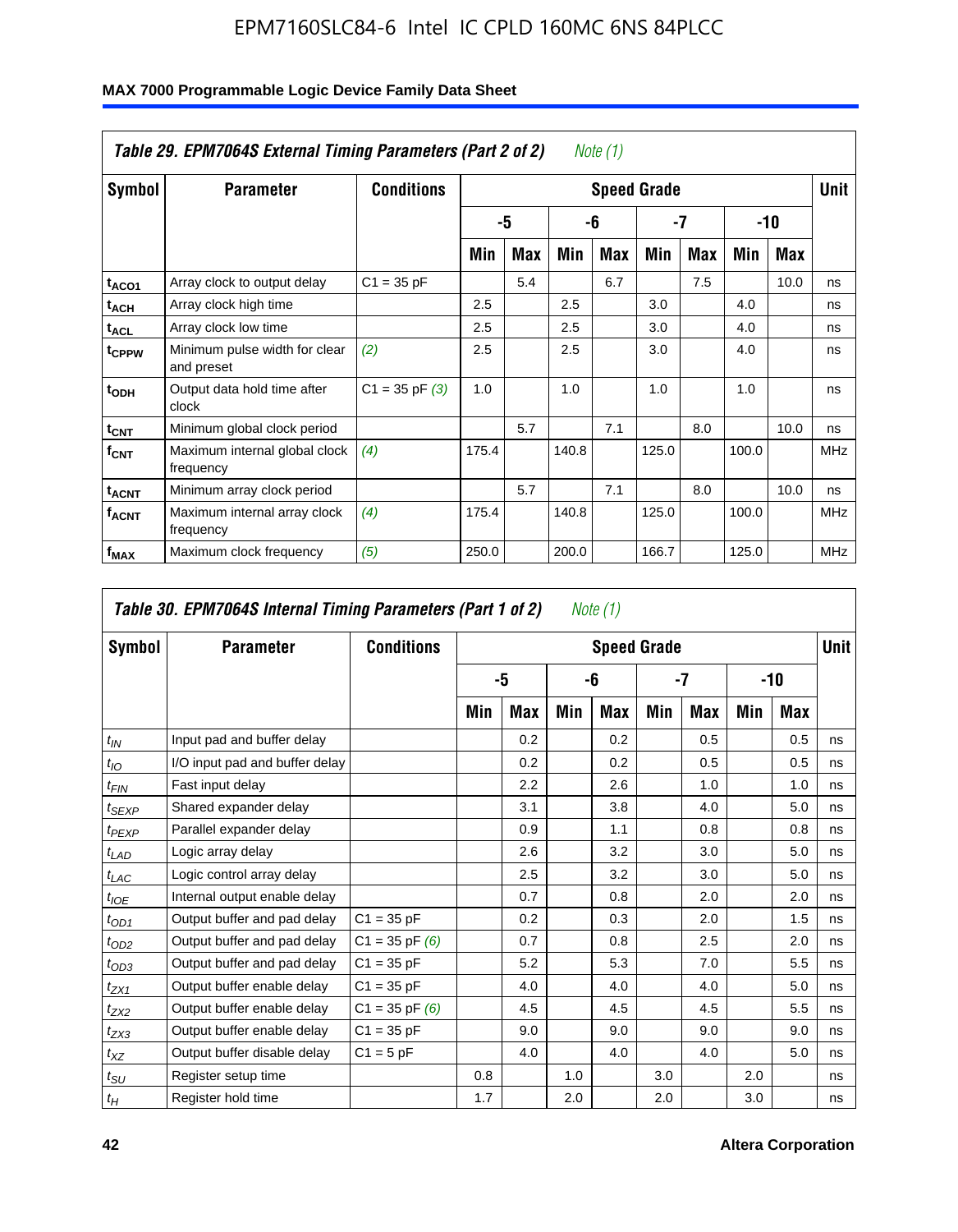|            | Table 30. EPM7064S Internal Timing Parameters (Part 2 of 2) |                   |     |      |     | Note (1)           |     |            |     |            |             |
|------------|-------------------------------------------------------------|-------------------|-----|------|-----|--------------------|-----|------------|-----|------------|-------------|
| Symbol     | <b>Parameter</b>                                            | <b>Conditions</b> |     |      |     | <b>Speed Grade</b> |     |            |     |            | <b>Unit</b> |
|            |                                                             |                   |     | -5   |     | -6                 |     | -7         |     | -10        |             |
|            |                                                             |                   | Min | Max  | Min | Max                | Min | <b>Max</b> | Min | <b>Max</b> |             |
| $t_{FSU}$  | Register setup time of fast<br>input                        |                   | 1.9 |      | 1.8 |                    | 3.0 |            | 3.0 |            | ns          |
| $t_{FH}$   | Register hold time of fast<br>input                         |                   | 0.6 |      | 0.7 |                    | 0.5 |            | 0.5 |            | ns          |
| $t_{RD}$   | Register delay                                              |                   |     | 1.2  |     | 1.6                |     | 1.0        |     | 2.0        | ns          |
| $t_{COMB}$ | Combinatorial delay                                         |                   |     | 0.9  |     | 1.0                |     | 1.0        |     | 2.0        | ns          |
| $t_{IC}$   | Array clock delay                                           |                   |     | 2.7  |     | 3.3                |     | 3.0        |     | 5.0        | ns          |
| $t_{EN}$   | Register enable time                                        |                   |     | 2.6  |     | 3.2                |     | 3.0        |     | 5.0        | ns          |
| $t_{GLOB}$ | Global control delay                                        |                   |     | 1.6  |     | 1.9                |     | 1.0        |     | 1.0        | ns          |
| $t_{PRE}$  | Register preset time                                        |                   |     | 2.0  |     | 2.4                |     | 2.0        |     | 3.0        | ns          |
| $t_{CLR}$  | Register clear time                                         |                   |     | 2.0  |     | 2.4                |     | 2.0        |     | 3.0        | ns          |
| $t_{PIA}$  | PIA delay                                                   | (7)               |     | 1.1  |     | 1.3                |     | 1.0        |     | 1.0        | ns          |
| $t_{LPA}$  | Low-power adder                                             | (8)               |     | 12.0 |     | 11.0               |     | 10.0       |     | 11.0       | ns          |

#### **MAX 7000 Programmable Logic Device Family Data Sheet**

#### *Notes to tables:*

- (1) These values are specified under the recommended operating conditions shown in Table 14. See Figure 13 for more information on switching waveforms.
- (2) This minimum pulse width for preset and clear applies for both global clear and array controls. The  $t_{LPA}$  parameter must be added to this minimum width if the clear or reset signal incorporates the *t<sub>LAD</sub>* parameter into the signal path.
- (3) This parameter is a guideline that is sample-tested only and is based on extensive device characterization. This parameter applies for both global and array clocking.
- (4) These parameters are measured with a 16-bit loadable, enabled, up/down counter programmed into each LAB.
- (5) The  $f_{MAX}$  values represent the highest frequency for pipelined data.
- (6) Operating conditions:  $V_{\text{CGO}} = 3.3 \text{ V} \pm 10\%$  for commercial and industrial use.
- (7) For EPM7064S-5, EPM7064S-6, EPM7128S-6, EPM7160S-6, EPM7160S-7, EPM7192S-7, and EPM7256S-7 devices, these values are specified for a PIA fan-out of one LAB (16 macrocells). For each additional LAB fan-out in these devices, add an additional 0.1 ns to the PIA timing value.
- (8) The  $t_{LPA}$  parameter must be added to the  $t_{LAD}$ ,  $t_{LAC}$ ,  $t_{IC}$ ,  $t_{EN}$ ,  $t_{SEXP}$ ,  $t_{ACL}$ , and  $t_{CPPW}$  parameters for macrocells running in the low-power mode.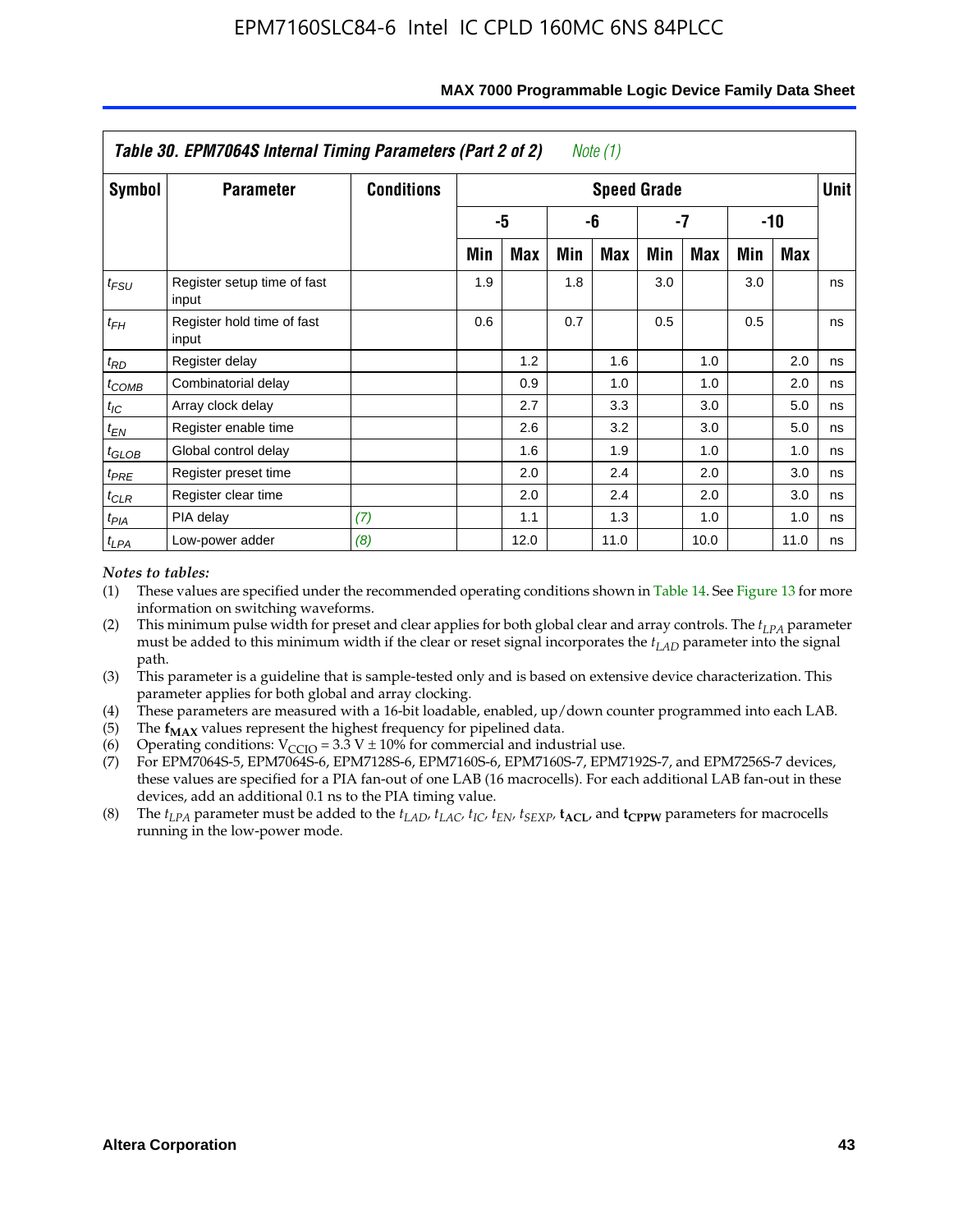#### **MAX 7000 Programmable Logic Device Family Data Sheet**

| Table 31. EPM7128S External Timing Parameters<br>Note $(1)$ |                                             |                    |       |            |       |            |                    |            |       |            |             |  |  |
|-------------------------------------------------------------|---------------------------------------------|--------------------|-------|------------|-------|------------|--------------------|------------|-------|------------|-------------|--|--|
| Symbol                                                      | <b>Parameter</b>                            | <b>Conditions</b>  |       |            |       |            | <b>Speed Grade</b> |            |       |            | <b>Unit</b> |  |  |
|                                                             |                                             |                    |       | -6         |       | -7         |                    | $-10$      |       | $-15$      |             |  |  |
|                                                             |                                             |                    | Min   | <b>Max</b> | Min   | <b>Max</b> | Min                | <b>Max</b> | Min   | <b>Max</b> |             |  |  |
| t <sub>PD1</sub>                                            | Input to non-registered output              | $C1 = 35 pF$       |       | 6.0        |       | 7.5        |                    | 10.0       |       | 15.0       | ns          |  |  |
| t <sub>PD2</sub>                                            | I/O input to non-registered<br>output       | $C1 = 35 pF$       |       | 6.0        |       | 7.5        |                    | 10.0       |       | 15.0       | ns          |  |  |
| t <sub>SU</sub>                                             | Global clock setup time                     |                    | 3.4   |            | 6.0   |            | 7.0                |            | 11.0  |            | ns          |  |  |
| t <sub>H</sub>                                              | Global clock hold time                      |                    | 0.0   |            | 0.0   |            | 0.0                |            | 0.0   |            | ns          |  |  |
| t <sub>FSU</sub>                                            | Global clock setup time of fast<br>input    |                    | 2.5   |            | 3.0   |            | 3.0                |            | 3.0   |            | ns          |  |  |
| t <sub>ЕН</sub>                                             | Global clock hold time of fast<br>input     |                    | 0.0   |            | 0.5   |            | 0.5                |            | 0.0   |            | ns          |  |  |
| tco1                                                        | Global clock to output delay                | $C1 = 35 pF$       |       | 4.0        |       | 4.5        |                    | 5.0        |       | 8.0        | ns          |  |  |
| $t_{\mathsf{CH}}$                                           | Global clock high time                      |                    | 3.0   |            | 3.0   |            | 4.0                |            | 5.0   |            | ns          |  |  |
| t <sub>CL</sub>                                             | Global clock low time                       |                    | 3.0   |            | 3.0   |            | 4.0                |            | 5.0   |            | ns          |  |  |
| t <sub>ASU</sub>                                            | Array clock setup time                      |                    | 0.9   |            | 3.0   |            | 2.0                |            | 4.0   |            | ns          |  |  |
| t <sub>АН</sub>                                             | Array clock hold time                       |                    | 1.8   |            | 2.0   |            | 5.0                |            | 4.0   |            | ns          |  |  |
| t <sub>ACO1</sub>                                           | Array clock to output delay                 | $C1 = 35 pF$       |       | 6.5        |       | 7.5        |                    | 10.0       |       | 15.0       | ns          |  |  |
| t <sub>АСН</sub>                                            | Array clock high time                       |                    | 3.0   |            | 3.0   |            | 4.0                |            | 6.0   |            | ns          |  |  |
| $t_{\sf ACL}$                                               | Array clock low time                        |                    | 3.0   |            | 3.0   |            | 4.0                |            | 6.0   |            | ns          |  |  |
| tcppw                                                       | Minimum pulse width for clear<br>and preset | (2)                | 3.0   |            | 3.0   |            | 4.0                |            | 6.0   |            | ns          |  |  |
| t <sub>ODH</sub>                                            | Output data hold time after<br>clock        | $C1 = 35$ pF $(3)$ | 1.0   |            | 1.0   |            | 1.0                |            | 1.0   |            | ns          |  |  |
| $t_{\mathsf{CNT}}$                                          | Minimum global clock period                 |                    |       | 6.8        |       | 8.0        |                    | 10.0       |       | 13.0       | ns          |  |  |
| $f_{\text{CNT}}$                                            | Maximum internal global clock<br>frequency  | (4)                | 147.1 |            | 125.0 |            | 100.0              |            | 76.9  |            | <b>MHz</b>  |  |  |
| t <sub>ACNT</sub>                                           | Minimum array clock period                  |                    |       | 6.8        |       | 8.0        |                    | 10.0       |       | 13.0       | ns          |  |  |
| <b>f<sub>ACNT</sub></b>                                     | Maximum internal array clock<br>frequency   | (4)                | 147.1 |            | 125.0 |            | 100.0              |            | 76.9  |            | <b>MHz</b>  |  |  |
| f <sub>MAX</sub>                                            | Maximum clock frequency                     | (5)                | 166.7 |            | 166.7 |            | 125.0              |            | 100.0 |            | <b>MHz</b>  |  |  |

#### Tables 31 and 32 show the EPM7128S AC operating conditions.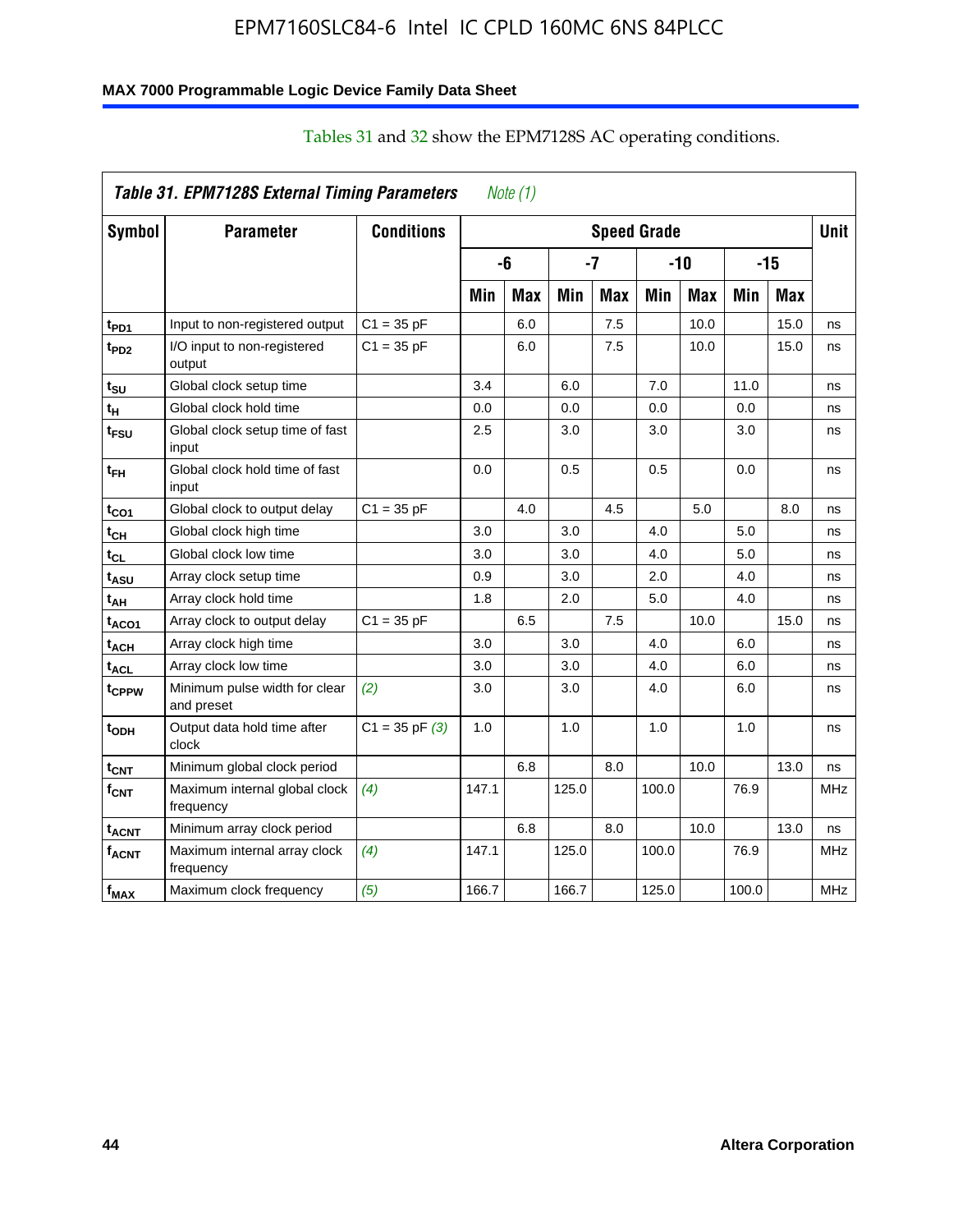|                            | Table 32. EPM7128S Internal Timing Parameters |                    |     | Note $(1)$ |     |                    |     |            |     |       |             |
|----------------------------|-----------------------------------------------|--------------------|-----|------------|-----|--------------------|-----|------------|-----|-------|-------------|
| Symbol                     | <b>Parameter</b>                              | <b>Conditions</b>  |     |            |     | <b>Speed Grade</b> |     |            |     |       | <b>Unit</b> |
|                            |                                               |                    |     | -6         |     | $-7$               |     | $-10$      |     | $-15$ |             |
|                            |                                               |                    | Min | <b>Max</b> | Min | <b>Max</b>         | Min | <b>Max</b> | Min | Max   |             |
| $t_{IN}$                   | Input pad and buffer delay                    |                    |     | 0.2        |     | 0.5                |     | 0.5        |     | 2.0   | ns          |
| t <sub>IΟ</sub>            | I/O input pad and buffer delay                |                    |     | 0.2        |     | 0.5                |     | 0.5        |     | 2.0   | ns          |
| t <sub>FIN</sub>           | Fast input delay                              |                    |     | 2.6        |     | 1.0                |     | 1.0        |     | 2.0   | ns          |
| t <sub>SEXP</sub>          | Shared expander delay                         |                    |     | 3.7        |     | 4.0                |     | 5.0        |     | 8.0   | ns          |
| t <sub>PEXP</sub>          | Parallel expander delay                       |                    |     | 1.1        |     | 0.8                |     | 0.8        |     | 1.0   | ns          |
| $t_{LAD}$                  | Logic array delay                             |                    |     | 3.0        |     | 3.0                |     | 5.0        |     | 6.0   | ns          |
| $t_{LAC}$                  | Logic control array delay                     |                    |     | 3.0        |     | 3.0                |     | 5.0        |     | 6.0   | ns          |
| $t_{IOE}$                  | Internal output enable delay                  |                    |     | 0.7        |     | 2.0                |     | 2.0        |     | 3.0   | ns          |
| $t_{OD1}$                  | Output buffer and pad delay                   | $C1 = 35 pF$       |     | 0.4        |     | 2.0                |     | 1.5        |     | 4.0   | ns          |
| $t_{OD2}$                  | Output buffer and pad delay                   | $C1 = 35$ pF $(6)$ |     | 0.9        |     | 2.5                |     | 2.0        |     | 5.0   | ns          |
| $t_{OD3}$                  | Output buffer and pad delay                   | $C1 = 35 pF$       |     | 5.4        |     | 7.0                |     | 5.5        |     | 8.0   | ns          |
| $t_{ZX1}$                  | Output buffer enable delay                    | $C1 = 35 pF$       |     | 4.0        |     | 4.0                |     | 5.0        |     | 6.0   | ns          |
| t <sub>ZX2</sub>           | Output buffer enable delay                    | $C1 = 35$ pF $(6)$ |     | 4.5        |     | 4.5                |     | 5.5        |     | 7.0   | ns          |
| tzx3                       | Output buffer enable delay                    | $C1 = 35 pF$       |     | 9.0        |     | 9.0                |     | 9.0        |     | 10.0  | ns          |
| $t_{\mathsf{XZ}}$          | Output buffer disable delay                   | $C1 = 5pF$         |     | 4.0        |     | 4.0                |     | 5.0        |     | 6.0   | ns          |
| $t_{\text{SU}}$            | Register setup time                           |                    | 1.0 |            | 3.0 |                    | 2.0 |            | 4.0 |       | ns          |
| $t_H$                      | Register hold time                            |                    | 1.7 |            | 2.0 |                    | 5.0 |            | 4.0 |       | ns          |
| $t_{\mathit{FSU}}$         | Register setup time of fast<br>input          |                    | 1.9 |            | 3.0 |                    | 3.0 |            | 2.0 |       | ns          |
| $t_{FH}$                   | Register hold time of fast<br>input           |                    | 0.6 |            | 0.5 |                    | 0.5 |            | 1.0 |       | ns          |
| $t_{RD}$                   | Register delay                                |                    |     | 1.4        |     | 1.0                |     | 2.0        |     | 1.0   | ns          |
| $t_{\sf COMB}$             | Combinatorial delay                           |                    |     | 1.0        |     | 1.0                |     | 2.0        |     | 1.0   | ns          |
| $t_{\mathcal{IC}}$         | Array clock delay                             |                    |     | 3.1        |     | 3.0                |     | 5.0        |     | 6.0   | ns          |
| t <sub>EN</sub>            | Register enable time                          |                    |     | 3.0        |     | 3.0                |     | 5.0        |     | 6.0   | ns          |
| $t_{\scriptstyle\rm GLOB}$ | Global control delay                          |                    |     | 2.0        |     | 1.0                |     | 1.0        |     | 1.0   | ns          |
| $t_{PRE}$                  | Register preset time                          |                    |     | 2.4        |     | 2.0                |     | 3.0        |     | 4.0   | ns          |
| $t_{CLR}$                  | Register clear time                           |                    |     | 2.4        |     | 2.0                |     | 3.0        |     | 4.0   | ns          |
| t <sub>PIA</sub>           | PIA delay                                     | (7)                |     | 1.4        |     | 1.0                |     | 1.0        |     | 2.0   | ns          |
| $t_{LPA}$                  | Low-power adder                               | (8)                |     | 11.0       |     | 10.0               |     | 11.0       |     | 13.0  | ns          |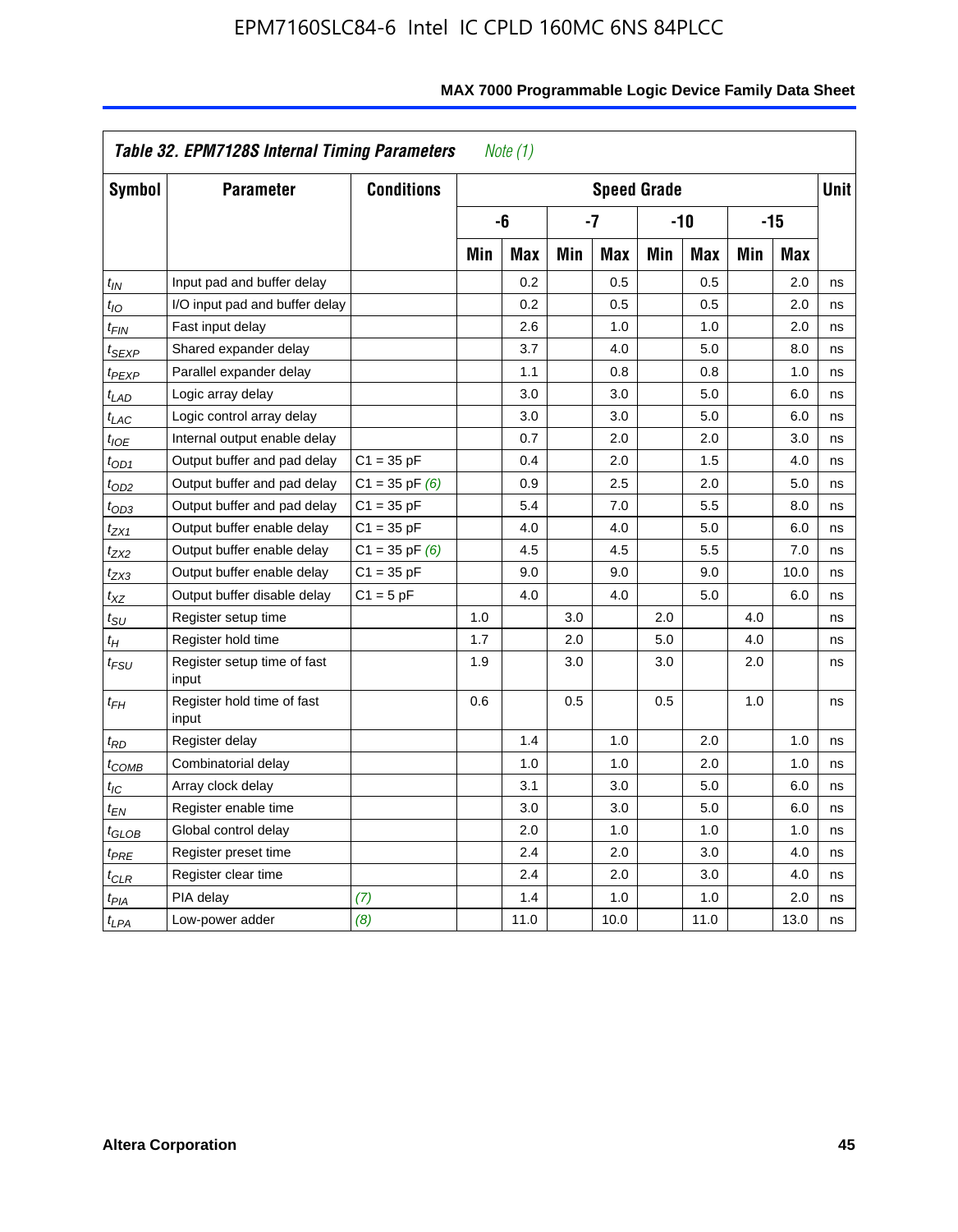#### **MAX 7000 Programmable Logic Device Family Data Sheet**

*Notes to tables:*

- (1) These values are specified under the recommended operating conditions shown in Table 14. See Figure 13 for more information on switching waveforms.
- (2) This minimum pulse width for preset and clear applies for both global clear and array controls. The  $t_{LPA}$  parameter must be added to this minimum width if the clear or reset signal incorporates the *tLAD* parameter into the signal path.
- (3) This parameter is a guideline that is sample-tested only and is based on extensive device characterization. This parameter applies for both global and array clocking.
- (4) These parameters are measured with a 16-bit loadable, enabled, up/down counter programmed into each LAB.
- (5) The  $f_{MAX}$  values represent the highest frequency for pipelined data.
- (6) Operating conditions:  $V_{\text{CCIO}} = 3.3 \text{ V} \pm 10\%$  for commercial and industrial use.
- (7) For EPM7064S-5, EPM7064S-6, EPM7128S-6, EPM7160S-6, EPM7160S-7, EPM7192S-7, and EPM7256S-7 devices, these values are specified for a PIA fan-out of one LAB (16 macrocells). For each additional LAB fan-out in these devices, add an additional 0.1 ns to the PIA timing value.
- (8) The  $t_{LPA}$  parameter must be added to the  $t_{LAD}$ ,  $t_{LAC}$ ,  $t_{IC}$ ,  $t_{EN}$ ,  $t_{SEXP}$ ,  $t_{ACL}$ , and  $t_{CPPW}$  parameters for macrocells running in the low-power mode.

| Table 33. EPM7160S External Timing Parameters (Part 1 of 2)<br>Note (1) |                                             |                    |       |            |       |      |                    |            |      |      |            |
|-------------------------------------------------------------------------|---------------------------------------------|--------------------|-------|------------|-------|------|--------------------|------------|------|------|------------|
| Symbol                                                                  | <b>Parameter</b>                            | <b>Conditions</b>  |       |            |       |      | <b>Speed Grade</b> |            |      |      | Unit       |
|                                                                         |                                             |                    |       | -6         |       | $-7$ |                    | $-10$      |      | -15  |            |
|                                                                         |                                             |                    | Min   | <b>Max</b> | Min   | Max  | Min                | <b>Max</b> | Min  | Max  |            |
| t <sub>PD1</sub>                                                        | Input to non-registered output              | $C1 = 35 pF$       |       | 6.0        |       | 7.5  |                    | 10.0       |      | 15.0 | ns         |
| $t_{PD2}$                                                               | I/O input to non-registered<br>output       | $C1 = 35 pF$       |       | 6.0        |       | 7.5  |                    | 10.0       |      | 15.0 | ns         |
| $t_{\text{SU}}$                                                         | Global clock setup time                     |                    | 3.4   |            | 4.2   |      | 7.0                |            | 11.0 |      | ns         |
| $t_H$                                                                   | Global clock hold time                      |                    | 0.0   |            | 0.0   |      | 0.0                |            | 0.0  |      | ns         |
| t <sub>FSU</sub>                                                        | Global clock setup time of fast<br>input    |                    | 2.5   |            | 3.0   |      | 3.0                |            | 3.0  |      | ns         |
| $t_{FH}$                                                                | Global clock hold time of fast<br>input     |                    | 0.0   |            | 0.0   |      | 0.5                |            | 0.0  |      | ns         |
| $t_{CO1}$                                                               | Global clock to output delay                | $C1 = 35 pF$       |       | 3.9        |       | 4.8  |                    | 5          |      | 8    | ns         |
| $t_{CH}$                                                                | Global clock high time                      |                    | 3.0   |            | 3.0   |      | 4.0                |            | 5.0  |      | ns         |
| $t_{CL}$                                                                | Global clock low time                       |                    | 3.0   |            | 3.0   |      | 4.0                |            | 5.0  |      | ns         |
| t <sub>ASU</sub>                                                        | Array clock setup time                      |                    | 0.9   |            | 1.1   |      | 2.0                |            | 4.0  |      | ns         |
| t <sub>AH</sub>                                                         | Array clock hold time                       |                    | 1.7   |            | 2.1   |      | 3.0                |            | 4.0  |      | ns         |
| t <sub>ACO1</sub>                                                       | Array clock to output delay                 | $C1 = 35 pF$       |       | 6.4        |       | 7.9  |                    | 10.0       |      | 15.0 | ns         |
| $t_{ACH}$                                                               | Array clock high time                       |                    | 3.0   |            | 3.0   |      | 4.0                |            | 6.0  |      | ns         |
| t <sub>ACL</sub>                                                        | Array clock low time                        |                    | 3.0   |            | 3.0   |      | 4.0                |            | 6.0  |      | ns         |
| tcppw                                                                   | Minimum pulse width for clear<br>and preset | (2)                | 2.5   |            | 3.0   |      | 4.0                |            | 6.0  |      | ns         |
| $t_{ODH}$                                                               | Output data hold time after<br>clock        | $C1 = 35$ pF $(3)$ | 1.0   |            | 1.0   |      | 1.0                |            | 1.0  |      | ns         |
| $t_{\text{CNT}}$                                                        | Minimum global clock period                 |                    |       | 6.7        |       | 8.2  |                    | 10.0       |      | 13.0 | ns         |
| $f_{\text{CNT}}$                                                        | Maximum internal global clock<br>frequency  | (4)                | 149.3 |            | 122.0 |      | 100.0              |            | 76.9 |      | <b>MHz</b> |

#### Tables 33 and 34 show the EPM7160S AC operating conditions.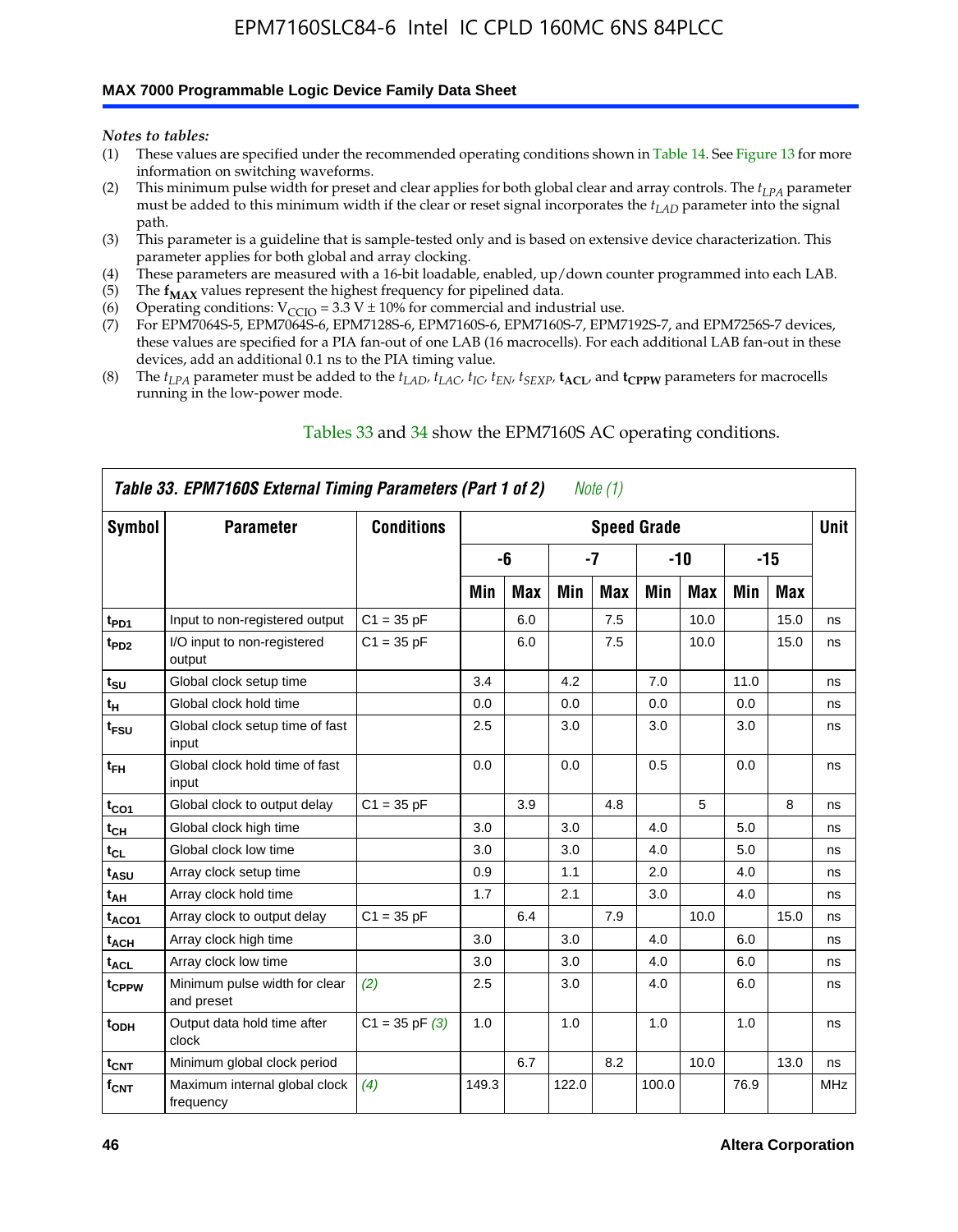| Table 33. EPM7160S External Timing Parameters (Part 2 of 2)<br>Note (1) |                                           |                   |                    |                        |       |     |       |      |       |            |            |  |  |
|-------------------------------------------------------------------------|-------------------------------------------|-------------------|--------------------|------------------------|-------|-----|-------|------|-------|------------|------------|--|--|
| Symbol                                                                  | <b>Parameter</b>                          | <b>Conditions</b> | <b>Speed Grade</b> |                        |       |     |       |      |       |            |            |  |  |
|                                                                         |                                           |                   |                    | -15<br>-7<br>-10<br>-6 |       |     |       |      |       |            |            |  |  |
|                                                                         |                                           |                   | Min                | <b>Max</b>             | Min   | Max | Min   | Max  | Min   | <b>Max</b> |            |  |  |
| <b>t<sub>ACNT</sub></b>                                                 | Minimum array clock period                |                   |                    | 6.7                    |       | 8.2 |       | 10.0 |       | 13.0       | ns         |  |  |
| <b>f<sub>ACNT</sub></b>                                                 | Maximum internal array clock<br>frequency | (4)               | 149.3              |                        | 122.0 |     | 100.0 |      | 76.9  |            | <b>MHz</b> |  |  |
| $f_{MAX}$                                                               | Maximum clock frequency                   | (5)               | 166.7              |                        | 166.7 |     | 125.0 |      | 100.0 |            | <b>MHz</b> |  |  |

| Symbol          | <b>Parameter</b>                     | <b>Conditions</b>  |     |            |     | <b>Speed Grade</b> |     |            |     |       | <b>Unit</b> |
|-----------------|--------------------------------------|--------------------|-----|------------|-----|--------------------|-----|------------|-----|-------|-------------|
|                 |                                      |                    |     | -6         |     | $-7$               |     | -10        |     | $-15$ |             |
|                 |                                      |                    | Min | <b>Max</b> | Min | <b>Max</b>         | Min | <b>Max</b> | Min | Max   |             |
| $t_{IN}$        | Input pad and buffer delay           |                    |     | 0.2        |     | 0.3                |     | 0.5        |     | 2.0   | ns          |
| $t_{IO}$        | I/O input pad and buffer delay       |                    |     | 0.2        |     | 0.3                |     | 0.5        |     | 2.0   | ns          |
| $t_{FIN}$       | Fast input delay                     |                    |     | 2.6        |     | 3.2                |     | 1.0        |     | 2.0   | ns          |
| $t_{SEXP}$      | Shared expander delay                |                    |     | 3.6        |     | 4.3                |     | 5.0        |     | 8.0   | ns          |
| $t_{PEXP}$      | Parallel expander delay              |                    |     | 1.0        |     | 1.3                |     | 0.8        |     | 1.0   | ns          |
| $t_{LAD}$       | Logic array delay                    |                    |     | 2.8        |     | 3.4                |     | 5.0        |     | 6.0   | ns          |
| $t_{LAC}$       | Logic control array delay            |                    |     | 2.8        |     | 3.4                |     | 5.0        |     | 6.0   | ns          |
| $t_{IOE}$       | Internal output enable delay         |                    |     | 0.7        |     | 0.9                |     | 2.0        |     | 3.0   | ns          |
| $t_{OD1}$       | Output buffer and pad delay          | $C1 = 35 pF$       |     | 0.4        |     | 0.5                |     | 1.5        |     | 4.0   | ns          |
| $t_{OD2}$       | Output buffer and pad delay          | $C1 = 35$ pF $(6)$ |     | 0.9        |     | 1.0                |     | 2.0        |     | 5.0   | ns          |
| $t_{OD3}$       | Output buffer and pad delay          | $C1 = 35 pF$       |     | 5.4        |     | 5.5                |     | 5.5        |     | 8.0   | ns          |
| $t_{ZX1}$       | Output buffer enable delay           | $C1 = 35 pF$       |     | 4.0        |     | 4.0                |     | 5.0        |     | 6.0   | ns          |
| $t_{ZX2}$       | Output buffer enable delay           | $C1 = 35$ pF $(6)$ |     | 4.5        |     | 4.5                |     | 5.5        |     | 7.0   | ns          |
| $t_{ZX3}$       | Output buffer enable delay           | $C1 = 35 pF$       |     | 9.0        |     | 9.0                |     | 9.0        |     | 10.0  | ns          |
| $t_{XZ}$        | Output buffer disable delay          | $C1 = 5pF$         |     | 4.0        |     | 4.0                |     | 5.0        |     | 6.0   | ns          |
| $t_{\rm SU}$    | Register setup time                  |                    | 1.0 |            | 1.2 |                    | 2.0 |            | 4.0 |       | ns          |
| $t_H$           | Register hold time                   |                    | 1.6 |            | 2.0 |                    | 3.0 |            | 4.0 |       | ns          |
| $t_{FSU}$       | Register setup time of fast<br>input |                    | 1.9 |            | 2.2 |                    | 3.0 |            | 2.0 |       | ns          |
| $t_{FH}$        | Register hold time of fast<br>input  |                    | 0.6 |            | 0.8 |                    | 0.5 |            | 1.0 |       | ns          |
| $t_{RD}$        | Register delay                       |                    |     | 1.3        |     | 1.6                |     | 2.0        |     | 1.0   | ns          |
| $t_{COMB}$      | Combinatorial delay                  |                    |     | 1.0        |     | 1.3                |     | 2.0        |     | 1.0   | ns          |
| $t_{\text{IC}}$ | Array clock delay                    |                    |     | 2.9        |     | 3.5                |     | 5.0        |     | 6.0   | ns          |
| $t_{EN}$        | Register enable time                 |                    |     | 2.8        |     | 3.4                |     | 5.0        |     | 6.0   | ns          |
| $t_{GLOB}$      | Global control delay                 |                    |     | 2.0        |     | 2.4                |     | 1.0        |     | 1.0   | ns          |
| $t_{PRE}$       | Register preset time                 |                    |     | 2.4        |     | 3.0                |     | 3.0        |     | 4.0   | ns          |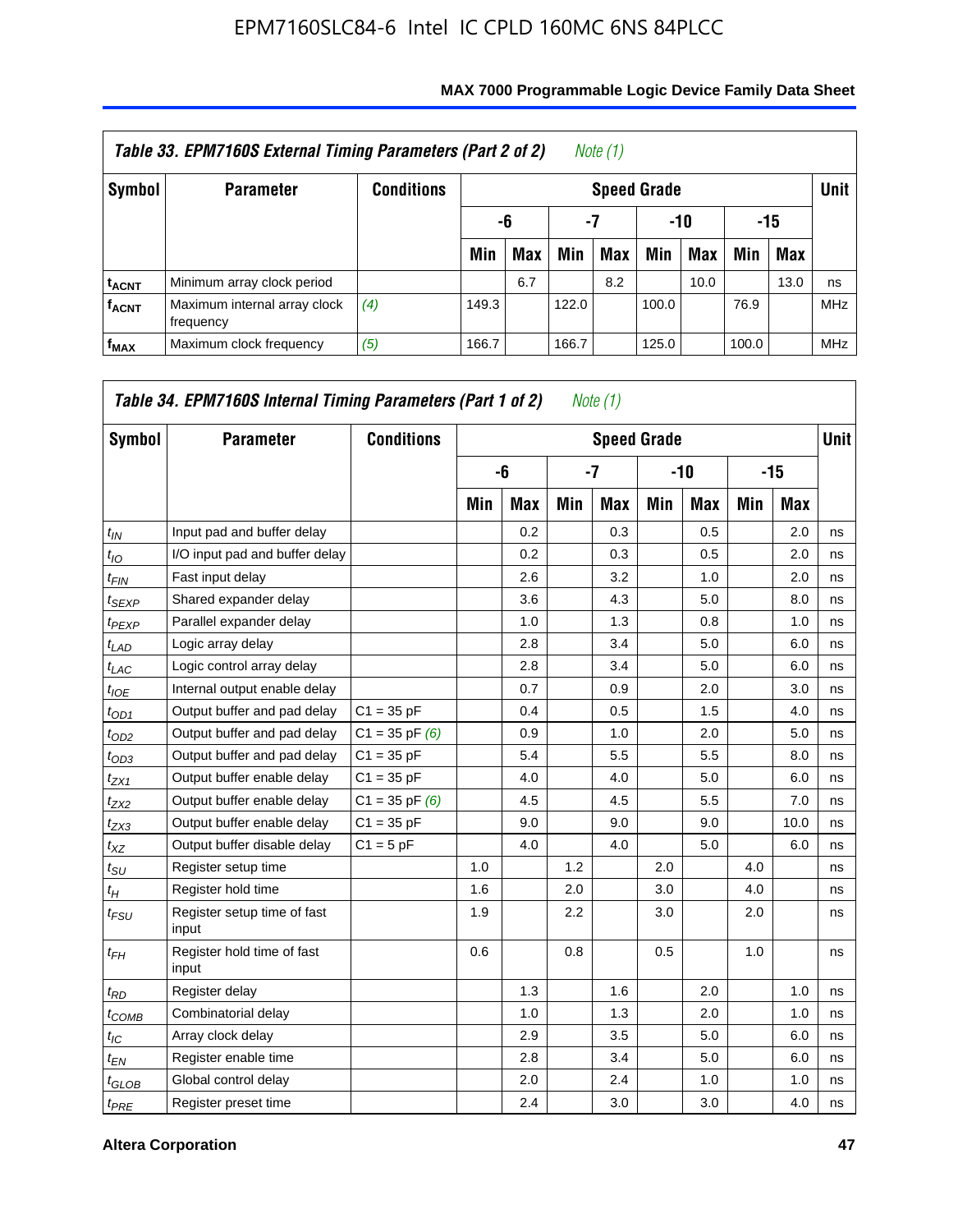#### **MAX 7000 Programmable Logic Device Family Data Sheet**

|           | Table 34. EPM7160S Internal Timing Parameters (Part 2 of 2)<br>Note $(1)$ |                   |                                |                          |     |                    |     |            |     |            |             |  |  |
|-----------|---------------------------------------------------------------------------|-------------------|--------------------------------|--------------------------|-----|--------------------|-----|------------|-----|------------|-------------|--|--|
| Symbol    | <b>Parameter</b>                                                          | <b>Conditions</b> |                                |                          |     | <b>Speed Grade</b> |     |            |     |            | <b>Unit</b> |  |  |
|           |                                                                           |                   |                                | $-10$<br>-6<br>-15<br>-7 |     |                    |     |            |     |            |             |  |  |
|           |                                                                           |                   | Min                            | <b>Max</b>               | Min | Max                | Min | <b>Max</b> | Min | <b>Max</b> |             |  |  |
| $t_{CLR}$ | Register clear time                                                       |                   |                                | 2.4                      |     | 3.0                |     | 3.0        |     | 4.0        | ns          |  |  |
| $t_{PIA}$ | PIA delay                                                                 | (7)               | 1.6<br>2.0<br>2.0<br>1.0<br>ns |                          |     |                    |     |            |     |            |             |  |  |
| $t_{LPA}$ | Low-power adder                                                           | (8)               |                                | 11.0                     |     | 10.0               |     | 11.0       |     | 13.0       | ns          |  |  |

*Notes to tables:*

- (1) These values are specified under the recommended operating conditions shown in Table 14. See Figure 13 for more information on switching waveforms.
- (2) This minimum pulse width for preset and clear applies for both global clear and array controls. The  $t_{LPA}$  parameter must be added to this minimum width if the clear or reset signal incorporates the *t<sub>LAD</sub>* parameter into the signal path.
- (3) This parameter is a guideline that is sample-tested only and is based on extensive device characterization. This parameter applies for both global and array clocking.
- (4) These parameters are measured with a 16-bit loadable, enabled, up/down counter programmed into each LAB.
- (5) The  $f_{MAX}$  values represent the highest frequency for pipelined data.
- (6) Operating conditions:  $V_{\text{CCIO}} = 3.3 V \pm 10\%$  for commercial and industrial use.
- (7) For EPM7064S-5, EPM7064S-6, EPM7128S-6, EPM7160S-6, EPM7160S-7, EPM7192S-7, and EPM7256S-7 devices, these values are specified for a PIA fan-out of one LAB (16 macrocells). For each additional LAB fan-out in these devices, add an additional 0.1 ns to the PIA timing value.
- (8) The  $t_{LPA}$  parameter must be added to the  $t_{LAP}$ ,  $t_{LAC}$ ,  $t_{IC}$ ,  $t_{EN}$ ,  $t_{SEXP}$ ,  $t_{ACL}$ , and  $t_{CPPW}$  parameters for macrocells running in the low-power mode.

|                             | Table 35. EPM7192S External Timing Parameters (Part 1 of 2)<br>Note (1) |                   |     |     |     |                    |      |      |             |  |  |  |  |  |
|-----------------------------|-------------------------------------------------------------------------|-------------------|-----|-----|-----|--------------------|------|------|-------------|--|--|--|--|--|
| Symbol                      | <b>Parameter</b>                                                        | <b>Conditions</b> |     |     |     | <b>Speed Grade</b> |      |      | <b>Unit</b> |  |  |  |  |  |
|                             |                                                                         |                   |     | -7  |     | $-15$<br>-10       |      |      |             |  |  |  |  |  |
|                             |                                                                         |                   | Min | Max | Min | Max                | Min  | Max  |             |  |  |  |  |  |
| t <sub>PD1</sub>            | Input to non-registered output                                          | $C1 = 35 pF$      |     | 7.5 |     | 10.0               |      | 15.0 | ns          |  |  |  |  |  |
| $t_{PD2}$                   | I/O input to non-registered<br>output                                   | $C1 = 35 pF$      |     | 7.5 |     | 10.0               |      | 15.0 | ns          |  |  |  |  |  |
| $t_{\scriptstyle\text{SU}}$ | Global clock setup time                                                 |                   | 4.1 |     | 7.0 |                    | 11.0 |      | ns          |  |  |  |  |  |
| $t_H$                       | Global clock hold time                                                  |                   | 0.0 |     | 0.0 |                    | 0.0  |      | ns          |  |  |  |  |  |
| t <sub>FSU</sub>            | Global clock setup time of fast<br>input                                |                   | 3.0 |     | 3.0 |                    | 3.0  |      | ns          |  |  |  |  |  |
| $t_{FH}$                    | Global clock hold time of fast<br>input                                 |                   | 0.0 |     | 0.5 |                    | 0.0  |      | ns          |  |  |  |  |  |
| $t_{CO1}$                   | Global clock to output delay                                            | $C1 = 35 pF$      |     | 4.7 |     | 5.0                |      | 8.0  | ns          |  |  |  |  |  |
| $t_{CH}$                    | Global clock high time                                                  |                   | 3.0 |     | 4.0 |                    | 5.0  |      | ns          |  |  |  |  |  |
| $t_{CL}$                    | Global clock low time                                                   |                   | 3.0 |     | 4.0 |                    | 5.0  |      | ns          |  |  |  |  |  |
| t <sub>ASU</sub>            | Array clock setup time                                                  |                   | 1.0 |     | 2.0 |                    | 4.0  |      | ns          |  |  |  |  |  |

#### Tables 35 and 36 show the EPM7192S AC operating conditions.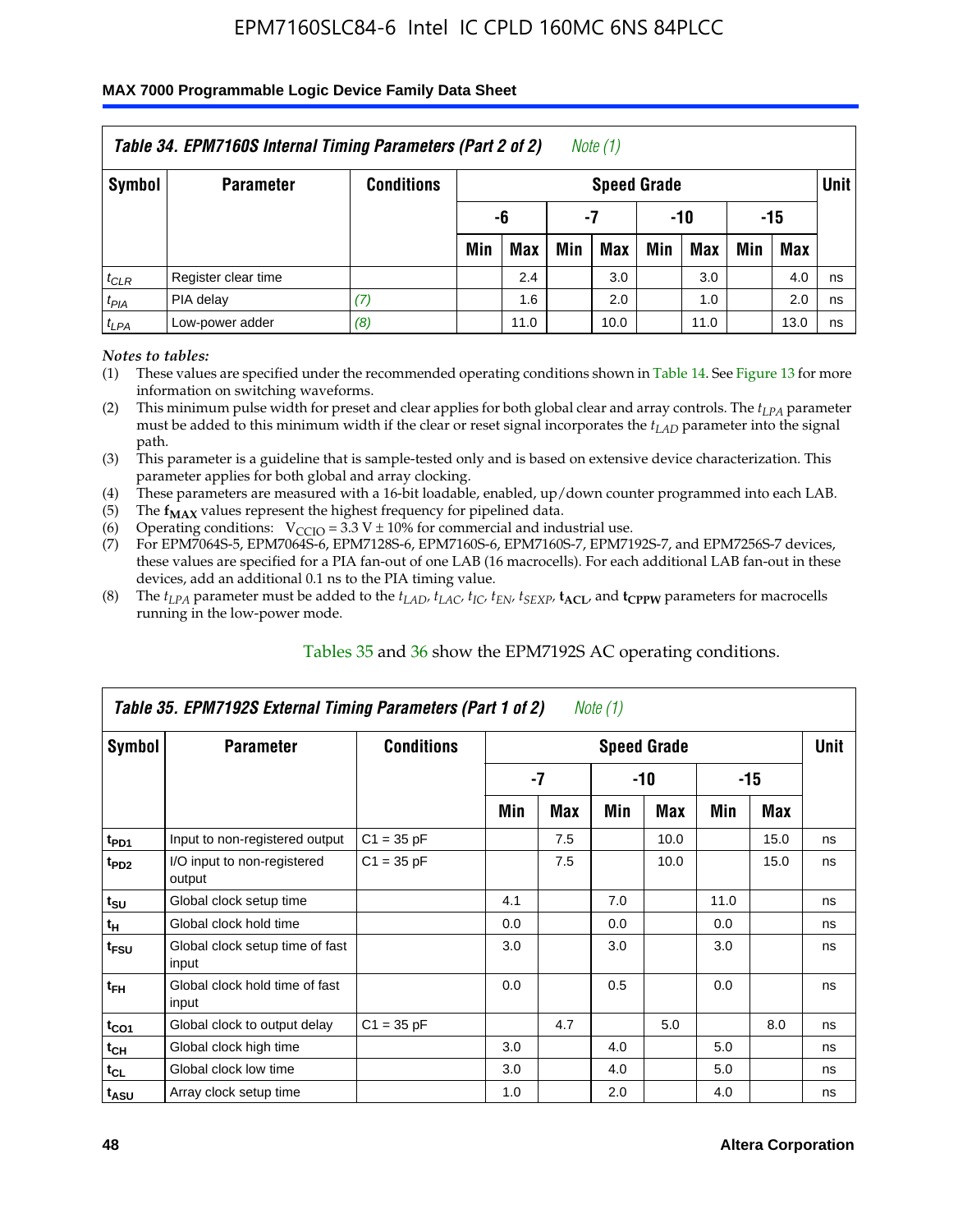|                         | Table 35. EPM7192S External Timing Parameters (Part 2 of 2)<br>Note (1) |                    |       |      |       |                    |       |      |            |  |  |  |  |  |
|-------------------------|-------------------------------------------------------------------------|--------------------|-------|------|-------|--------------------|-------|------|------------|--|--|--|--|--|
| Symbol                  | <b>Parameter</b>                                                        | <b>Conditions</b>  |       |      |       | <b>Speed Grade</b> |       |      | Unit       |  |  |  |  |  |
|                         |                                                                         |                    |       | $-7$ | -10   |                    |       | -15  |            |  |  |  |  |  |
|                         |                                                                         |                    | Min   | Max  | Min   | Max                | Min   | Max  |            |  |  |  |  |  |
| t <sub>АН</sub>         | Array clock hold time                                                   |                    | 1.8   |      | 3.0   |                    | 4.0   |      | ns         |  |  |  |  |  |
| t <sub>ACO1</sub>       | Array clock to output delay                                             | $C1 = 35 pF$       |       | 7.8  |       | 10.0               |       | 15.0 | ns         |  |  |  |  |  |
| $t_{\sf ACH}$           | Array clock high time                                                   |                    | 3.0   |      | 4.0   |                    | 6.0   |      | ns         |  |  |  |  |  |
| $t_{\sf ACL}$           | Array clock low time                                                    |                    | 3.0   |      | 4.0   |                    | 6.0   |      | ns         |  |  |  |  |  |
| t <sub>CPPW</sub>       | Minimum pulse width for clear<br>and preset                             | (2)                | 3.0   |      | 4.0   |                    | 6.0   |      | ns         |  |  |  |  |  |
| $t_{ODH}$               | Output data hold time after<br>clock                                    | $C1 = 35$ pF $(3)$ | 1.0   |      | 1.0   |                    | 1.0   |      | ns         |  |  |  |  |  |
| $t_{\mathsf{CNT}}$      | Minimum global clock period                                             |                    |       | 8.0  |       | 10.0               |       | 13.0 | ns         |  |  |  |  |  |
| $f_{\text{CNT}}$        | Maximum internal global clock<br>frequency                              | (4)                | 125.0 |      | 100.0 |                    | 76.9  |      | <b>MHz</b> |  |  |  |  |  |
| $t_{ACNT}$              | Minimum array clock period                                              |                    |       | 8.0  |       | 10.0               |       | 13.0 | ns         |  |  |  |  |  |
| <b>f<sub>ACNT</sub></b> | Maximum internal array clock<br>frequency                               | (4)                | 125.0 |      | 100.0 |                    | 76.9  |      | <b>MHz</b> |  |  |  |  |  |
| f <sub>MAX</sub>        | Maximum clock frequency                                                 | (5)                | 166.7 |      | 125.0 |                    | 100.0 |      | <b>MHz</b> |  |  |  |  |  |

#### **MAX 7000 Programmable Logic Device Family Data Sheet**

| Table 36. EPM7192S Internal Timing Parameters (Part 1 of 2)<br>Note (1) |                                |                    |     |     |     |                    |     |       |      |  |  |  |
|-------------------------------------------------------------------------|--------------------------------|--------------------|-----|-----|-----|--------------------|-----|-------|------|--|--|--|
| Symbol                                                                  | <b>Parameter</b>               | <b>Conditions</b>  |     |     |     | <b>Speed Grade</b> |     |       | Unit |  |  |  |
|                                                                         |                                |                    |     | -7  |     | -10                |     | $-15$ |      |  |  |  |
|                                                                         |                                |                    | Min | Max | Min | Max                | Min | Max   |      |  |  |  |
| $t_{IN}$                                                                | Input pad and buffer delay     |                    |     | 0.3 |     | 0.5                |     | 2.0   | ns   |  |  |  |
| $t_{IO}$                                                                | I/O input pad and buffer delay |                    |     | 0.3 |     | 0.5                |     | 2.0   | ns   |  |  |  |
| $t_{\textit{FIN}}$                                                      | Fast input delay               |                    |     | 3.2 |     | 1.0                |     | 2.0   | ns   |  |  |  |
| $t_{SEXP}$                                                              | Shared expander delay          |                    |     | 4.2 |     | 5.0                |     | 8.0   | ns   |  |  |  |
| $t_{PEXP}$                                                              | Parallel expander delay        |                    |     | 1.2 |     | 0.8                |     | 1.0   | ns   |  |  |  |
| $t_{LAD}$                                                               | Logic array delay              |                    |     | 3.1 |     | 5.0                |     | 6.0   | ns   |  |  |  |
| $t_{LAC}$                                                               | Logic control array delay      |                    |     | 3.1 |     | 5.0                |     | 6.0   | ns   |  |  |  |
| $t_{IOE}$                                                               | Internal output enable delay   |                    |     | 0.9 |     | 2.0                |     | 3.0   | ns   |  |  |  |
| $t_{OD1}$                                                               | Output buffer and pad delay    | $C1 = 35 pF$       |     | 0.5 |     | 1.5                |     | 4.0   | ns   |  |  |  |
| $t_{OD2}$                                                               | Output buffer and pad delay    | $C1 = 35$ pF $(6)$ |     | 1.0 |     | 2.0                |     | 5.0   | ns   |  |  |  |
| $t_{OD3}$                                                               | Output buffer and pad delay    | $C1 = 35 pF$       |     | 5.5 |     | 5.5                |     | 7.0   | ns   |  |  |  |
| $t_{ZX1}$                                                               | Output buffer enable delay     | $C1 = 35 pF$       |     | 4.0 |     | 5.0                |     | 6.0   | ns   |  |  |  |
| $t_{ZX2}$                                                               | Output buffer enable delay     | $C1 = 35$ pF $(6)$ |     | 4.5 |     | 5.5                |     | 7.0   | ns   |  |  |  |
| $t_{ZX3}$                                                               | Output buffer enable delay     | $C1 = 35 pF$       |     | 9.0 |     | 9.0                |     | 10.0  | ns   |  |  |  |
| $t_{XZ}$                                                                | Output buffer disable delay    | $C1 = 5pF$         |     | 4.0 |     | 5.0                |     | 6.0   | ns   |  |  |  |
| $t_{\text{SU}}$                                                         | Register setup time            |                    | 1.1 |     | 2.0 |                    | 4.0 |       | ns   |  |  |  |

**F**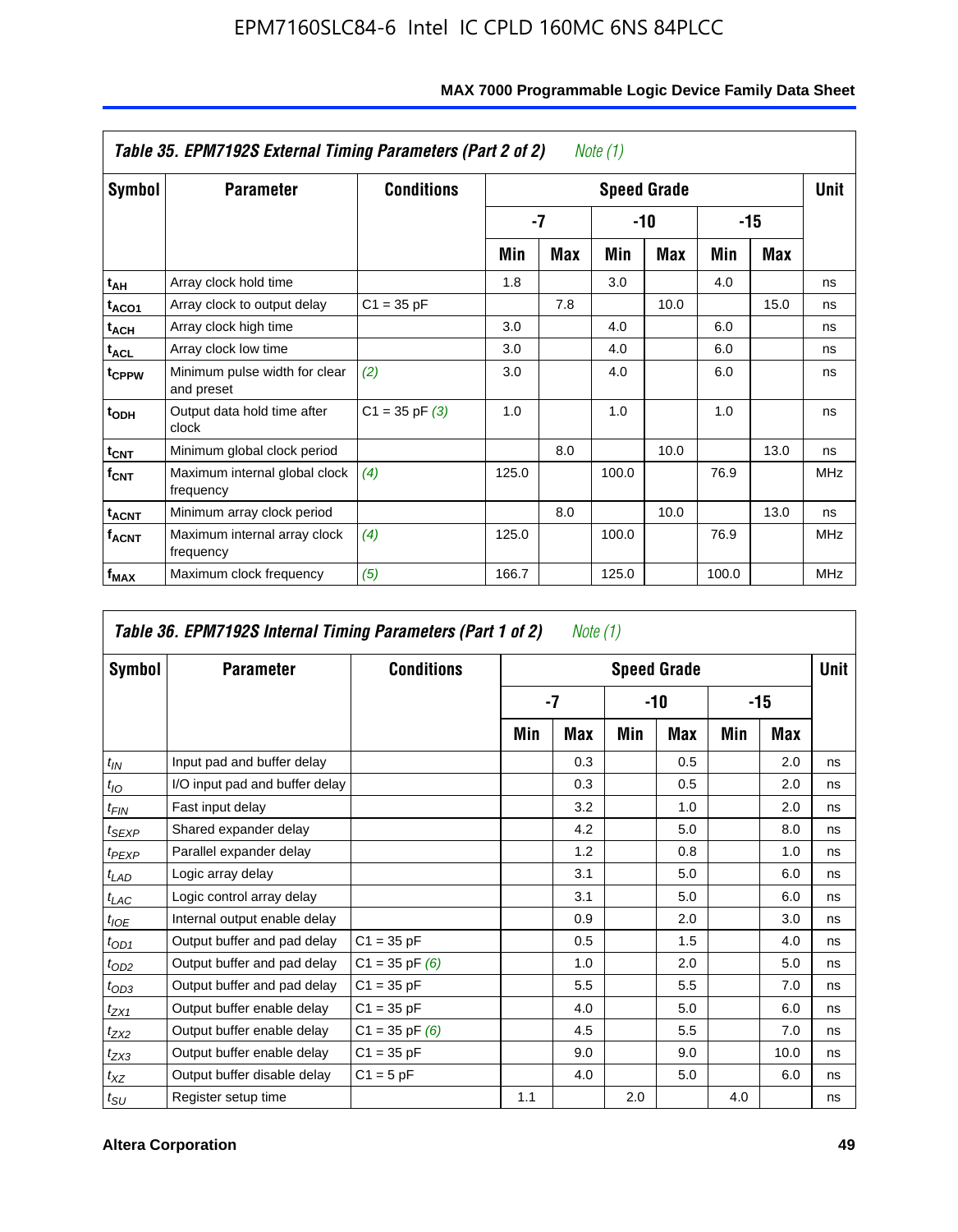|                    | Table 36. EPM7192S Internal Timing Parameters (Part 2 of 2) |                   |     | Note $(1)$         |     |                    |     |            |      |
|--------------------|-------------------------------------------------------------|-------------------|-----|--------------------|-----|--------------------|-----|------------|------|
| Symbol             | <b>Parameter</b>                                            | <b>Conditions</b> |     |                    |     | <b>Speed Grade</b> |     |            | Unit |
|                    |                                                             |                   |     | -7<br>$-15$<br>-10 |     |                    |     |            |      |
|                    |                                                             |                   | Min | Max                | Min | Max                | Min | <b>Max</b> |      |
| $t_H$              | Register hold time                                          |                   | 1.7 |                    | 3.0 |                    | 4.0 |            | ns   |
| $t_{\mathit{FSU}}$ | Register setup time of fast<br>input                        |                   | 2.3 |                    | 3.0 |                    | 2.0 |            | ns   |
| $t_{FH}$           | Register hold time of fast<br>input                         |                   | 0.7 |                    | 0.5 |                    | 1.0 |            | ns   |
| $t_{RD}$           | Register delay                                              |                   |     | 1.4                |     | 2.0                |     | 1.0        | ns   |
| $t_{\text{COMB}}$  | Combinatorial delay                                         |                   |     | 1.2                |     | 2.0                |     | 1.0        | ns   |
| $t_{IC}$           | Array clock delay                                           |                   |     | 3.2                |     | 5.0                |     | 6.0        | ns   |
| $t_{EN}$           | Register enable time                                        |                   |     | 3.1                |     | 5.0                |     | 6.0        | ns   |
| $t_{GLOB}$         | Global control delay                                        |                   |     | 2.5                |     | 1.0                |     | 1.0        | ns   |
| $t_{PRE}$          | Register preset time                                        |                   |     | 2.7                |     | 3.0                |     | 4.0        | ns   |
| $t_{CLR}$          | Register clear time                                         |                   |     | 2.7                |     | 3.0                |     | 4.0        | ns   |
| t <sub>PIA</sub>   | PIA delay                                                   | (7)               |     | 2.4                |     | 1.0                |     | 2.0        | ns   |
| $t_{LPA}$          | Low-power adder                                             | (8)               |     | 10.0               |     | 11.0               |     | 13.0       | ns   |

#### **MAX 7000 Programmable Logic Device Family Data Sheet**

#### *Notes to tables:*

- (1) These values are specified under the recommended operating conditions shown in Table 14. See Figure 13 for more information on switching waveforms.
- (2) This minimum pulse width for preset and clear applies for both global clear and array controls. The *tLPA* parameter must be added to this minimum width if the clear or reset signal incorporates the *t<sub>LAD</sub>* parameter into the signal path.
- (3) This parameter is a guideline that is sample-tested only and is based on extensive device characterization. This parameter applies for both global and array clocking.
- (4) These parameters are measured with a 16-bit loadable, enabled, up/down counter programmed into each LAB.
- (5) The  $f_{MAX}$  values represent the highest frequency for pipelined data.
- (6) Operating conditions:  $V_{\text{CCIO}} = 3.3 \text{ V} \pm 10\%$  for commercial and industrial use.
- (7) For EPM7064S-5, EPM7064S-6, EPM7128S-6, EPM7160S-6, EPM7160S-7, EPM7192S-7, and EPM7256S-7 devices, these values are specified for a PIA fan-out of one LAB (16 macrocells). For each additional LAB fan-out in these devices, add an additional 0.1 ns to the PIA timing value.
- (8) The  $t_{LPA}$  parameter must be added to the  $t_{LAD}$ ,  $t_{LAC}$ ,  $t_{IC}$ ,  $t_{EN}$ ,  $t_{SIX}$ ,  $t_{ACL}$ , and  $t_{CPW}$  parameters for macrocells running in the low-power mode.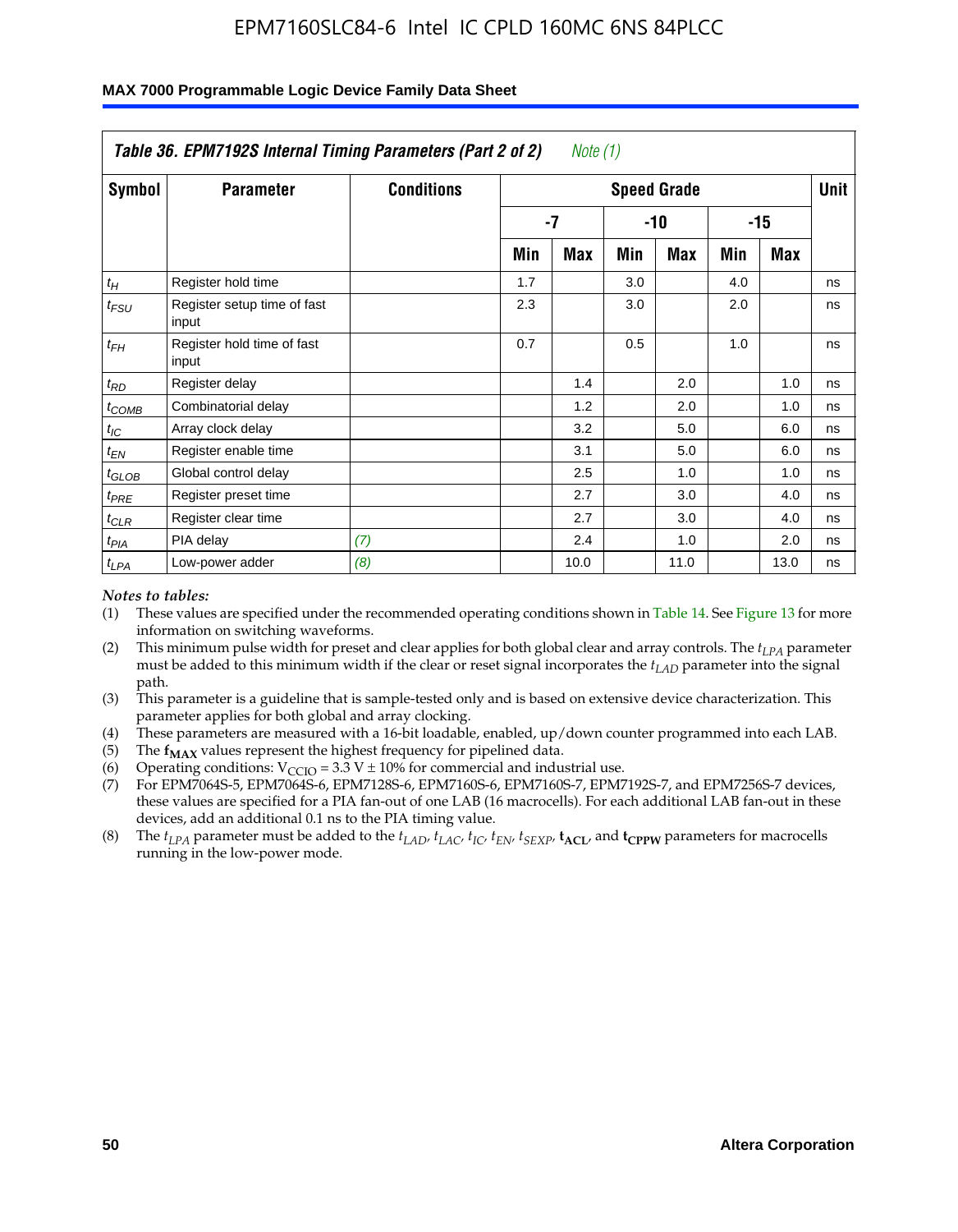| MAX 7000 Programmable Logic Device Family Data Sheet |  |  |  |  |
|------------------------------------------------------|--|--|--|--|
|                                                      |  |  |  |  |

|                         | Table 37. EPM7256S External Timing Parameters |                    | Note $(1)$ |            |       |                    |       |            |             |
|-------------------------|-----------------------------------------------|--------------------|------------|------------|-------|--------------------|-------|------------|-------------|
| <b>Symbol</b>           | <b>Parameter</b>                              | <b>Conditions</b>  |            |            |       | <b>Speed Grade</b> |       |            | <b>Unit</b> |
|                         |                                               |                    |            | $-7$       |       | -10                |       | $-15$      |             |
|                         |                                               |                    | Min        | <b>Max</b> | Min   | <b>Max</b>         | Min   | <b>Max</b> |             |
| t <sub>PD1</sub>        | Input to non-registered output                | $C1 = 35 pF$       |            | 7.5        |       | 10.0               |       | 15.0       | ns          |
| t <sub>PD2</sub>        | I/O input to non-registered<br>output         | $C1 = 35 pF$       |            | 7.5        |       | 10.0               |       | 15.0       | ns          |
| t <sub>su</sub>         | Global clock setup time                       |                    | 3.9        |            | 7.0   |                    | 11.0  |            | ns          |
| tμ                      | Global clock hold time                        |                    | 0.0        |            | 0.0   |                    | 0.0   |            | ns          |
| t <sub>FSU</sub>        | Global clock setup time of fast<br>input      |                    | 3.0        |            | 3.0   |                    | 3.0   |            | ns          |
| $t_{FH}$                | Global clock hold time of fast<br>input       |                    | 0.0        |            | 0.5   |                    | 0.0   |            | ns          |
| t <sub>CO1</sub>        | Global clock to output delay                  | $C1 = 35 pF$       |            | 4.7        |       | 5.0                |       | 8.0        | ns          |
| $t_{\mathsf{CH}}$       | Global clock high time                        |                    | 3.0        |            | 4.0   |                    | 5.0   |            | ns          |
| $t_{CL}$                | Global clock low time                         |                    | 3.0        |            | 4.0   |                    | 5.0   |            | ns          |
| t <sub>ASU</sub>        | Array clock setup time                        |                    | 0.8        |            | 2.0   |                    | 4.0   |            | ns          |
| t <sub>АН</sub>         | Array clock hold time                         |                    | 1.9        |            | 3.0   |                    | 4.0   |            | ns          |
| t <sub>ACO1</sub>       | Array clock to output delay                   | $C1 = 35 pF$       |            | 7.8        |       | 10.0               |       | 15.0       | ns          |
| $t_{ACH}$               | Array clock high time                         |                    | 3.0        |            | 4.0   |                    | 6.0   |            | ns          |
| $t_{\sf ACL}$           | Array clock low time                          |                    | 3.0        |            | 4.0   |                    | 6.0   |            | ns          |
| t <sub>CPPW</sub>       | Minimum pulse width for clear<br>and preset   | (2)                | 3.0        |            | 4.0   |                    | 6.0   |            | ns          |
| t <sub>ODH</sub>        | Output data hold time after<br>clock          | $C1 = 35$ pF $(3)$ | 1.0        |            | 1.0   |                    | 1.0   |            | ns          |
| $t_{\mathsf{CNT}}$      | Minimum global clock period                   |                    |            | 7.8        |       | 10.0               |       | 13.0       | ns          |
| f <sub>CNT</sub>        | Maximum internal global clock<br>frequency    | (4)                | 128.2      |            | 100.0 |                    | 76.9  |            | <b>MHz</b>  |
| <b>t<sub>ACNT</sub></b> | Minimum array clock period                    |                    |            | 7.8        |       | 10.0               |       | 13.0       | ns          |
| <b>f<sub>ACNT</sub></b> | Maximum internal array clock<br>frequency     | (4)                | 128.2      |            | 100.0 |                    | 76.9  |            | <b>MHz</b>  |
| f <sub>MAX</sub>        | Maximum clock frequency                       | (5)                | 166.7      |            | 125.0 |                    | 100.0 |            | <b>MHz</b>  |

#### Tables 37 and 38 show the EPM7256S AC operating conditions.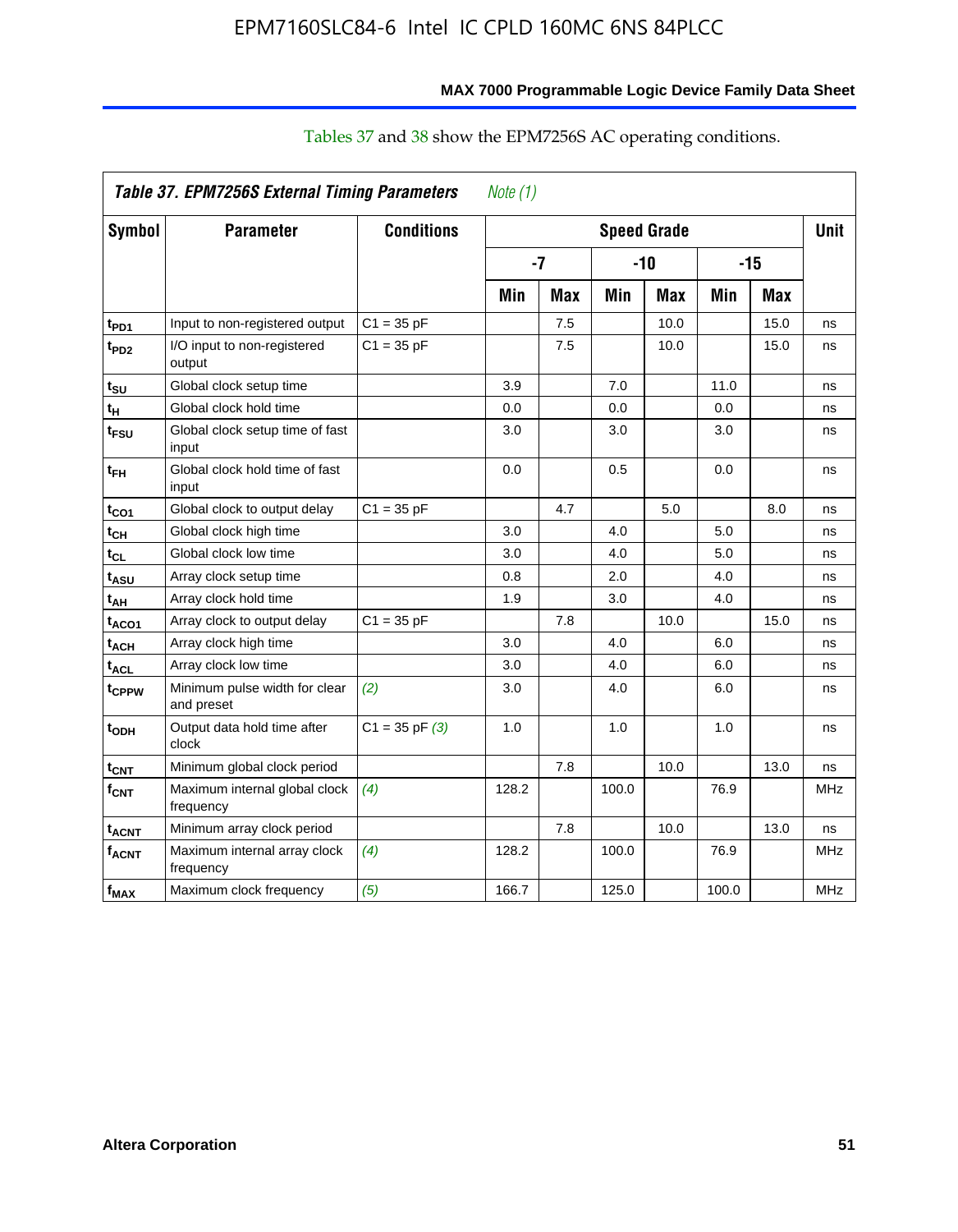| Symbol            | <b>Parameter</b>                     | <b>Conditions</b>  | <b>Speed Grade</b> |            |       |            |       | <b>Unit</b> |    |
|-------------------|--------------------------------------|--------------------|--------------------|------------|-------|------------|-------|-------------|----|
|                   |                                      |                    | $-7$               |            | $-10$ |            | $-15$ |             |    |
|                   |                                      |                    | Min                | <b>Max</b> | Min   | <b>Max</b> | Min   | <b>Max</b>  |    |
| $t_{IN}$          | Input pad and buffer delay           |                    |                    | 0.3        |       | 0.5        |       | 2.0         | ns |
| $t_{IO}$          | I/O input pad and buffer delay       |                    |                    | 0.3        |       | 0.5        |       | 2.0         | ns |
| t <sub>FIN</sub>  | Fast input delay                     |                    |                    | 3.4        |       | 1.0        |       | 2.0         | ns |
| t <sub>SEXP</sub> | Shared expander delay                |                    |                    | 3.9        |       | 5.0        |       | 8.0         | ns |
| t <sub>PEXP</sub> | Parallel expander delay              |                    |                    | 1.1        |       | 0.8        |       | 1.0         | ns |
| $t_{LAD}$         | Logic array delay                    |                    |                    | 2.6        |       | 5.0        |       | 6.0         | ns |
| $t_{LAC}$         | Logic control array delay            |                    |                    | 2.6        |       | 5.0        |       | 6.0         | ns |
| $t_{IOE}$         | Internal output enable delay         |                    |                    | 0.8        |       | 2.0        |       | 3.0         | ns |
| $t_{OD1}$         | Output buffer and pad delay          | $C1 = 35 pF$       |                    | 0.5        |       | 1.5        |       | 4.0         | ns |
| t <sub>OD2</sub>  | Output buffer and pad delay          | $C1 = 35$ pF $(6)$ |                    | 1.0        |       | 2.0        |       | 5.0         | ns |
| $t_{OD3}$         | Output buffer and pad delay          | $C1 = 35 pF$       |                    | 5.5        |       | 5.5        |       | 8.0         | ns |
| t <sub>ZX1</sub>  | Output buffer enable delay           | $C1 = 35 pF$       |                    | 4.0        |       | 5.0        |       | 6.0         | ns |
| t <sub>ZX2</sub>  | Output buffer enable delay           | $C1 = 35$ pF $(6)$ |                    | 4.5        |       | 5.5        |       | 7.0         | ns |
| t <sub>ZX3</sub>  | Output buffer enable delay           | $C1 = 35 pF$       |                    | 9.0        |       | 9.0        |       | 10.0        | ns |
| $t_{XZ}$          | Output buffer disable delay          | $C1 = 5pF$         |                    | 4.0        |       | 5.0        |       | 6.0         | ns |
| $t_{\rm SU}$      | Register setup time                  |                    | 1.1                |            | 2.0   |            | 4.0   |             | ns |
| $t_H$             | Register hold time                   |                    | 1.6                |            | 3.0   |            | 4.0   |             | ns |
| t <sub>FSU</sub>  | Register setup time of fast<br>input |                    | 2.4                |            | 3.0   |            | 2.0   |             | ns |
| $t_{FH}$          | Register hold time of fast<br>input  |                    | 0.6                |            | 0.5   |            | 1.0   |             | ns |
| t <sub>RD</sub>   | Register delay                       |                    |                    | 1.1        |       | 2.0        |       | 1.0         | ns |
| t <sub>COMB</sub> | Combinatorial delay                  |                    |                    | 1.1        |       | 2.0        |       | 1.0         | ns |
| $t_{IC}$          | Array clock delay                    |                    |                    | 2.9        |       | 5.0        |       | 6.0         | ns |
| t <sub>EN</sub>   | Register enable time                 |                    |                    | 2.6        |       | 5.0        |       | 6.0         | ns |
| t <sub>GLOB</sub> | Global control delay                 |                    |                    | 2.8        |       | 1.0        |       | 1.0         | ns |
| $t_{PRE}$         | Register preset time                 |                    |                    | 2.7        |       | 3.0        |       | 4.0         | ns |
| $t_{\text{CLR}}$  | Register clear time                  |                    |                    | 2.7        |       | 3.0        |       | 4.0         | ns |
| $t_{PIA}$         | PIA delay                            | (7)                |                    | 3.0        |       | 1.0        |       | 2.0         | ns |
| $t_{LPA}$         | Low-power adder                      | (8)                |                    | 10.0       |       | 11.0       |       | 13.0        | ns |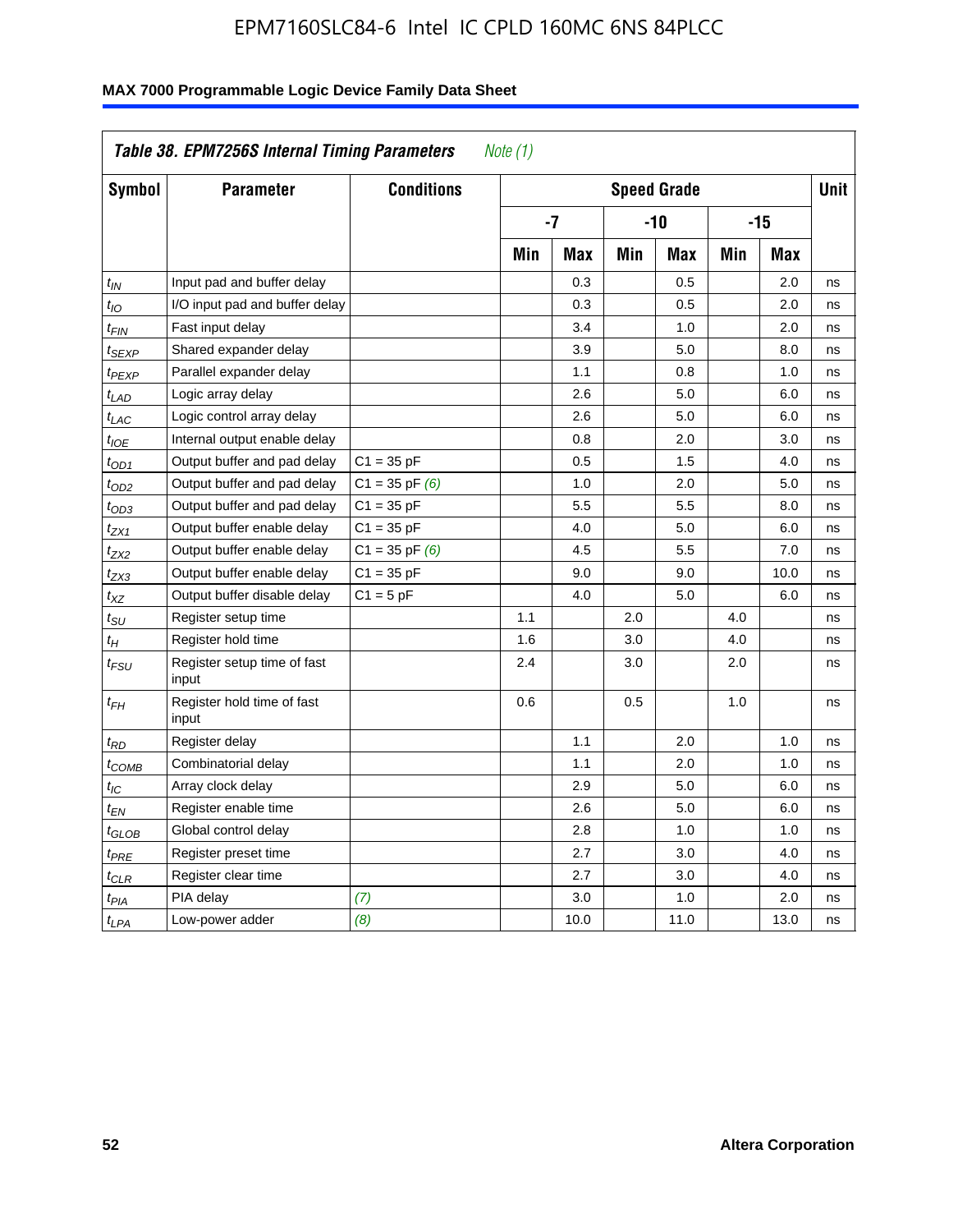**MAX 7000 Programmable Logic Device Family Data Sheet**

#### *Notes to tables:*

- (1) These values are specified under the recommended operating conditions shown in Table 14. See Figure 13 for more information on switching waveforms.
- (2) This minimum pulse width for preset and clear applies for both global clear and array controls. The  $t_{LPA}$  parameter must be added to this minimum width if the clear or reset signal incorporates the *tLAD* parameter into the signal path.
- (3) This parameter is a guideline that is sample-tested only and is based on extensive device characterization. This parameter applies for both global and array clocking.
- (4) These parameters are measured with a 16-bit loadable, enabled, up/down counter programmed into each LAB.
- (5) The  $f_{MAX}$  values represent the highest frequency for pipelined data.
- (6) Operating conditions:  $V_{\text{CCIO}} = 3.3 \text{ V} \pm 10\%$  for commercial and industrial use.
- (7) For EPM7064S-5, EPM7064S-6, EPM7128S-6, EPM7160S-6, EPM7160S-7, EPM7192S-7, and EPM7256S-7 devices, these values are specified for a PIA fan-out of one LAB (16 macrocells). For each additional LAB fan-out in these devices, add an additional 0.1 ns to the PIA timing value.
- (8) The  $t_{LPA}$  parameter must be added to the  $t_{LAD}$ ,  $t_{LAC}$ ,  $t_{IC}$ ,  $t_{EN}$ ,  $t_{SEXP}$ ,  $t_{ACL}$ , and  $t_{CPPW}$  parameters for macrocells running in the low-power mode.

### **Power Consumption**

[Supply power \(P\) versus frequency \(](http://www.altera.com/literature/an/an074.pdf) $f_{MAX}$  in MHz) for MAX 7000 devices is calculated with the following equation:

 $P = P_{INT} + P_{IO} = I_{CCLNT} \times V_{CC} + P_{IO}$ 

The  $P_{IO}$  value, which depends on the device output load characteristics and switching frequency, can be calculated using the guidelines given in *Application Note 74 (Evaluating Power for Altera Devices)*.

The  $I_{\text{CCINT}}$  value, which depends on the switching frequency and the application logic, is calculated with the following equation:

 $I_{\text{CCTNT}} =$ 

 $A \times MC_{TON} + B \times (MC_{DEFU} - MC_{TON}) + C \times MC_{LISED} \times f_{MAX} \times tog_{LC}$ 

The parameters in this equation are shown below:

| $MC$ <sub>TON</sub> | = Number of macrocells with the Turbo Bit option turned on,                |
|---------------------|----------------------------------------------------------------------------|
|                     | as reported in the MAX+PLUS II Report File (.rpt)                          |
| MC <sub>DFV</sub>   | = Number of macrocells in the device                                       |
|                     | $MC_{\text{USED}}$ = Total number of macrocells in the design, as reported |
|                     | in the MAX+PLUS II Report File (.rpt)                                      |
| $f_{MAX}$           | = Highest clock frequency to the device                                    |
| $tog_{LC}$          | = Average ratio of logic cells toggling at each clock                      |
|                     | (typically 0.125)                                                          |
| A, B, C             | = Constants, shown in Table 39                                             |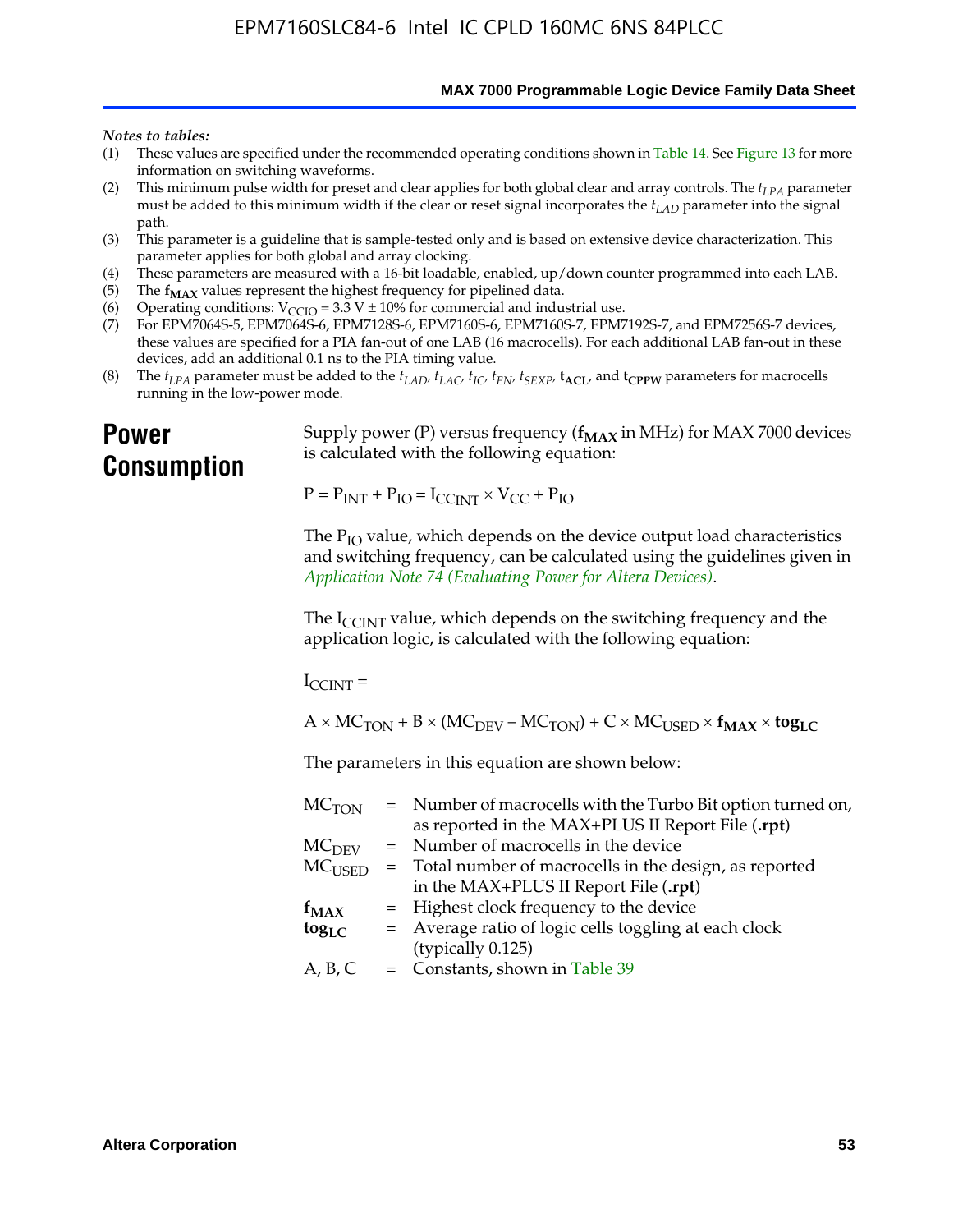| Table 39. MAX 7000 I <sub>CC</sub> Equation Constants |      |      |       |  |
|-------------------------------------------------------|------|------|-------|--|
| <b>Device</b>                                         | A    | B    | C     |  |
| EPM7032                                               | 1.87 | 0.52 | 0.144 |  |
| EPM7064                                               | 1.63 | 0.74 | 0.144 |  |
| EPM7096                                               | 1.63 | 0.74 | 0.144 |  |
| <b>EPM7128E</b>                                       | 1.17 | 0.54 | 0.096 |  |
| EPM7160E                                              | 1.17 | 0.54 | 0.096 |  |
| <b>EPM7192E</b>                                       | 1.17 | 0.54 | 0.096 |  |
| <b>EPM7256E</b>                                       | 1.17 | 0.54 | 0.096 |  |
| <b>EPM7032S</b>                                       | 0.93 | 0.40 | 0.040 |  |
| EPM7064S                                              | 0.93 | 0.40 | 0.040 |  |
| <b>EPM7128S</b>                                       | 0.93 | 0.40 | 0.040 |  |
| <b>EPM7160S</b>                                       | 0.93 | 0.40 | 0.040 |  |
| <b>EPM7192S</b>                                       | 0.93 | 0.40 | 0.040 |  |
| <b>EPM7256S</b>                                       | 0.93 | 0.40 | 0.040 |  |

This calculation provides an  $I_{CC}$  estimate based on typical conditions using a pattern of a 16-bit, loadable, enabled, up/down counter in each LAB with no output load. Actual  $I_{CC}$  values should be verified during operation because this measurement is sensitive to the actual pattern in the device and the environmental operating conditions.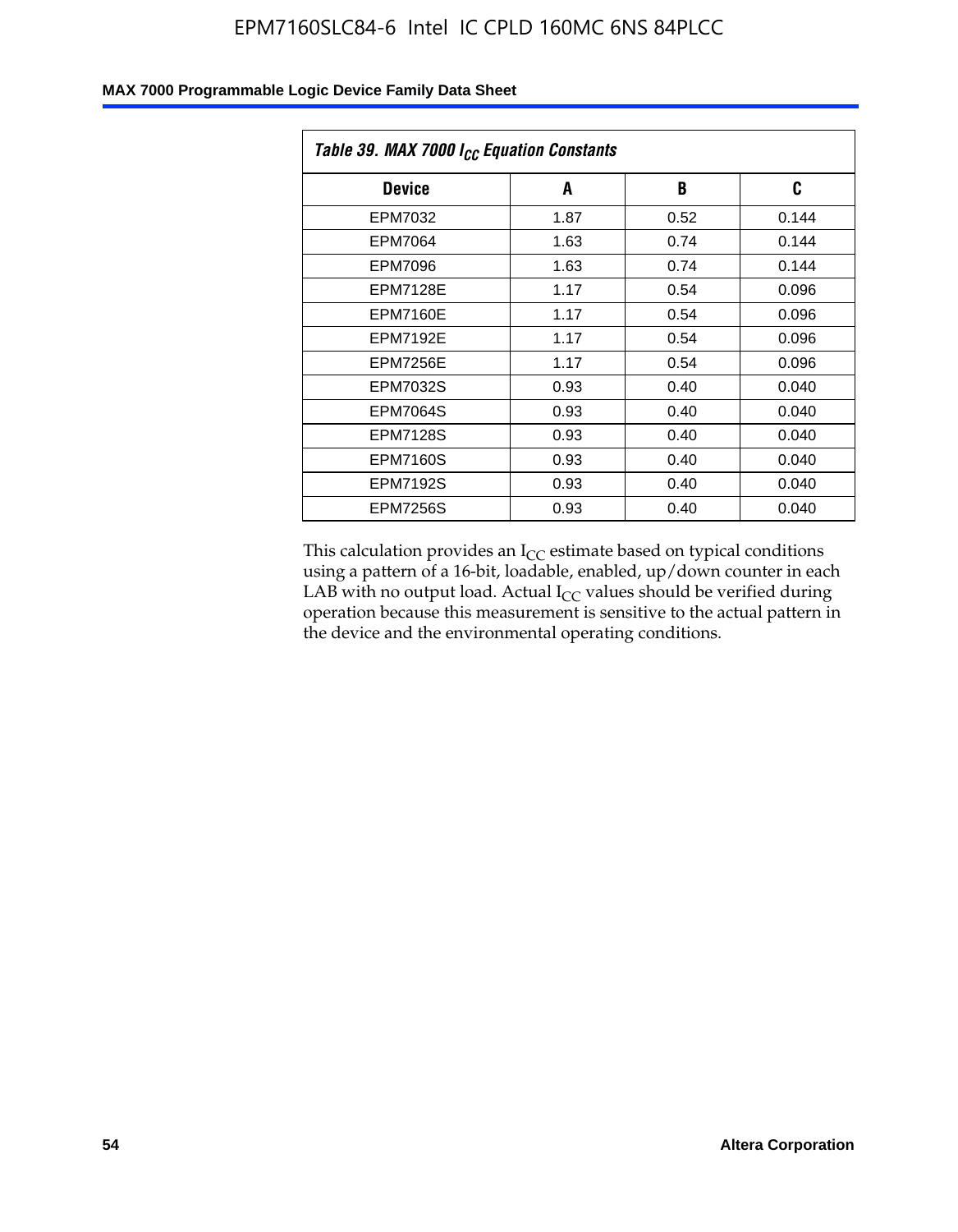**MAX 7000 Programmable Logic Device Family Data Sheet**

Figure 14 shows typical supply current versus frequency for MAX 7000 devices.

*Figure 14. I<sub>CC</sub> vs. Frequency for MAX 7000 Devices (Part 1 of 2)* 



**EPM7096**

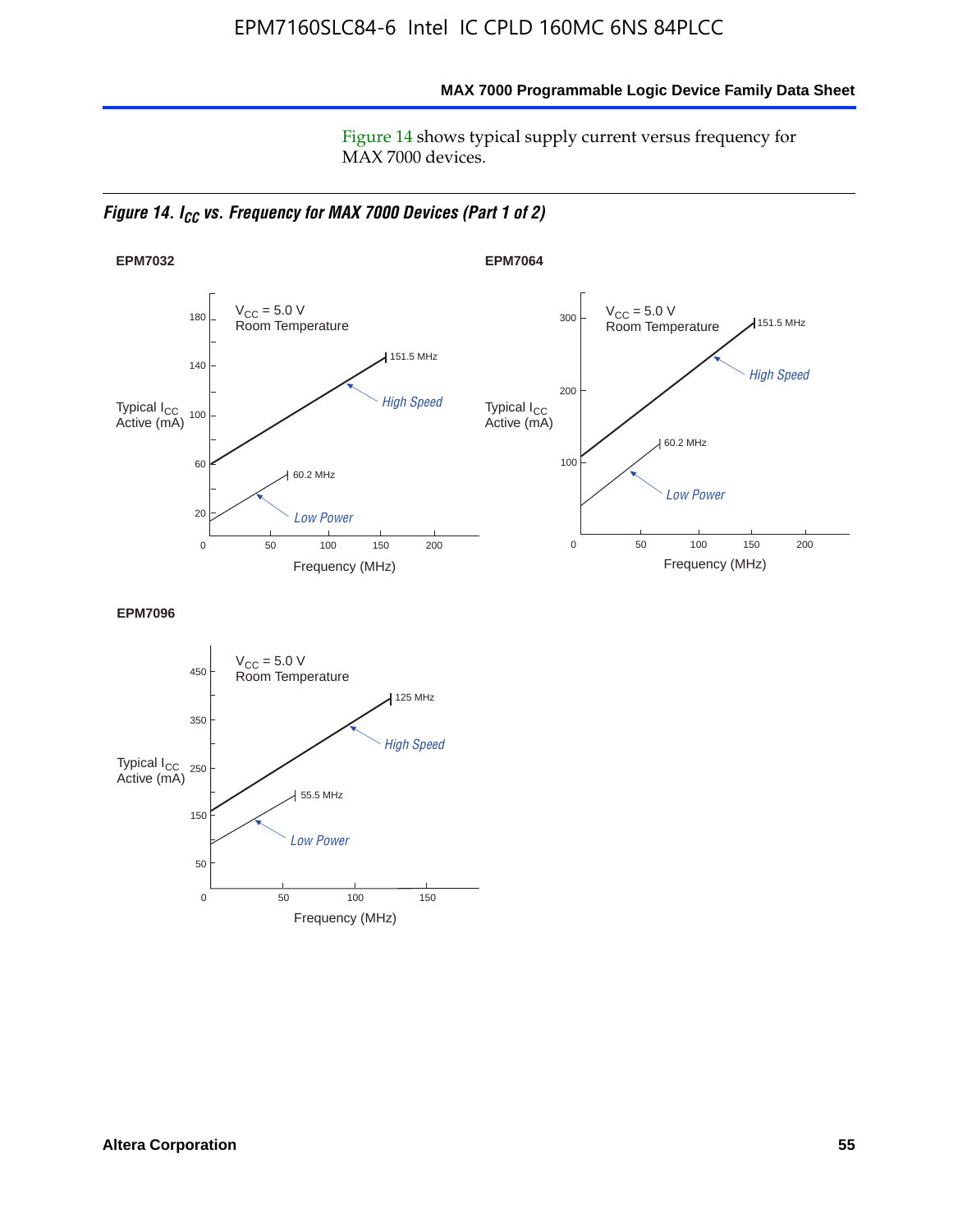

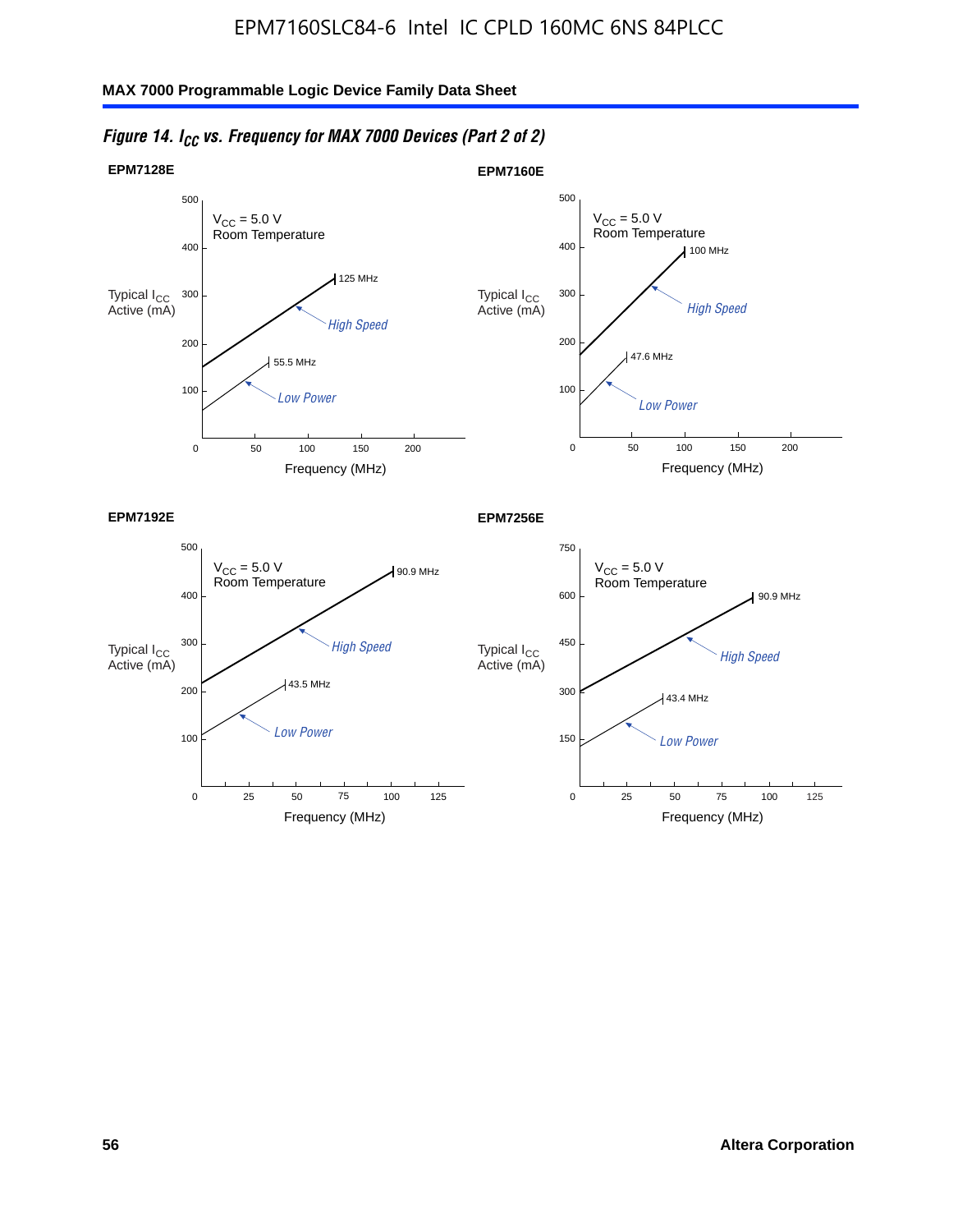#### **MAX 7000 Programmable Logic Device Family Data Sheet**

Figure 15 shows typical supply current versus frequency for MAX 7000S devices.

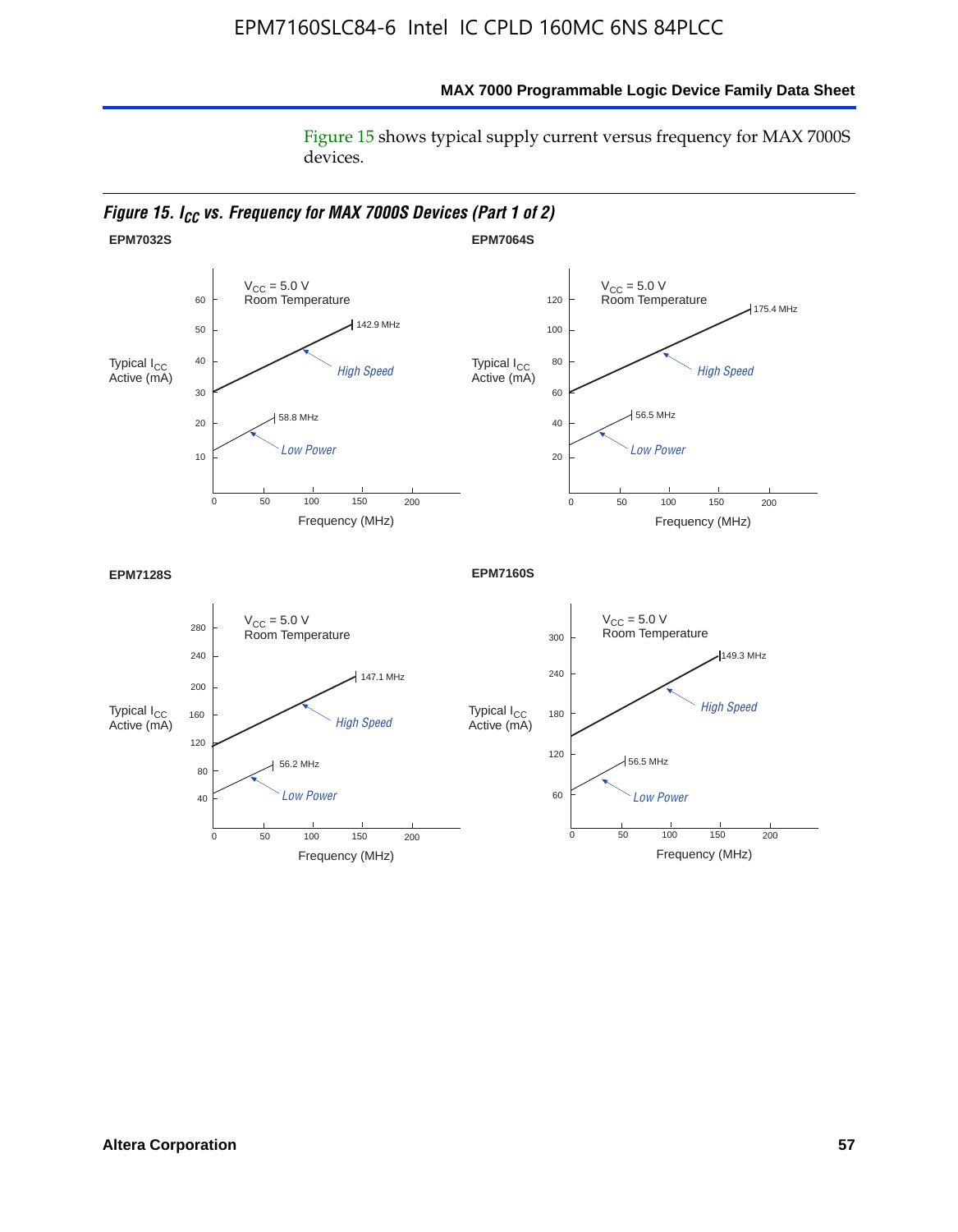

#### *Figure 15. I<sub>CC</sub> vs. Frequency for MAX 7000S Devices (Part 2 of 2)*

## **Device Pin-Outs**

See the Altera web site (**http://www.altera.com**) or the *Altera Digital Library* for pin-out information.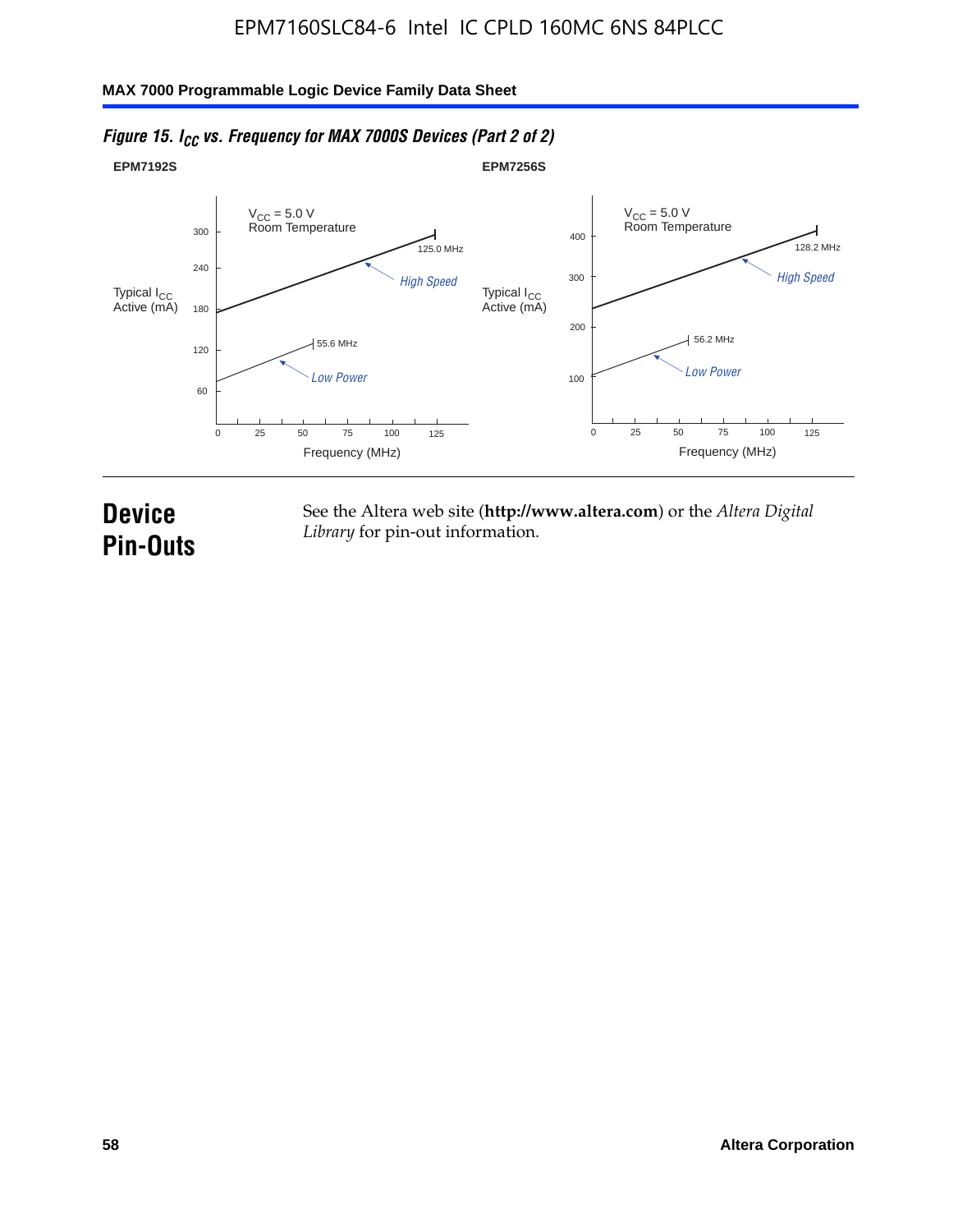#### **MAX 7000 Programmable Logic Device Family Data Sheet**

Figures 16 through 22 show the package pin-out diagrams for MAX 7000 devices.



#### *Notes:*

- (1) The pin functions shown in parenthesis are only available in MAX 7000E and MAX 7000S devices.
- (2) JTAG ports are available in MAX 7000S devices only.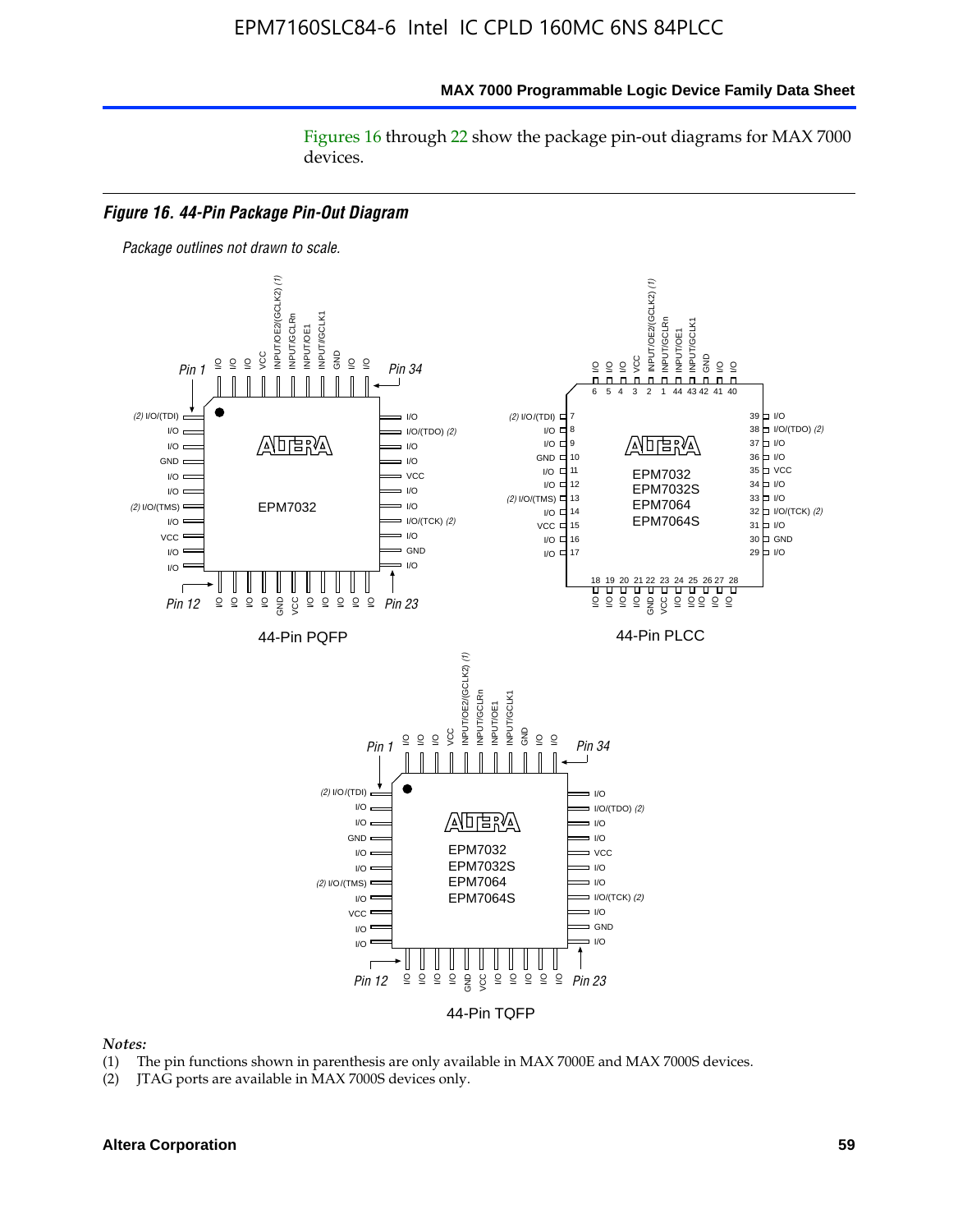#### *Figure 17. 68-Pin Package Pin-Out Diagram*

*Package outlines not drawn to scale.*



### *Notes:*<br>(1) T

- The pin functions shown in parenthesis are only available in MAX 7000E and MAX 7000S devices.
- (2) JTAG ports are available in MAX 7000S devices only.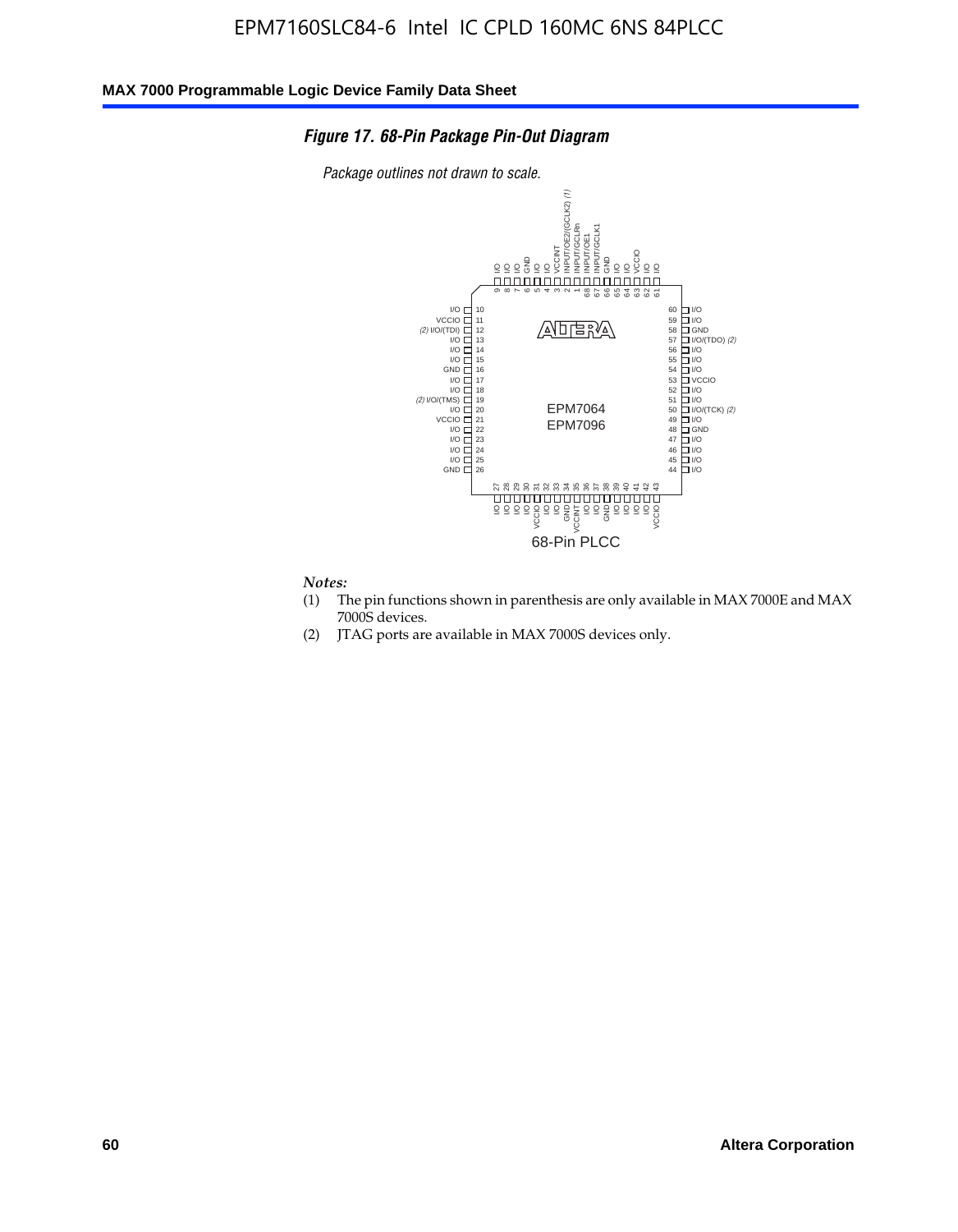#### *Figure 18. 84-Pin Package Pin-Out Diagram*

*Package outline not drawn to scale.*



84-Pin PLCC

*Notes:*

- (1) Pins 6, 39, 46, and 79 are no-connect (N.C.) pins on EPM7096, EPM7160E, and EPM7160S devices.
- (2) The pin functions shown in parenthesis are only available in MAX 7000E and MAX 7000S devices.
-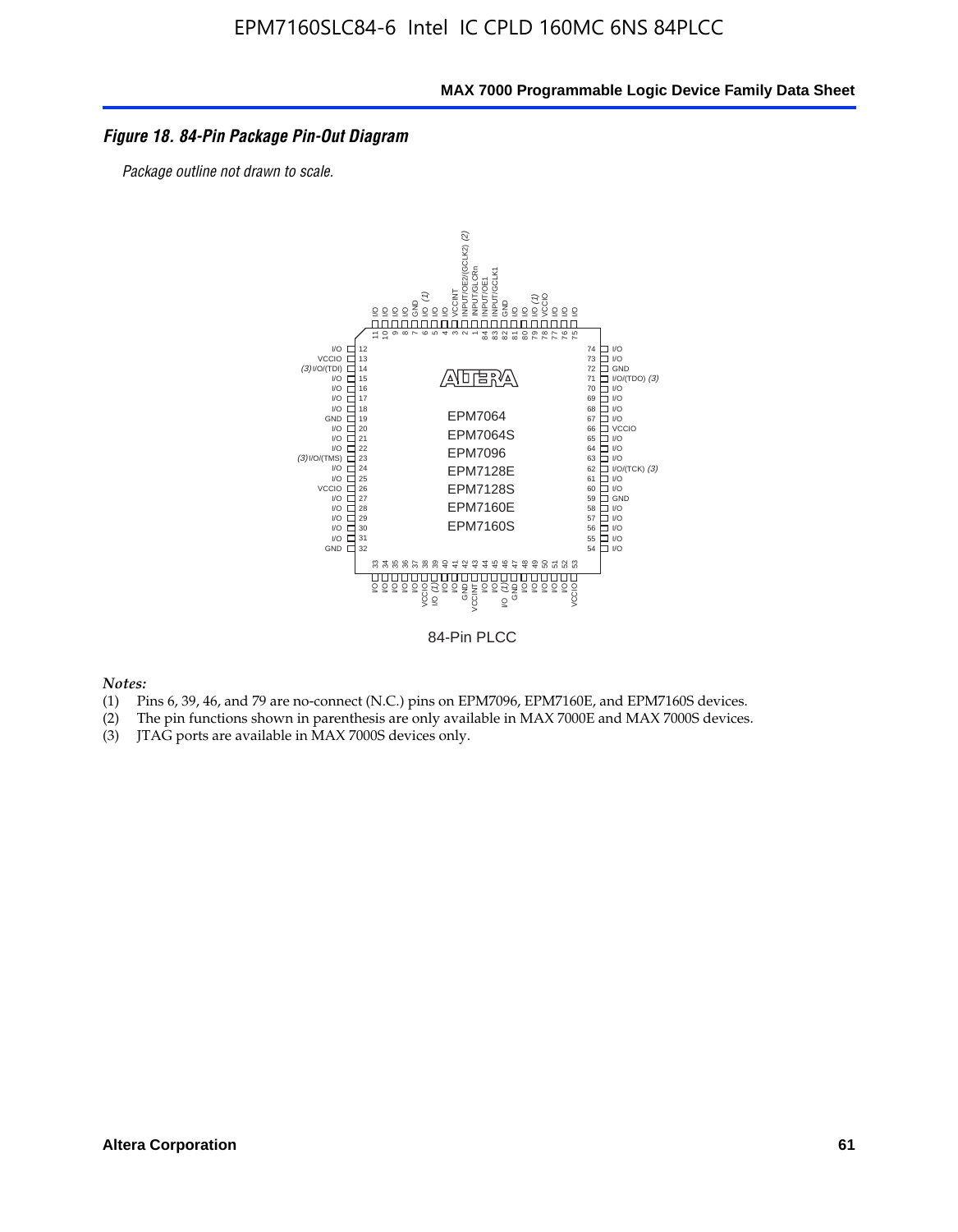#### *Figure 19. 100-Pin Package Pin-Out Diagram*

*Package outline not drawn to scale.*



#### *Figure 20. 160-Pin Package Pin-Out Diagram*

*Package outline not drawn to scale.*

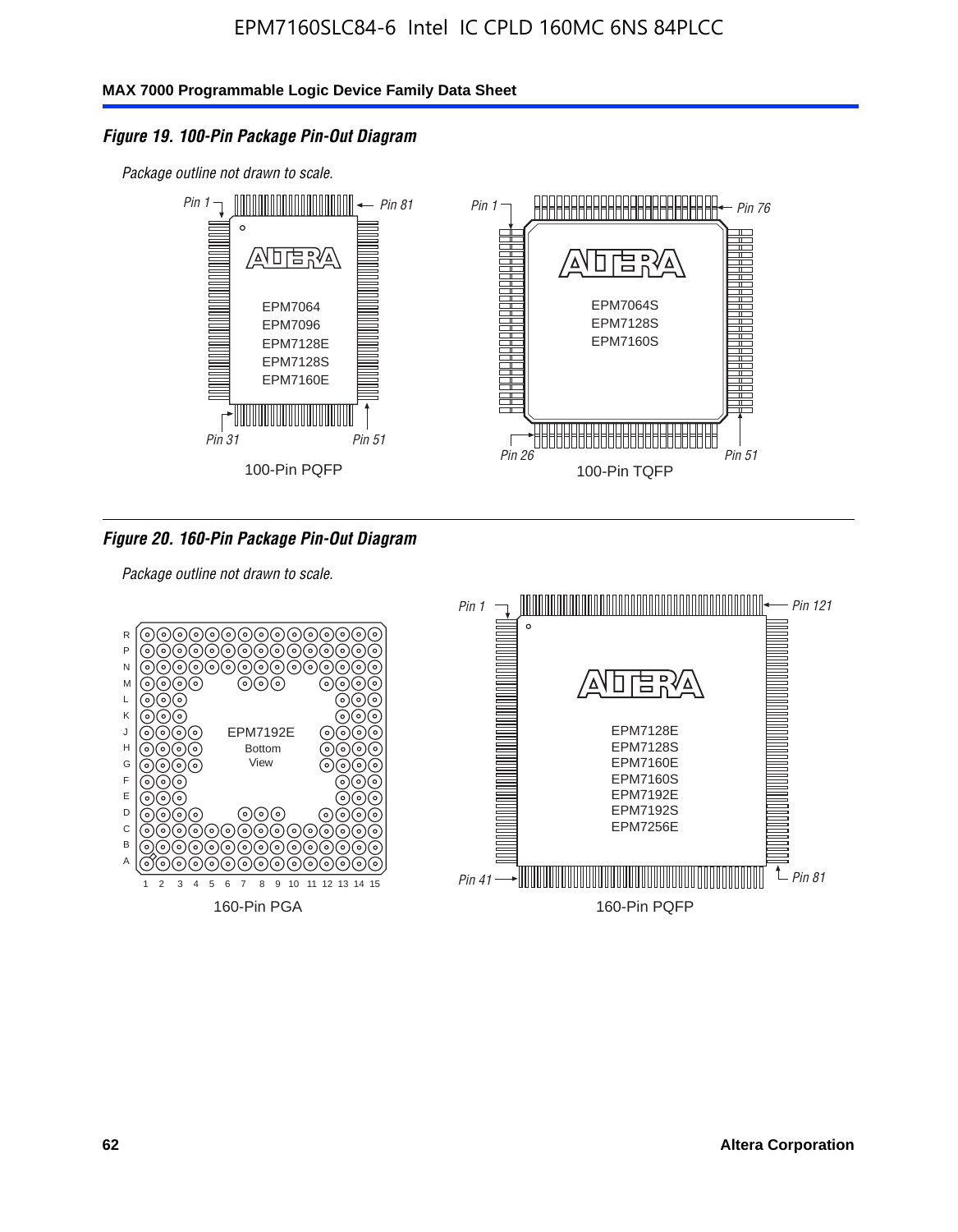#### *Figure 21. 192-Pin Package Pin-Out Diagram*

*Package outline not drawn to scale.*



*Figure 22. 208-Pin Package Pin-Out Diagram*

*Package outline not drawn to scale.*

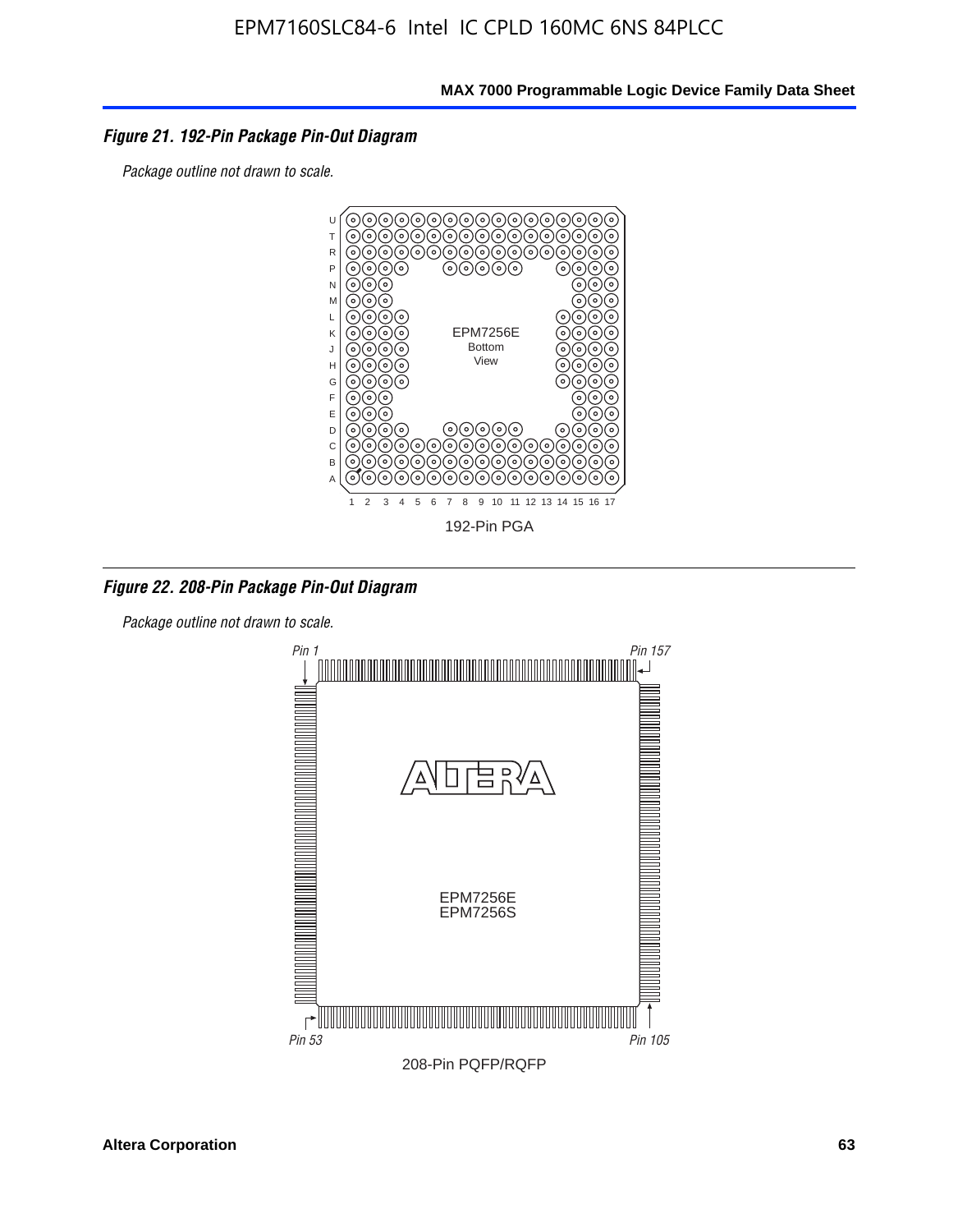#### **MAX 7000 Programmable Logic Device Family Data Sheet**

### **Revision History**

The information contained in the *MAX 7000 Programmable Logic Device Family Data Sheet* version 6.7 supersedes information published in previous versions. The following changes were made in the *MAX 7000 Programmable Logic Device Family Data Sheet* version 6.7:

#### **Version 6.7**

The following changes were made in the *MAX 7000 Programmable Logic Device Family Data Sheet* version 6.7:

■ Reference to *AN 88: Using the Jam Language for ISP & ICR via an Embedded Processor* has been replaced by *AN 122: Using Jam STAPL for ISP & ICR via an Embedded Processor*.

#### **Version 6.6**

The following changes were made in the *MAX 7000 Programmable Logic Device Family Data Sheet* version 6.6:

- Added Tables 6 through 8.
- Added "Programming Sequence" section on page 17 and "Programming Times" section on page 18.

#### **Version 6.5**

The following changes were made in the *MAX 7000 Programmable Logic Device Family Data Sheet* version 6.5:

Updated text on page 16.

#### **Version 6.4**

The following changes were made in the *MAX 7000 Programmable Logic Device Family Data Sheet* version 6.4:

■ Added *Note (5)* on page 28.

#### **Version 6.3**

The following changes were made in the *MAX 7000 Programmable Logic Device Family Data Sheet* version 6.3:

■ Updated the "Open-Drain Output Option (MAX 7000S Devices Only)" section on page 20.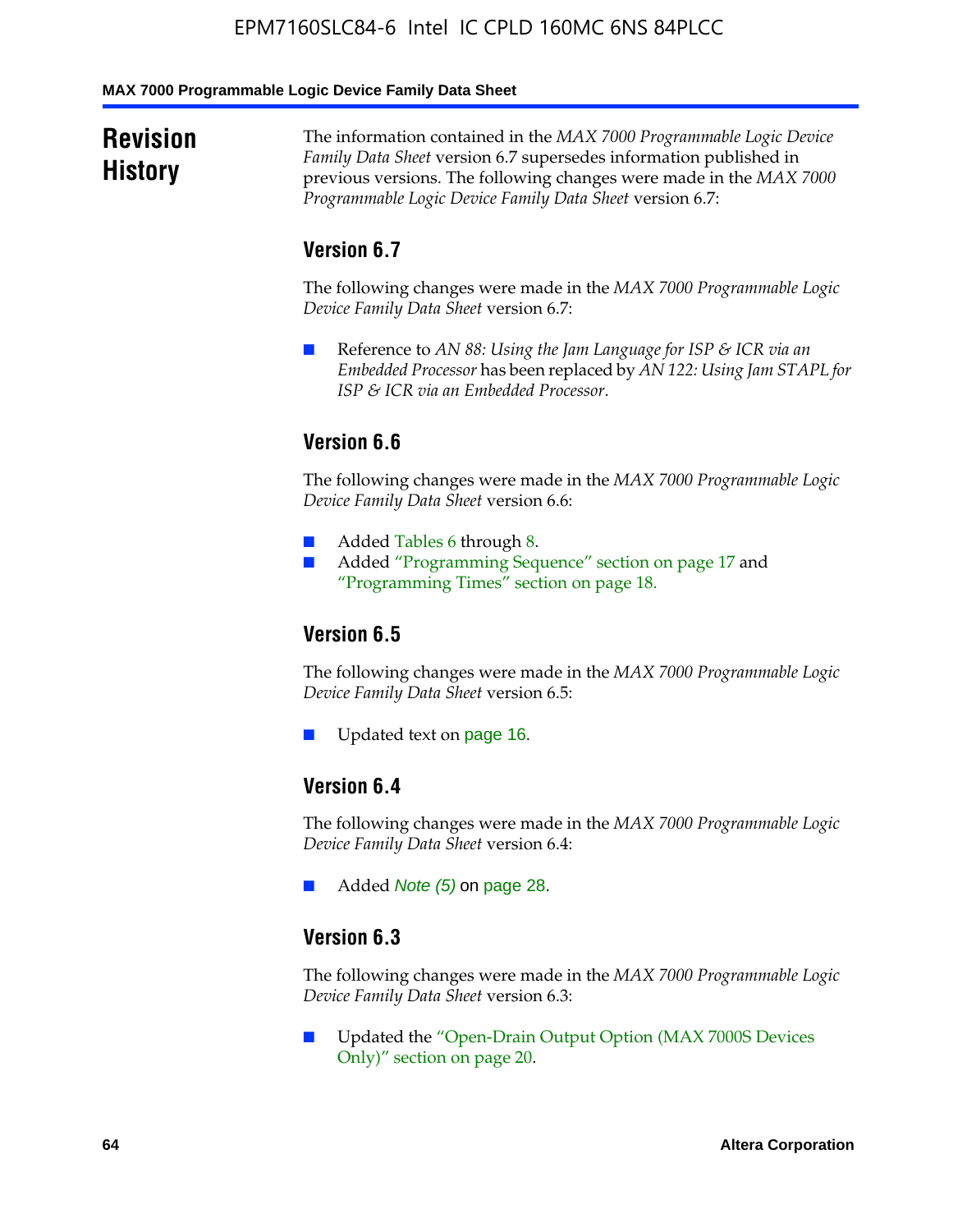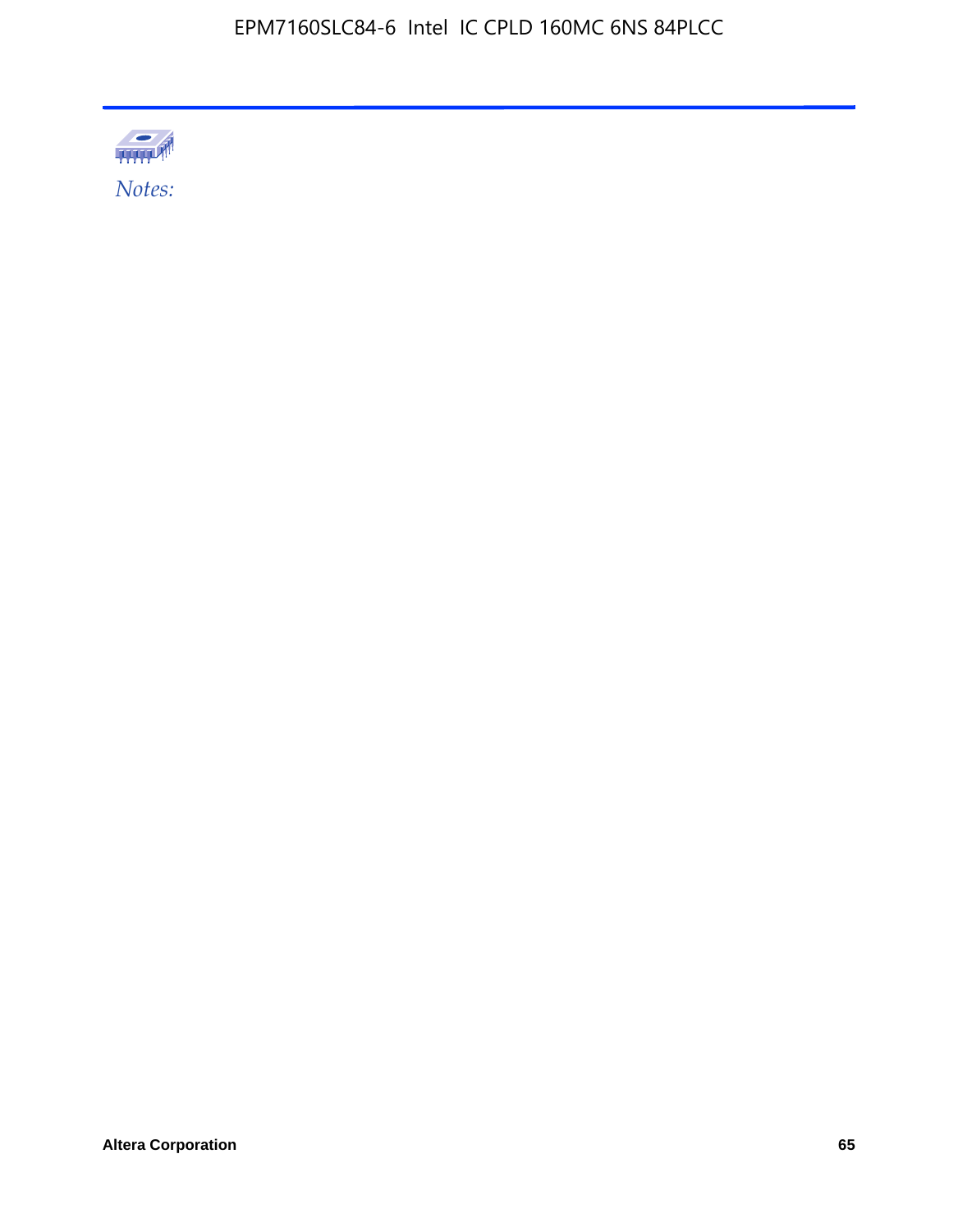

101 Innovation Drive San Jose, CA 95134 (408) 544-7000 www.altera.com Applications Hotline: (800) 800-EPLD Literature Services: literature@altera.com

Copyright © 2005 Altera Corporation. All rights reserved. Altera, The Programmable Solutions Company, the stylized Altera logo, specific device designations, and all other words and logos that are identified as trademarks and/or service marks are, unless noted otherwise, the trademarks and service marks of Altera Corporation in the U.S. and other countries. All other product or service names are the property of their respective holders. Altera products are protected under numerous U.S. and foreign patents and pending applications, maskwork rights, and copyrights. Altera warrants performance of its semiconductor products to current specifications in accordance with Altera's standard warranty, but reserves the right to make changes to any products and services at any time without notice. Altera assumes no responsibility or liability

arising out of the application or use of any information, product, or service described herein except as expressly agreed to in writing by Altera Corporation. Altera customers are advised to obtain the latest version of device specifications before relying on any published information and before placing orders for products or services.



**66 Altera Corporation**